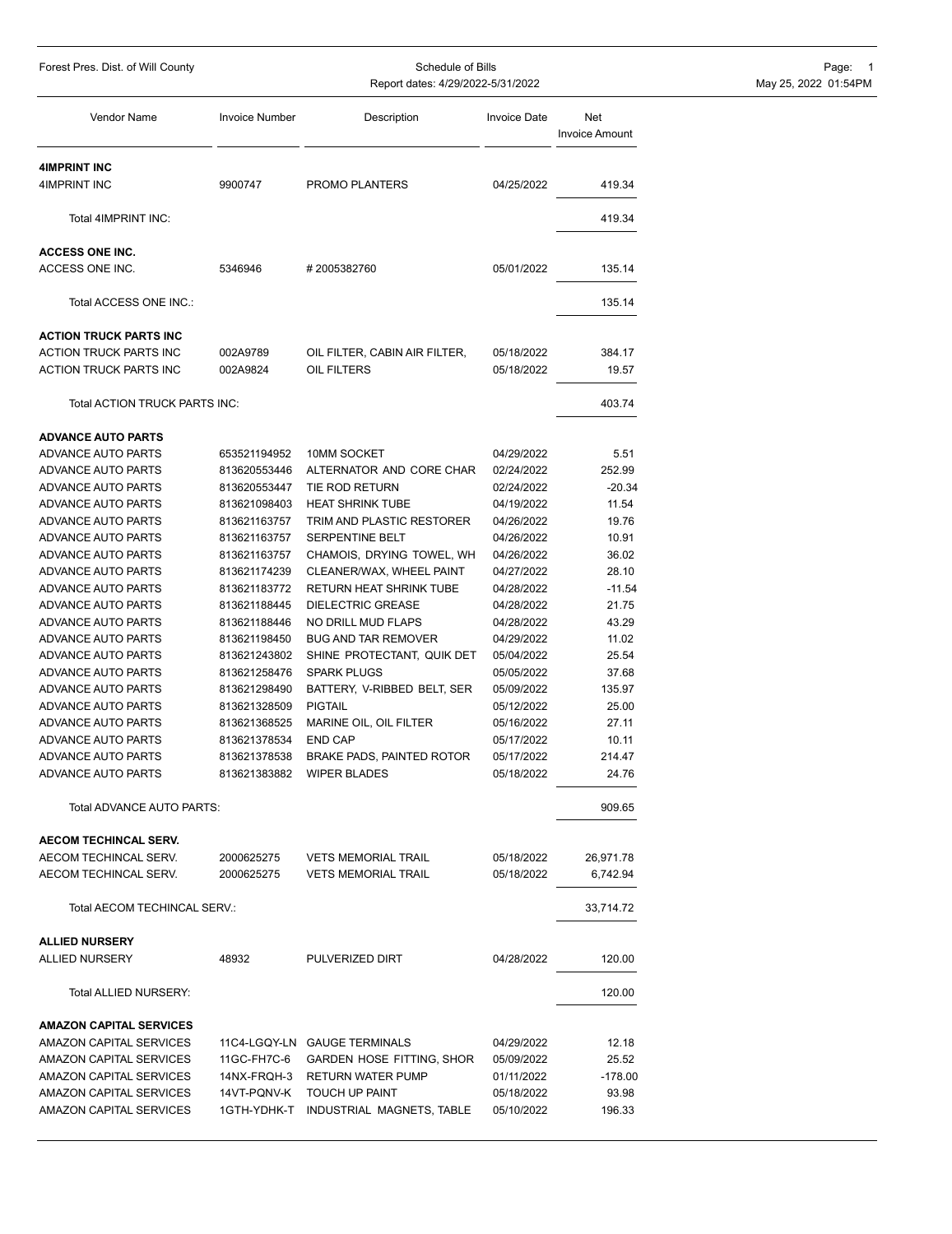| Vendor Name                                      | <b>Invoice Number</b> | Description                            | <b>Invoice Date</b> | <b>Net</b><br><b>Invoice Amount</b> |
|--------------------------------------------------|-----------------------|----------------------------------------|---------------------|-------------------------------------|
| AMAZON CAPITAL SERVICES                          | 1K3M-FP99-3D          | <b>BIRD LEG BANDS</b>                  | 05/09/2022          | 48.95                               |
| AMAZON CAPITAL SERVICES                          | 1KHM-FT3V-G           | <b>TACTICAL THIGH PACK</b>             | 05/14/2022          | 32.67                               |
| AMAZON CAPITAL SERVICES                          | 1KHM-FT3V-L           | <b>TOUCH UP PAINT</b>                  | 05/15/2022          | 93.98                               |
| AMAZON CAPITAL SERVICES                          | 1MLG-GM7J-7           | <b>HUMMINGBIRD SWING</b>               | 05/12/2022          | 11.96                               |
| AMAZON CAPITAL SERVICES                          |                       | 1TFW-4K6N-L7 COMPOSTING BIN, PAPER SHR | 05/07/2022          | 280.36                              |
| AMAZON CAPITAL SERVICES                          | 1TFW-4K6N-L7          | <b>BUTTERFLY NETS</b>                  | 05/07/2022          | 109.45                              |
| AMAZON CAPITAL SERVICES                          | 1VD4-DTTD-D           | KINETIC RECOVERY ROPE, PR              | 05/05/2022          | 171.87                              |
| AMAZON CAPITAL SERVICES                          | 1W41-YGQF-9           | DIGITAL THERMOMETER                    | 05/02/2022          | 30.50                               |
| AMAZON CAPITAL SERVICES                          | 1WD6-9Y6V-F           | TOW ROPE, WINCH STRAP                  | 05/10/2022          | 199.95                              |
| AMAZON CAPITAL SERVICES                          | 1WD6-9Y6V-F           | SHEET METAL HOLE PLUG                  | 05/10/2022          | 16.40                               |
| AMAZON CAPITAL SERVICES                          | 1WD6-9Y6V-F           | AIR FILTER                             | 05/10/2022          | 29.33                               |
| AMAZON CAPITAL SERVICES                          |                       | 1YW1-4FWV-G DEGREASER CLEANER          | 05/04/2022          | 81.90                               |
| Total AMAZON CAPITAL SERVICES:                   |                       |                                        |                     | 1,257.33                            |
| AMERICANEAGLE.COM                                |                       |                                        |                     |                                     |
| AMERICANEAGLE.COM                                | 354243                | MONTHLY FEE-SHARED HOSTI               | 05/11/2022          | 200.00                              |
| AMERICANEAGLE.COM                                | 354338                | MONTHLY FEE-INCAPSULA                  | 05/15/2022          | 59.00                               |
| Total AMERICANEAGLE.COM:                         |                       |                                        |                     | 259.00                              |
| <b>AQUA ILLINOIS</b>                             |                       |                                        |                     |                                     |
| AQUA ILLINOIS                                    | 220517                | 001314722 0979372                      | 05/17/2022          | 68.65                               |
| Total AQUA ILLINOIS:                             |                       |                                        |                     | 68.65                               |
| <b>ARAMARK APPAREL</b><br><b>ARAMARK APPAREL</b> | 24489776              | <b>FLEET UNIFORMS</b>                  | 04/15/2022          | 29.25                               |
| Total ARAMARK APPAREL:                           |                       |                                        |                     | 29.25                               |
| <b>ARAMARK REFRESHMENT SERV</b>                  |                       |                                        |                     |                                     |
| ARAMARK REFRESHMENT SER 1457460                  |                       | <b>COFFEE SUPPLIES- MONEE</b>          | 05/03/2022          | 193.46                              |
| ARAMARK REFRESHMENT SER 4774873                  |                       | CONTRACT BILLING -MRC                  | 04/12/2022          | 67.07                               |
| ARAMARK REFRESHMENT SER 478870                   |                       | EQUIPMENT RENTAL-SCAC                  | 09/30/2021          | 95.92                               |
| ARAMARK REFRESHMENT SER 7209825                  |                       | COFFEE SUPPLIES- POLICE                | 05/03/2022          | 115.48                              |
| Total ARAMARK REFRESHMENT SERV:                  |                       |                                        |                     | 471.93                              |
| <b>ARAMARK UNIFORM CLEANING</b>                  |                       |                                        |                     |                                     |
| ARAMARK UNIFORM CLEANIN                          | 603000247022          | FLEET-UNIFORM CLEANING                 | 04/27/2022          | 349.19                              |
| ARAMARK UNIFORM CLEANIN                          | 603000249825          | FLEET-UNIFORM CLEANING                 | 05/04/2022          | 349.19                              |
| ARAMARK UNIFORM CLEANIN                          | 603000252918          | FLEET-UNIFORM CLEANING                 | 05/11/2022          | 349.19                              |
| ARAMARK UNIFORM CLEANIN                          | 6030006098            | FLEET-UNIFORM CLEANING                 | 05/18/2022          | 349.19                              |
| Total ARAMARK UNIFORM CLEANING:                  |                       |                                        |                     | 1,396.76                            |
| AT&T                                             |                       |                                        |                     |                                     |
| AT&T                                             | 220422                | 815 727 3586 258 9                     | 04/22/2022          | 230.02                              |
| AT&T                                             | 220425                | 217 S66-9209 209                       | 04/25/2022          | 7,534.99                            |
| AT&T                                             | 220428                | 630 357-0389 890 3                     | 04/28/2022          | 53.90                               |
| AT&T                                             | 220504                | 630 637-1682 512 0                     | 05/04/2022          | 58.88                               |
| AT&T                                             | 220507                | 831-001-0753 540                       | 05/07/2022          | 1,164.00                            |
| AT&T                                             | 220507-2              | 831-001-0753 482                       | 05/07/2022          | 371.57                              |
| AT&T                                             | 220507-3              | 831-001-1537-056                       | 05/07/2022          | 5,723.70                            |
| AT&T                                             | 220510                | 831-000-3512 271                       | 05/10/2022          | 145.11                              |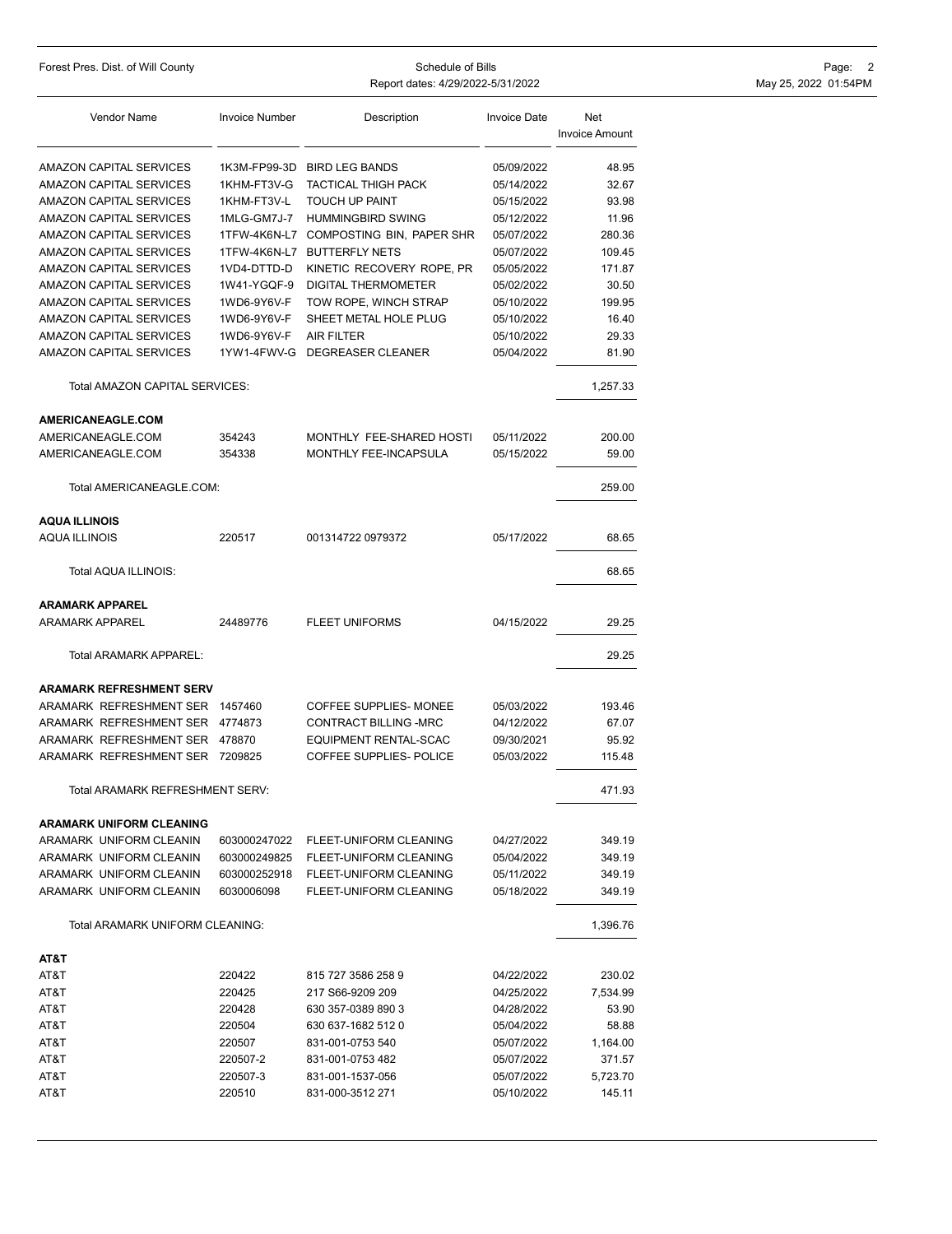| Forest Pres. Dist. of Will County                  | Schedule of Bills<br>Report dates: 4/29/2022-5/31/2022 |                                                                                           |                          | Page: 3<br>May 25, 2022 01:54PM |  |
|----------------------------------------------------|--------------------------------------------------------|-------------------------------------------------------------------------------------------|--------------------------|---------------------------------|--|
| Vendor Name                                        | <b>Invoice Number</b>                                  | Description                                                                               | <b>Invoice Date</b>      | Net<br><b>Invoice Amount</b>    |  |
| Total AT&T:                                        |                                                        |                                                                                           |                          | 15,282.17                       |  |
| <b>AT&amp;T LONG DISTANCE</b>                      |                                                        |                                                                                           |                          |                                 |  |
| AT&T LONG DISTANCE                                 | 220416                                                 | 862035580                                                                                 | 04/16/2022               | 4.37                            |  |
|                                                    |                                                        |                                                                                           |                          |                                 |  |
| Total AT&T LONG DISTANCE:                          |                                                        |                                                                                           |                          | 4.37                            |  |
| <b>AT&amp;T TELECONFERENCE SERVICES</b>            |                                                        |                                                                                           |                          |                                 |  |
| AT&T TELECONFERENCE SERV 220501                    |                                                        | 91150212-00001                                                                            | 05/01/2022               | 255.96                          |  |
| Total AT&T TELECONFERENCE SERVICES:                |                                                        |                                                                                           |                          | 255.96                          |  |
|                                                    |                                                        |                                                                                           |                          |                                 |  |
| <b>BANK OF MONTREAL</b>                            |                                                        |                                                                                           |                          |                                 |  |
| <b>BANK OF MONTREAL</b>                            | Barrios-051622                                         | LEAP Conference-service fee-Vee                                                           | 05/16/2022               | 6.70                            |  |
| <b>BANK OF MONTREAL</b>                            | Barrios-2-0516                                         | LEAP Conference Registration-Ve                                                           | 05/16/2022               | 235.00                          |  |
| <b>BANK OF MONTREAL</b>                            | Borecky-04292                                          | Supplies for NRM Volunteers                                                               | 04/29/2022               | 41.61                           |  |
| <b>BANK OF MONTREAL</b>                            | Borecky-05182                                          | Disinfectant for boots, etc.                                                              | 05/18/2022               | 150.00                          |  |
| <b>BANK OF MONTREAL</b>                            | Bryerton-05112                                         | <b>Bryerton CIG Recertification</b>                                                       | 05/11/2022               | 35.00                           |  |
| <b>BANK OF MONTREAL</b>                            | Catchpole-050                                          | Lunch for 4 people at Conference                                                          | 05/04/2022               | 30.64                           |  |
| <b>BANK OF MONTREAL</b>                            | Catchpole-050                                          | Breakfast for Nick at Conference                                                          | 05/05/2022               | 8.25                            |  |
| <b>BANK OF MONTREAL</b>                            | Catchpole-2-05                                         | Dinner at Conference (Nick, Judit                                                         | 05/04/2022               | 73.81                           |  |
| <b>BANK OF MONTREAL</b>                            | Chapman-0422                                           | IPRA- Field tour-Chapman                                                                  | 04/22/2022               | 20.00                           |  |
| <b>BANK OF MONTREAL</b>                            |                                                        | Chapman-0514 NACPRO Conference, Dinner-Cha                                                | 05/14/2022               | 25.31                           |  |
| <b>BANK OF MONTREAL</b>                            |                                                        | Chapman-0516 NACPRO Conference, Lunch-Sch                                                 | 05/16/2022               | 25.29                           |  |
| <b>BANK OF MONTREAL</b>                            | Chapman-0517                                           | NACPRO Conference Room-Cha                                                                | 05/17/2022               | 335.85                          |  |
| <b>BANK OF MONTREAL</b>                            | Chapman-2-04                                           | Parking for Canal Corridor Lunch-                                                         | 04/22/2022               | 54.00                           |  |
| <b>BANK OF MONTREAL</b>                            | Chapman-2-05                                           | NACPRO Conference, Dinner-Sch                                                             | 05/16/2022               | 34.54                           |  |
| <b>BANK OF MONTREAL</b>                            | Chapman-2-05                                           | NACPRO Conference Room-Sch                                                                | 05/17/2022               | 335.85                          |  |
| <b>BANK OF MONTREAL</b>                            | Chapman-3-05<br>Ecker-051122                           | NACPRO Conference, Parking-Ch<br>Rafac-NAI CIG Recertification                            | 05/16/2022               | 160.00<br>35.00                 |  |
| <b>BANK OF MONTREAL</b>                            | Hawkins-05102                                          | Water Bottles for IPRA Field Tour                                                         | 05/11/2022               | 2.50                            |  |
| <b>BANK OF MONTREAL</b>                            |                                                        |                                                                                           | 05/10/2022               |                                 |  |
| <b>BANK OF MONTREAL</b>                            |                                                        | Hawkins-05132 Andy and Becky Lunch - NACPR<br>Hawkins-05142 Andy and Becky dinner - NACPR | 05/13/2022               | 22.14                           |  |
| <b>BANK OF MONTREAL</b>                            |                                                        | Hawkins-05152 Uber from hotel to downtown Vald                                            | 05/14/2022<br>05/15/2022 | 35.82                           |  |
| <b>BANK OF MONTREAL</b>                            |                                                        |                                                                                           |                          | 10.92                           |  |
| <b>BANK OF MONTREAL</b><br><b>BANK OF MONTREAL</b> | Hawkins-05162                                          | Uber from hotel to downtown Vald                                                          | 05/16/2022<br>05/17/2022 | 9.66<br>29.94                   |  |
| <b>BANK OF MONTREAL</b>                            |                                                        | Hawkins-05172 Uber from Grand Bay Wildlife Man                                            |                          | 721.79                          |  |
|                                                    | Hawkins-05182<br>Hawkins-05192                         | <b>Bat EcoMeters</b><br>Soil and Water Conservation Mem                                   | 05/18/2022<br>05/19/2022 | 115.00                          |  |
| <b>BANK OF MONTREAL</b>                            |                                                        | Uber from airport to hotel - NACP                                                         |                          | 24.08                           |  |
| BANK OF MONTREAL<br><b>BANK OF MONTREAL</b>        | Hawkins-2-051<br>Hawkins-2-051                         |                                                                                           | 05/13/2022               | 4.49                            |  |
| <b>BANK OF MONTREAL</b>                            | Hawkins-2-051                                          | Uber to Grand Bay Wildlife Manag<br>Uber from Hotel to airport - NACP                     | 05/16/2022<br>05/17/2022 | 13.96                           |  |
| <b>BANK OF MONTREAL</b>                            | Hawkins-3-051                                          | Uber to Grand Bay Wildlife Manag                                                          | 05/16/2022               | 50.34                           |  |
| <b>BANK OF MONTREAL</b>                            | Hawkins-3-051                                          | Andy Hotel Room - NACPRO Con                                                              | 05/17/2022               | 335.85                          |  |
| <b>BANK OF MONTREAL</b>                            | Hawkins-4-051                                          | Parking at Midway                                                                         | 05/16/2022               | 60.00                           |  |
| <b>BANK OF MONTREAL</b>                            | Hawkins-4-051                                          | Becky Hotel Room - NACPRO Co                                                              | 05/17/2022               | 335.85                          |  |
| <b>BANK OF MONTREAL</b>                            | Kenny-042522                                           | Desserts for Vol Banquet                                                                  | 04/25/2022               | 166.76                          |  |
| <b>BANK OF MONTREAL</b>                            | Kenny-042622                                           | Beverages from Vol Banquet                                                                | 04/26/2022               | 112.70                          |  |
| <b>BANK OF MONTREAL</b>                            | Kenny-050722                                           | May Volgistics bill                                                                       | 05/07/2022               | 58.00                           |  |
| BANK OF MONTREAL                                   | Kiran-050322                                           | Wilderness weekend promotion                                                              | 05/03/2022               | 24.00                           |  |
| <b>BANK OF MONTREAL</b>                            | Kiran-050422                                           | 6 month subscription to the Chica                                                         | 05/04/2022               | 180.18                          |  |
| <b>BANK OF MONTREAL</b>                            | Kiran-050922                                           | Migrations Celebration promotions                                                         | 05/09/2022               | 24.00                           |  |
| <b>BANK OF MONTREAL</b>                            | Kiran-051322                                           | Volunteer moring promotion.                                                               | 05/13/2022               | 12.00                           |  |
| <b>BANK OF MONTREAL</b>                            | Krabbe-051122                                          | OPERATIONS IPASS REPLENIS                                                                 | 05/11/2022               | 160.00                          |  |
| <b>BANK OF MONTREAL</b>                            | Krabbe-051222                                          | <b>BULK HEATER HOSE</b>                                                                   | 05/12/2022               | 49.53                           |  |
| <b>BANK OF MONTREAL</b>                            | Kurczewski-04                                          | Event signs- Migration Celebratio                                                         | 04/22/2022               | 512.45                          |  |
| <b>BANK OF MONTREAL</b>                            | Kurczewski-04                                          | FR gift shop                                                                              | 04/27/2022               | 40.00                           |  |
|                                                    |                                                        |                                                                                           |                          |                                 |  |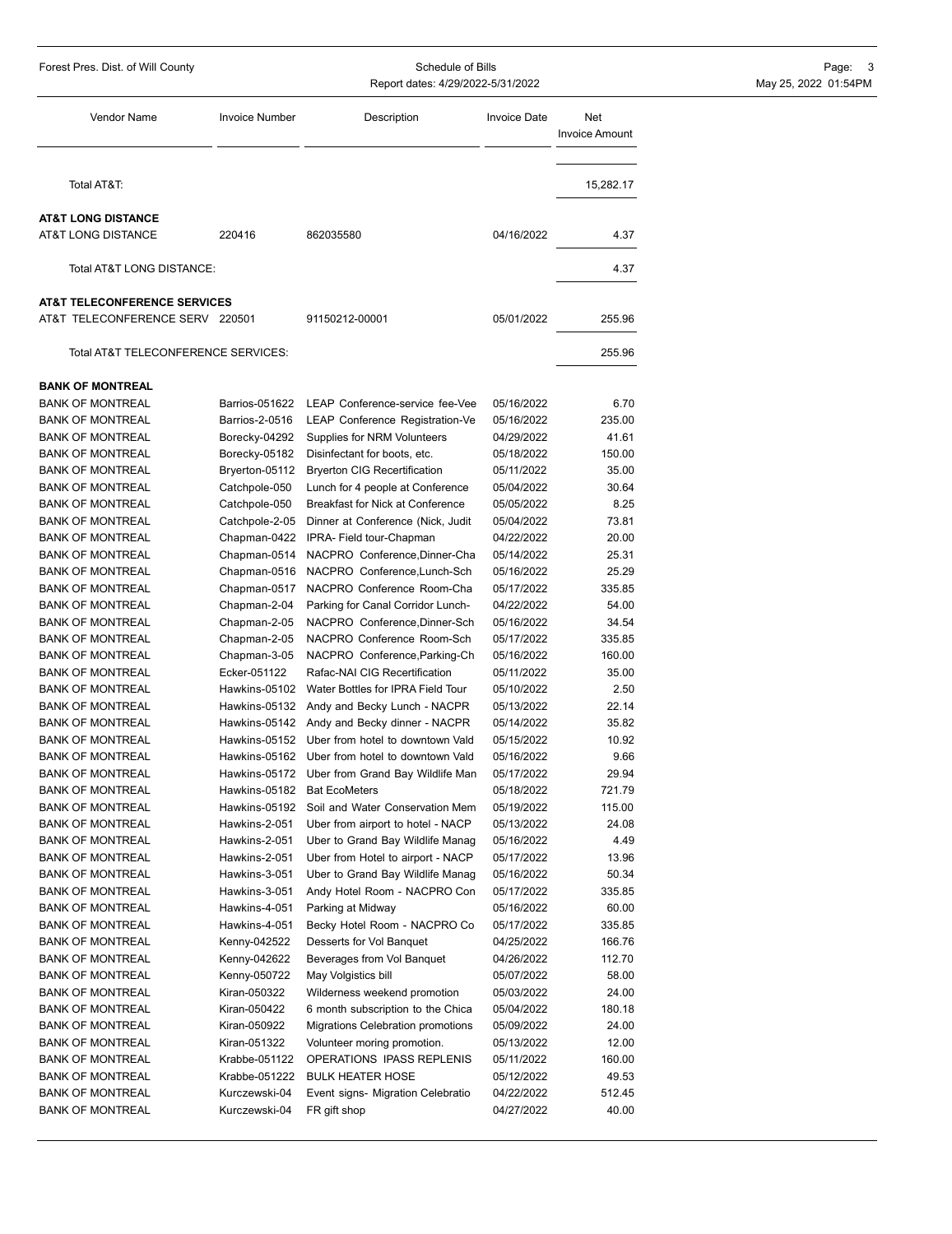Report dates: 4/29/2022-5/31/2022 May 25, 2022 01:54PM

Forest Pres. Dist. of Will County **Schedule of Bills** Schedule of Bills **Page: 4** 

| Vendor Name             | <b>Invoice Number</b> | Description                          | <b>Invoice Date</b> | Net<br><b>Invoice Amount</b> |
|-------------------------|-----------------------|--------------------------------------|---------------------|------------------------------|
| <b>BANK OF MONTREAL</b> | Kurczewski-05         | public program materials; docume     | 05/14/2022          | 91.00                        |
| <b>BANK OF MONTREAL</b> | Kurczewski-05         | Public Programs - Montrose Beac      | 05/19/2022          | 27.05                        |
| <b>BANK OF MONTREAL</b> | Lukasevich-04         | 831-001-1537 Hidden Oaks             | 04/22/2022          | 6,061.04                     |
| <b>BANK OF MONTREAL</b> | Lukasevich-05         | <b>District Cell Phones</b>          | 05/08/2022          | 41.62                        |
| <b>BANK OF MONTREAL</b> | Lukasevich-05         | <b>District Cell Phones</b>          | 05/08/2022          | 39.52                        |
| <b>BANK OF MONTREAL</b> | Lukasevich-05         | <b>District Cell Phones</b>          | 05/08/2022          | 310.12                       |
| <b>BANK OF MONTREAL</b> | Lukasevich-05         | <b>District Cell Phones</b>          | 05/08/2022          | 95.55                        |
| <b>BANK OF MONTREAL</b> | Lukasevich-05         | <b>District Cell Phones</b>          | 05/08/2022          | 41.62                        |
| <b>BANK OF MONTREAL</b> | Lukasevich-05         | <b>District Cell Phones</b>          | 05/08/2022          | 115.64                       |
| <b>BANK OF MONTREAL</b> | Lukasevich-05         | <b>District Cell Phones</b>          | 05/08/2022          | 208.10                       |
| <b>BANK OF MONTREAL</b> | Lukasevich-05         | <b>District Cell Phones</b>          | 05/08/2022          | 122.76                       |
| <b>BANK OF MONTREAL</b> | Lukasevich-05         | <b>District Cell Phones</b>          | 05/08/2022          | 528.72                       |
| <b>BANK OF MONTREAL</b> | Lukasevich-05         | <b>District Cell Phones</b>          | 05/08/2022          | 736.09                       |
| <b>BANK OF MONTREAL</b> | Lukasevich-05         | <b>District Cell Phones</b>          | 05/08/2022          | 166.48                       |
| <b>BANK OF MONTREAL</b> | Lukasevich-05         | <b>District Cell Phones</b>          | 05/08/2022          | 21.68                        |
| <b>BANK OF MONTREAL</b> | Lukasevich-05         | <b>District Cell Phones</b>          | 05/08/2022          | 451.52                       |
| <b>BANK OF MONTREAL</b> | Lukasevich-05         | <b>District Cell Phones</b>          | 05/08/2022          | 735.78                       |
| <b>BANK OF MONTREAL</b> | Lukasevich-05         | <b>AP Checks</b>                     | 05/17/2022          | 145.49                       |
| <b>BANK OF MONTREAL</b> | Merda-042322          | <b>Twitter Promos-SB</b>             | 04/23/2022          | 28.00                        |
| <b>BANK OF MONTREAL</b> | Merda-042822          | Facebook promotions                  | 04/28/2022          | 750.00                       |
| <b>BANK OF MONTREAL</b> | Merda-043022          | Wildlife of Day twitter promotions   | 04/30/2022          | 27.79                        |
| <b>BANK OF MONTREAL</b> | Merda-050222          | todays bird Twitter promotions and   | 05/02/2022          | 9.89                         |
| <b>BANK OF MONTREAL</b> | Merda-050322          | Wildlife of Day promotions           | 05/03/2022          | 8.00                         |
| <b>BANK OF MONTREAL</b> | Merda-050422          | Will co forest Twitter promotions a  | 05/04/2022          | 5.00                         |
| <b>BANK OF MONTREAL</b> | Merda-050922          | Stock photos                         | 05/09/2022          | 99.00                        |
| <b>BANK OF MONTREAL</b> | Merda-051022          | Wildlife of Day Twitter promotions   | 05/10/2022          | 28.00                        |
| <b>BANK OF MONTREAL</b> | Merda-051122          | Facebook promotions and engage       | 05/11/2022          | 750.00                       |
| <b>BANK OF MONTREAL</b> | Merda-051222          | Tic Toc promotions                   | 05/12/2022          | 21.24                        |
| <b>BANK OF MONTREAL</b> | Merda-051322          | Cloud storage                        | 05/13/2022          | .99                          |
| <b>BANK OF MONTREAL</b> | Merda-051622          | wildlife of day Twitter promotions a | 05/16/2022          | 28.00                        |
| <b>BANK OF MONTREAL</b> | Merda-052022          | Facebook promotions and engage       | 05/20/2022          | 750.00                       |
| <b>BANK OF MONTREAL</b> | Merda-2-04232         | Twitter promos-SB                    | 04/23/2022          | 34.95                        |
| <b>BANK OF MONTREAL</b> | Merda-2-04282         | Stock video                          | 04/28/2022          | 33.00                        |
| <b>BANK OF MONTREAL</b> | Merda-2-04302         | todays Bald Eagle Twitter promoti    | 04/30/2022          | 35.00                        |
| <b>BANK OF MONTREAL</b> | Merda-2-05022         | Todays Bald Eagle Twitter promoti    | 05/02/2022          | 10.00                        |
| <b>BANK OF MONTREAL</b> | Merda-2-05032         | Today in nature Twitter promotions   | 05/03/2022          | 12.00                        |
| <b>BANK OF MONTREAL</b> | Merda-2-05102         | Todays Bald Eagle Twitter promoti    | 05/10/2022          | 35.00                        |
| <b>BANK OF MONTREAL</b> | Merda-2-05112         | Will Co Forest Twitter promotions    | 05/11/2022          | 24.99                        |
| <b>BANK OF MONTREAL</b> | Merda-2-05132         | Tic Tok promotions                   | 05/13/2022          | 74.00                        |
| <b>BANK OF MONTREAL</b> | Merda-2-05162         | Todays bird Twitter promotions an    | 05/16/2022          | 35.00                        |
| <b>BANK OF MONTREAL</b> | Merda-3-04232         | Twitter promos-SB                    | 04/23/2022          | 35.00                        |
| <b>BANK OF MONTREAL</b> | Merda-3-04302         | todays bird Twitter promotions and   | 04/30/2022          | 35.00                        |
| <b>BANK OF MONTREAL</b> | Merda-3-05032         | <b>Televised Buzz</b>                | 05/03/2022          | 725.00                       |
| <b>BANK OF MONTREAL</b> | Merda-3-05102         | Todays Bird Twitter promotions an    | 05/10/2022          | 35.00                        |
| <b>BANK OF MONTREAL</b> | Merda-3-05162         | Todays Bald Eagle Twitter promoti    | 05/16/2022          | 35.00                        |
| <b>BANK OF MONTREAL</b> | Merda-4-04232         | Twitter promos-SB                    | 04/23/2022          | 41.88                        |
| <b>BANK OF MONTREAL</b> | Merda-4-04302         | Today in Nature Twitter promotion    | 04/30/2022          | 38.56                        |
| <b>BANK OF MONTREAL</b> | Merda-4-05102         | Today in Nature Twitter promotion    | 05/10/2022          | 42.00                        |
| <b>BANK OF MONTREAL</b> | Merda-4-05162         | Today in Nature Twitter promotion    | 05/16/2022          | 42.00                        |
| <b>BANK OF MONTREAL</b> | Merda-5-04302         | Facebook promotions and engage       | 04/30/2022          | 201.85                       |
| <b>BANK OF MONTREAL</b> | Nevins-042922         | <b>Administrative Conference</b>     | 04/29/2022          | 1,770.00                     |
| <b>BANK OF MONTREAL</b> | Nevins-050522         | Bereavement Flowers - Lukasevic      | 05/05/2022          | 106.30                       |
| <b>BANK OF MONTREAL</b> | Nevins-051222         | IPRA Joint Section Field Day Lunc    | 05/12/2022          | 303.55                       |
| <b>BANK OF MONTREAL</b> | Nevins-051722         | IAPD - Summer Conference             | 05/17/2022          | 220.00                       |
| <b>BANK OF MONTREAL</b> | Nevins-051822         | <b>Office Supplies</b>               | 05/18/2022          | 42.98                        |
| <b>BANK OF MONTREAL</b> | Nevins-2-0505         | Administrative Conference - 2022     | 05/05/2022          | 377.19                       |
| <b>BANK OF MONTREAL</b> | Newcomb-0511          | Wilderness Womens Weekend            | 05/11/2022          | 172.73                       |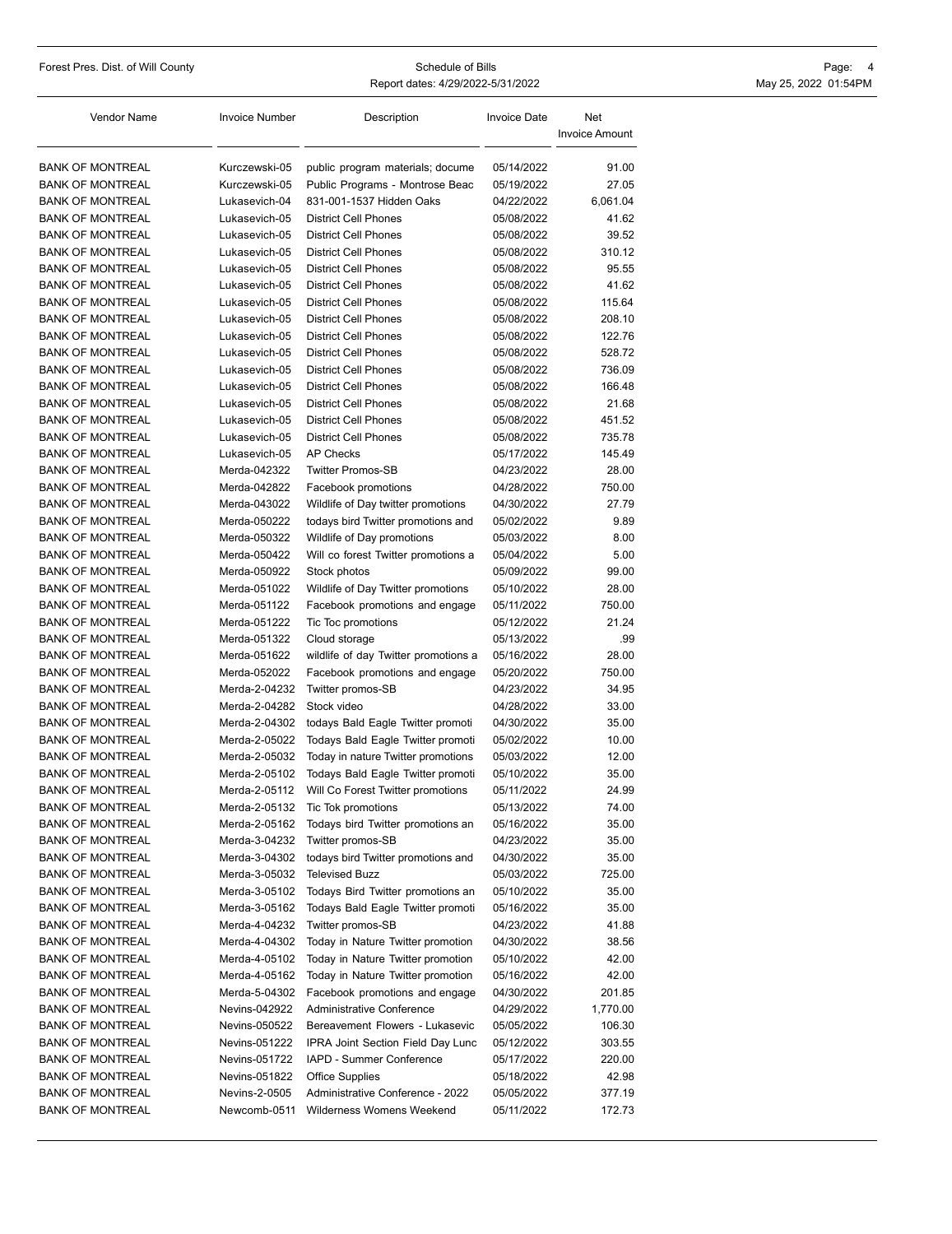Forest Pres. Dist. of Will County **Schedule of Bills** Schedule of Bills **Page: 5** Report dates: 4/29/2022-5/31/2022 May 25, 2022 01:54PM

| Vendor Name                                                    | <b>Invoice Number</b> | Description                            | <b>Invoice Date</b> | Net                   |
|----------------------------------------------------------------|-----------------------|----------------------------------------|---------------------|-----------------------|
|                                                                |                       |                                        |                     | <b>Invoice Amount</b> |
| <b>BANK OF MONTREAL</b>                                        |                       | Newcomb-0512 Wilderness Womens Weekend | 05/12/2022          | 88.19                 |
| <b>BANK OF MONTREAL</b>                                        | Newcomb-0513          | Wilderness Womens Weekend              | 05/13/2022          | 37.94                 |
| <b>BANK OF MONTREAL</b>                                        | Newcomb-2-05          | Wilderness Womens Weekend              | 05/11/2022          | 220.95                |
| <b>BANK OF MONTREAL</b>                                        | Nichols-050722        | Fuel-SB                                | 05/07/2022          | 65.00                 |
| <b>BANK OF MONTREAL</b>                                        | Nichols-051722        | FREEC gas cans                         | 05/17/2022          | 70.00                 |
| <b>BANK OF MONTREAL</b>                                        | NovanderC-05          | Bus deposit for CW field day           | 05/18/2022          | 1,000.00              |
| <b>BANK OF MONTREAL</b>                                        | Olszewski-042         | ATV Helmet for Ofc. Highes             | 04/22/2022          | 59.49                 |
| <b>BANK OF MONTREAL</b>                                        | Olszewski-050         | Lunch-In Service Training-Olszew       | 05/05/2022          | 47.60                 |
| <b>BANK OF MONTREAL</b>                                        | Opiola-042322         | event supplies                         | 04/23/2022          | 455.77                |
| <b>BANK OF MONTREAL</b>                                        | Opiola-042722         | Recertification of CIG                 | 04/27/2022          | 35.00                 |
| <b>BANK OF MONTREAL</b>                                        | Prince-042622         | <b>Event Prep</b>                      | 04/26/2022          | 45.57                 |
| <b>BANK OF MONTREAL</b>                                        | Prince-050522         | <b>Event Materials</b>                 | 05/05/2022          | 30.00                 |
| <b>BANK OF MONTREAL</b>                                        | Prince-051422         | Design platform                        | 05/14/2022          | 119.99                |
| <b>BANK OF MONTREAL</b>                                        | Riley-042822          | Program supplies                       | 04/28/2022          | 127.50                |
| <b>BANK OF MONTREAL</b>                                        | Riley-2-042822        | Program supplies                       | 04/28/2022          | 168.25                |
| <b>BANK OF MONTREAL</b>                                        | Robson-04212          | N. Budde lodging while attending       | 04/21/2022          | 132.77                |
| <b>BANK OF MONTREAL</b>                                        | Robson-04262          | No Boats stickers for buoys at Ro      | 04/26/2022          | 551.97                |
| <b>BANK OF MONTREAL</b>                                        | Robson-05092          | FPDWC annual Team membershi            | 05/09/2022          | 375.00                |
| <b>BANK OF MONTREAL</b>                                        | Schultz-051322        | NACPRO - Conference                    | 05/13/2022          | 31.30                 |
| <b>BANK OF MONTREAL</b>                                        | Schultz-051422        | NACPRO - Conference                    | 05/14/2022          | 19.19                 |
| <b>BANK OF MONTREAL</b>                                        | Schultz-051522        | NACPRO - Conference                    | 05/15/2022          | 61.21                 |
| <b>BANK OF MONTREAL</b>                                        | Schultz-2-0513        | NACPRO - Conference                    | 05/13/2022          | 108.51                |
| <b>BANK OF MONTREAL</b>                                        | Steffen-042622        | forestpreservesofwillcounty.org,wil    | 04/26/2022          | 30.32                 |
| <b>BANK OF MONTREAL</b>                                        | Steffen-050222        | Staff training breakfast               | 05/02/2022          | 59.86                 |
| <b>BANK OF MONTREAL</b>                                        | Stevenson-050         | Life Rings                             | 05/04/2022          | 306.00                |
| <b>BANK OF MONTREAL</b>                                        | Veerman-0513          | Picture prints for office reception    | 05/13/2022          | 19.39                 |
| <b>BANK OF MONTREAL</b>                                        | Yates-051922          | In Service Training-Lunch-Yates/G      | 05/19/2022          | 41.42                 |
| <b>BANK OF MONTREAL</b>                                        | Zinkiewicz-042        | LED lights for loader                  | 04/28/2022          | 157.94                |
| <b>BANK OF MONTREAL</b>                                        | Zinkiewicz-051        | <b>LED Lighting</b>                    | 05/10/2022          | 168.94                |
| Total BANK OF MONTREAL:                                        |                       |                                        |                     | 26,317.55             |
| <b>BEAVER CREEK ENTERPRISES</b>                                |                       |                                        |                     |                       |
| <b>BEAVER CREEK ENTERPRISES</b>                                | 10358                 | <b>SEAL FOR AXLES</b>                  | 04/29/2022          | 23.64                 |
| <b>BEAVER CREEK ENTERPRISES</b>                                | 10560                 | BEARINGS, BEARING BUDDY                | 05/16/2022          | 62.44                 |
| <b>BEAVER CREEK ENTERPRISES</b>                                | 10563                 | <b>HUB</b>                             | 05/16/2022          | 48.98                 |
| <b>Total BEAVER CREEK ENTERPRISES:</b>                         |                       |                                        |                     | 135.06                |
|                                                                |                       |                                        |                     |                       |
| <b>BLASTED CLASSICS, LLC.</b><br><b>BLASTED CLASSICS, LLC.</b> | 0000001               | <b>GRAFFITI REMOVAL-STEGER R</b>       | 05/11/2022          | 500.00                |
| Total BLASTED CLASSICS, LLC.:                                  |                       |                                        |                     | 500.00                |
| <b>BLUESTONE + ASSOCIATES</b>                                  |                       |                                        |                     |                       |
| <b>BLUESTONE + ASSOCIATES</b>                                  |                       | FREECLOGO- LOGO DESIGN-PHASE 2 INTER   | 05/21/2022          | 8,420.00              |
| Total BLUESTONE + ASSOCIATES:                                  |                       |                                        |                     | 8,420.00              |
| <b>BRIDGELINE DIGITAL</b>                                      |                       |                                        |                     |                       |
| <b>BRIDGELINE DIGITAL</b>                                      | RI-05658              | MONTHLY HAWKSEARCH SaaS                | 05/01/2022          | 300.00                |
| Total BRIDGELINE DIGITAL:                                      |                       |                                        |                     | 300.00                |
| <b>BRONZE MEMORIAL CO.</b><br>BRONZE MEMORIAL CO.              | 707357                | <b>NAME PLATE</b>                      | 05/21/2022          | 123.49                |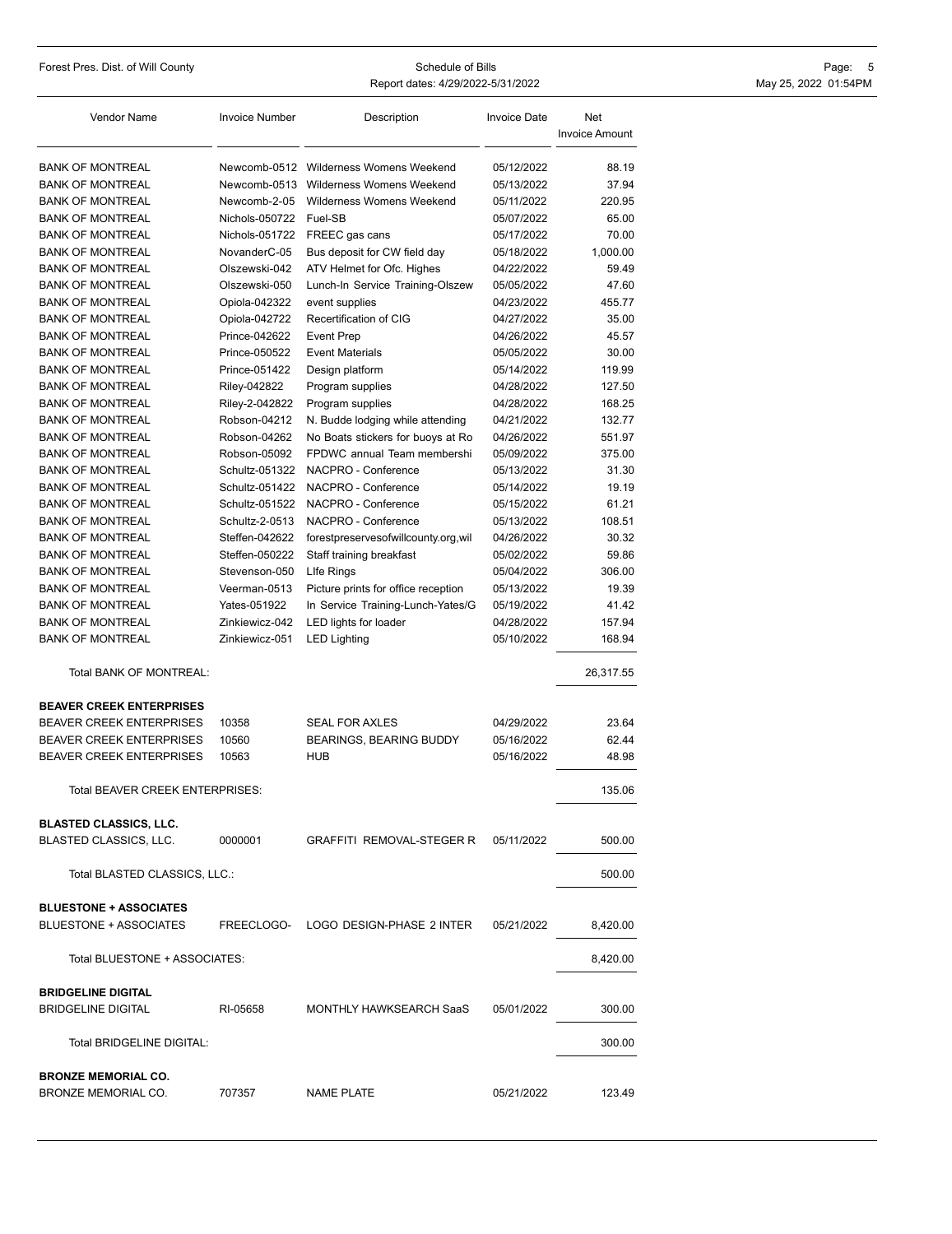| Forest Pres. Dist. of Will County                           | Schedule of Bills<br>Report dates: 4/29/2022-5/31/2022 |                                  |                     |                              | Page:<br>-6<br>May 25, 2022 01:54PM |
|-------------------------------------------------------------|--------------------------------------------------------|----------------------------------|---------------------|------------------------------|-------------------------------------|
| Vendor Name                                                 | <b>Invoice Number</b>                                  | Description                      | <b>Invoice Date</b> | Net<br><b>Invoice Amount</b> |                                     |
| Total BRONZE MEMORIAL CO.:                                  |                                                        |                                  |                     | 123.49                       |                                     |
| <b>BURKE, CB ENGINEERING LTD</b>                            |                                                        |                                  |                     |                              |                                     |
| BURKE, CB ENGINEERING LTD                                   | 174906                                                 | DAM INSPECTION-SAUK TRAIL        | 05/13/2022          | 2,433.50                     |                                     |
| BURKE, CB ENGINEERING LTD                                   | 22                                                     | <b>BLACK ROAD TRAIL- PHASE 3</b> | 02/21/2022          | 643.66                       |                                     |
| BURKE, CB ENGINEERING LTD                                   | 22                                                     | <b>BLACK ROAD TRAIL- PHASE 3</b> | 02/21/2022          | 160.92                       |                                     |
| Total BURKE, CB ENGINEERING LTD:                            |                                                        |                                  |                     | 3,238.08                     |                                     |
| <b>BURRELLES</b>                                            |                                                        |                                  |                     |                              |                                     |
| <b>BURRELLES</b>                                            | 22009987                                               | CLIP TRANSACTIONS- APRIL 22      | 04/30/2022          | 421.32                       |                                     |
| Total BURRELLES:                                            |                                                        |                                  |                     | 421.32                       |                                     |
| <b>BURRIS EQUIPMENT CO.</b>                                 |                                                        |                                  |                     |                              |                                     |
| <b>BURRIS EQUIPMENT CO.</b>                                 | RC3002305-1                                            | RIDGID SEE SNAKE CAMERA, S       | 03/28/2022          | 260.90                       |                                     |
| Total BURRIS EQUIPMENT CO.:                                 |                                                        |                                  |                     | 260.90                       |                                     |
| <b>BUSH, SYDNEY</b>                                         |                                                        |                                  |                     |                              |                                     |
| <b>BUSH, SYDNEY</b>                                         | 220520                                                 | REIMBURSEMENT FOR PESTIC         | 05/20/2022          | 12.00                        |                                     |
| <b>BUSH, SYDNEY</b>                                         | 220520-2                                               | REIMBURSEMENT FOR PESTIC         | 05/20/2022          | 45.00                        |                                     |
| Total BUSH, SYDNEY:                                         |                                                        |                                  |                     | 57.00                        |                                     |
| <b>CAPITAL ONE TRADE CREDIT</b><br>CAPITAL ONE TRADE CREDIT | 50192141                                               | PUMP FOR PRESSURE WASHE          | 05/05/2022          | 270.71                       |                                     |
| Total CAPITAL ONE TRADE CREDIT:                             |                                                        |                                  |                     | 270.71                       |                                     |
| <b>CHICAGO SOUTHLAND CHAMBER</b>                            |                                                        |                                  |                     |                              |                                     |
| CHICAGO SOUTHLAND CHAMB                                     | 1390                                                   | <b>CORE MEMBERSHIP DUES</b>      | 05/02/2022          | 350.00                       |                                     |
| Total CHICAGO SOUTHLAND CHAMBER:                            |                                                        |                                  |                     | 350.00                       |                                     |
| <b>CHICAGO TITLE CO</b><br>CHICAGO TITLE CO                 | 21027802WJ                                             | OWNERS POLICY- HEIDEN AVE.       | 05/19/2022          | 174.00                       |                                     |
| Total CHICAGO TITLE CO:                                     |                                                        |                                  |                     | 174.00                       |                                     |
| <b>CHICAGO TRIBUNE</b><br>CHICAGO TRIBUNE                   | 052815409000                                           | <b>DISPLAY ADVERTISING</b>       | 04/30/2022          | 455.00                       |                                     |
| Total CHICAGO TRIBUNE:                                      |                                                        |                                  |                     | 455.00                       |                                     |
| <b>CINTAS</b>                                               |                                                        |                                  |                     |                              |                                     |
| <b>CINTAS</b>                                               | 4116665506                                             | FLOOR MAT SERVICE- MONEE         | 04/15/2022          | 25.00                        |                                     |
| <b>CINTAS</b>                                               | 4117755968                                             | FLOOR MAT SERVICE- PCNC          | 04/27/2022          | 38.76                        |                                     |
| <b>CINTAS</b>                                               | 4118024366                                             | FLOOR MAT SERVICE- MONEE         | 04/29/2022          | 25.00                        |                                     |
| <b>CINTAS</b>                                               | 4118467486                                             | FLOOR MAT SERVICE- PCNC          | 05/04/2022          | 38.76                        |                                     |
| <b>CINTAS</b>                                               | 4118567253                                             | FLOOR MAT SERVICE- OLEF          | 05/05/2022          | 62.34                        |                                     |
| <b>CINTAS</b>                                               | 4119134125                                             | FLOOR MAT SERVICE- PCNC          | 05/11/2022          | 38.76                        |                                     |
| <b>CINTAS</b>                                               | 4119403502                                             | FLOOR MAT SERVICE- MONEE         | 05/13/2022          | 25.00                        |                                     |
| <b>CINTAS</b>                                               | 4119807134                                             | FLOOR MAT SERVICE- PCNC          | 05/18/2022          | 38.76                        |                                     |
| <b>CINTAS</b>                                               | 4119948530                                             | FLOOR MAT SERVICE- OLEF          | 05/19/2022          | 63.97                        |                                     |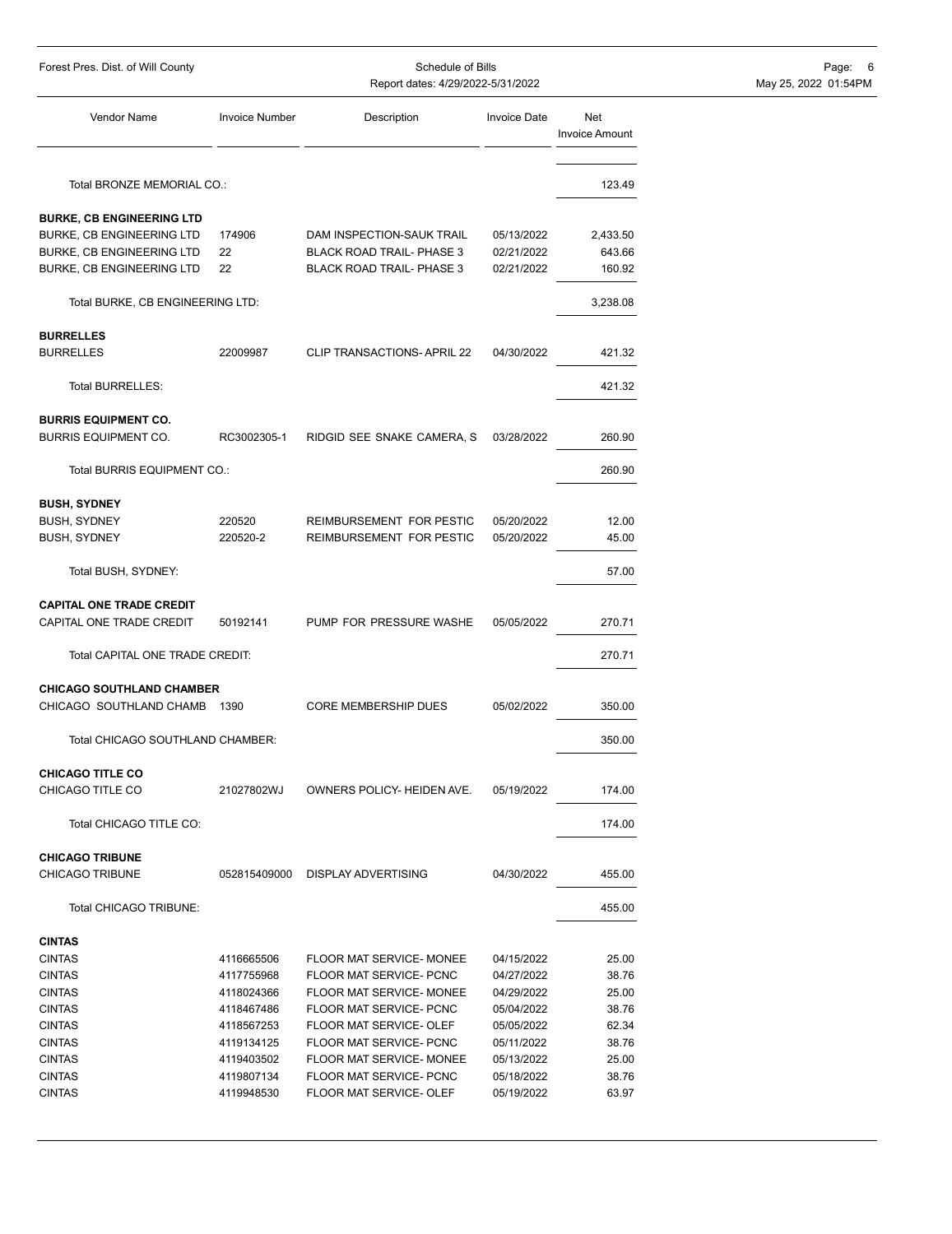| Forest Pres. Dist. of Will County |  |  |  |
|-----------------------------------|--|--|--|
|-----------------------------------|--|--|--|

Report dates: 4/29/2022-5/31/2022

Foredule of Bills Page: 7<br>ates: 4/29/2022-5/31/2022 May 25, 2022 01:54PM

| <b>Vendor Name</b>                                                                                 | <b>Invoice Number</b> | Description                          | <b>Invoice Date</b>      | Net                   |
|----------------------------------------------------------------------------------------------------|-----------------------|--------------------------------------|--------------------------|-----------------------|
|                                                                                                    |                       |                                      |                          | <b>Invoice Amount</b> |
| Total CINTAS:                                                                                      |                       |                                      |                          | 356.35                |
|                                                                                                    |                       |                                      |                          |                       |
| <b>CITY OF JOLIET MUNICIPAL</b>                                                                    |                       |                                      |                          |                       |
| CITY OF JOLIET MUNICIPAL                                                                           | 220504                | 365890-510754                        | 05/04/2022               | 7.13                  |
| CITY OF JOLIET MUNICIPAL<br>CITY OF JOLIET MUNICIPAL                                               | 220504-2<br>220504-3  | 382996-512742<br>210237-479560       | 05/04/2022<br>05/04/2022 | 7.77<br>7.13          |
| <b>CITY OF JOLIET MUNICIPAL</b>                                                                    | 220513                | 216889-497190                        | 05/13/2022               | 7.14                  |
| <b>CITY OF JOLIET MUNICIPAL</b>                                                                    | 220513-2              | 210237-486840                        | 05/13/2022               | 7.14                  |
| CITY OF JOLIET MUNICIPAL                                                                           | 220516                | 216889-482790                        | 05/16/2022               | 20.41                 |
| Total CITY OF JOLIET MUNICIPAL:                                                                    |                       |                                      |                          | 56.72                 |
| <b>CITY OF NAPERVILLE</b>                                                                          |                       |                                      |                          |                       |
| CITY OF NAPERVILLE                                                                                 | 220429                | 267503-141808                        | 04/29/2022               | 33.86                 |
| Total CITY OF NAPERVILLE:                                                                          |                       |                                      |                          | 33.86                 |
| CIVIL & ENVIRONMENTAL CONSULTANTS, INC                                                             |                       |                                      |                          |                       |
| CIVIL & ENVIRONMENTAL CON                                                                          | 318313                | <b>BREEDING &amp; SPRING MIGRATO</b> | 04/20/2022               | 895.00                |
| CIVIL & ENVIRONMENTAL CON                                                                          | 320933                | <b>BREEDING &amp; SPRING MIGRATO</b> | 05/16/2022               | 7,369.25              |
| Total CIVIL & ENVIRONMENTAL CONSULTANTS, INC:                                                      |                       |                                      |                          | 8,264.25              |
| <b>CMS SOLUTIONS</b>                                                                               |                       |                                      |                          |                       |
| <b>CMS SOLUTIONS</b>                                                                               | 2201706-IN            | MAINTENENCE CONTRACT-SH              | 03/07/2022               | 2,276.00              |
| <b>CMS SOLUTIONS</b>                                                                               | 2203145-IN            | <b>DESKTOP PHONES</b>                | 04/26/2022               | 2,220.00              |
| Total CMS SOLUTIONS:                                                                               |                       |                                      |                          | 4,496.00              |
| <b>COMMONWEALTH EDISON</b>                                                                         |                       |                                      |                          |                       |
| <b>COMMONWEALTH EDISON</b>                                                                         | 220510                | 0360188003                           | 05/10/2022               | 716.68                |
| Total COMMONWEALTH EDISON:                                                                         |                       |                                      |                          | 716.68                |
| <b>CONCENTRIC INTEGRATION, LLC</b>                                                                 |                       |                                      |                          |                       |
| CONCENTRIC INTEGRATION, L 0233771                                                                  |                       | 2021-22 T&M IT SUPPORT SERV          | 04/22/2022               | 666.25                |
| Total CONCENTRIC INTEGRATION, LLC:                                                                 |                       |                                      |                          | 666.25                |
| <b>CONRAD CO.</b>                                                                                  |                       |                                      |                          |                       |
| CONRAD CO.                                                                                         | 101078856             | <b>FLOOR CLEANER/SOAP</b>            | 04/25/2022               | 66.86                 |
| Total CONRAD CO.:                                                                                  |                       |                                      |                          | 66.86                 |
| <b>CONSERV FS INC</b>                                                                              |                       |                                      |                          |                       |
| CONSERV FS INC                                                                                     | 66048802              | <b>TRICLOPYR SPRAY</b>               | 05/09/2022               | 412.50                |
| Total CONSERV FS INC:                                                                              |                       |                                      |                          | 412.50                |
| COTG                                                                                               |                       |                                      |                          |                       |
| COTG                                                                                               | IN3533840             | COPIER CONTRACT- OLEF                | 04/25/2022               | 312.88                |
| Total COTG:                                                                                        |                       |                                      |                          | 312.88                |
|                                                                                                    |                       |                                      |                          |                       |
| <b>COUNTY OF WILL-DISPATCHING</b><br>COUNTY OF WILL -DISPATCHIN APRIL 2022-00 DISPATCHING-APR 2022 |                       |                                      | 04/30/2022               | 3,132.83              |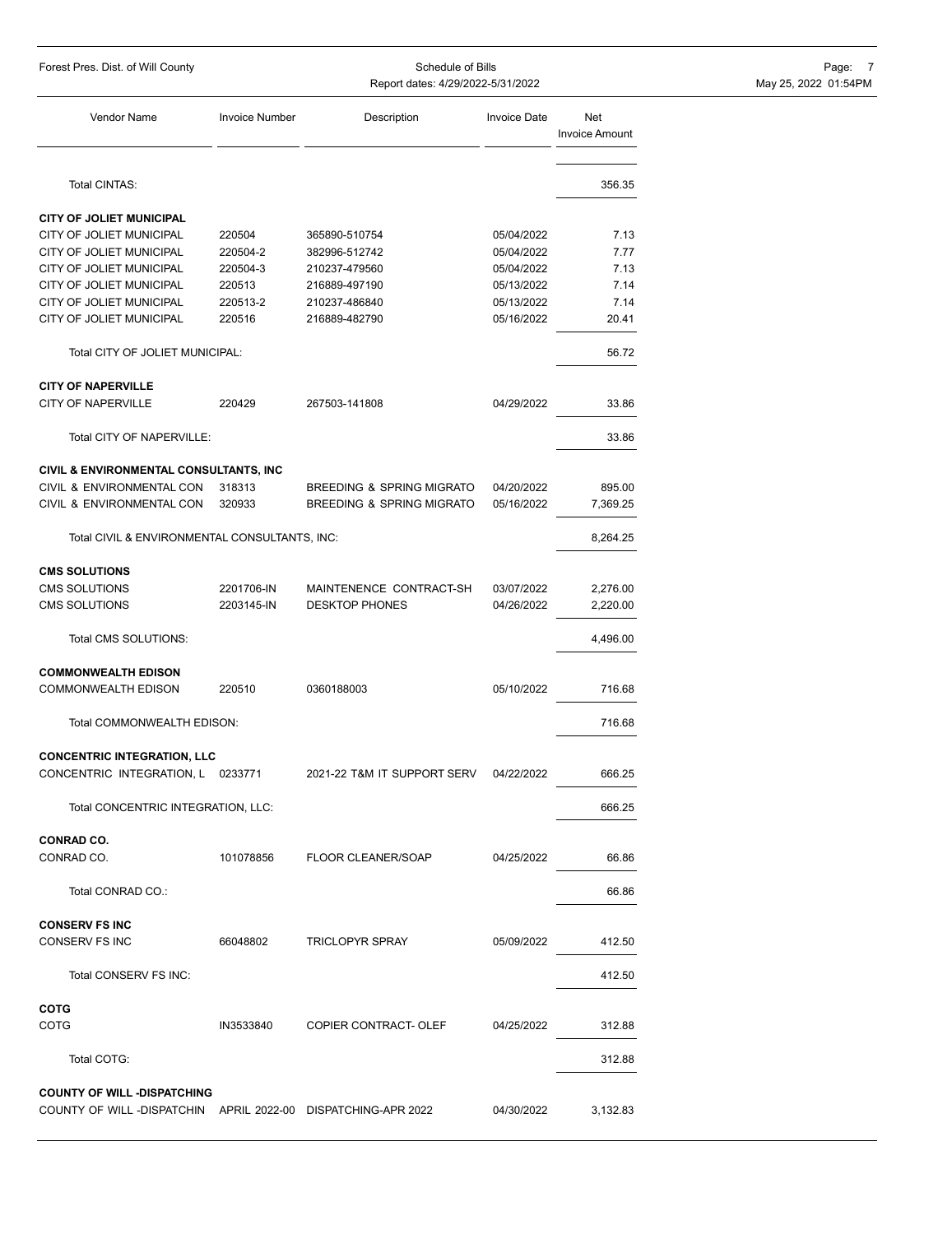| Schedule of Bills<br>Forest Pres. Dist. of Will County<br>Report dates: 4/29/2022-5/31/2022                 |                         |                                                                                     |                                        |                              | Page: 8<br>May 25, 2022 01:54PM |
|-------------------------------------------------------------------------------------------------------------|-------------------------|-------------------------------------------------------------------------------------|----------------------------------------|------------------------------|---------------------------------|
| Vendor Name                                                                                                 | <b>Invoice Number</b>   | Description                                                                         | <b>Invoice Date</b>                    | Net<br><b>Invoice Amount</b> |                                 |
| COUNTY OF WILL -DISPATCHIN                                                                                  | APRIL 2022-00           | <b>BUILDING REPAYMENT-APR 22</b>                                                    | 04/30/2022                             | 188.16                       |                                 |
| Total COUNTY OF WILL -DISPATCHING:                                                                          |                         |                                                                                     |                                        | 3,320.99                     |                                 |
| <b>CRETE ACE HARDWARE</b><br><b>CRETE ACE HARDWARE</b><br><b>CRETE ACE HARDWARE</b>                         | 178859/1<br>179192/1    | NUTS AND BOLTS<br><b>BLACK MARKER PAINT</b>                                         | 04/27/2022<br>05/13/2022               | 12.24<br>8.26                |                                 |
| Total CRETE ACE HARDWARE:                                                                                   |                         |                                                                                     |                                        | 20.50                        |                                 |
| <b>CRETE LUMBER &amp; SUPPLY</b><br><b>CRETE LUMBER &amp; SUPPLY</b><br><b>CRETE LUMBER &amp; SUPPLY</b>    | B160598<br>B160693      | <b>CEDAR POSTS</b><br>REFUND ON FREIGHT CHARGE                                      | 05/04/2022<br>05/09/2022               | 675.84<br>$-270.00$          |                                 |
| Total CRETE LUMBER & SUPPLY:                                                                                |                         |                                                                                     |                                        | 405.84                       |                                 |
| <b>CROSS POINTS SALES INC</b><br>CROSS POINTS SALES INC<br>CROSS POINTS SALES INC<br>CROSS POINTS SALES INC | 46231<br>46269<br>46389 | FIRE ALARM MONITORING-4RE<br>FIRE ALARM MONITORING-4RE<br>FIRE ALARM MONITORING-REN | 05/16/2022<br>05/16/2022<br>05/16/2022 | 150.00<br>150.00<br>150.00   |                                 |
| Total CROSS POINTS SALES INC:                                                                               |                         |                                                                                     |                                        | 450.00                       |                                 |
| <b>CUMMINS SALES AND SERVICE</b><br>CUMMINS SALES AND SERVICE F2-22270                                      |                         | <b>ISLE-GENERATOR INSPECTION</b>                                                    | 02/08/2022                             | 292.95                       |                                 |
| Total CUMMINS SALES AND SERVICE:                                                                            |                         |                                                                                     |                                        | 292.95                       |                                 |
| <b>D &amp; I ELECTRONICS INC</b><br><b>D &amp; I ELECTRONICS INC</b>                                        | 350863                  | SERVICE CALL- MONEE                                                                 | 05/02/2022                             | 75.00                        |                                 |
| Total D & I ELECTRONICS INC:                                                                                |                         |                                                                                     |                                        | 75.00                        |                                 |
| <b>DELL MARKETING L.P.</b><br>DELL MARKETING L.P.                                                           | 10577249552             | WYSE 5070 THIN CLIENT                                                               | 04/17/2022                             | 2,208.63                     |                                 |
| Total DELL MARKETING L.P.:                                                                                  |                         |                                                                                     |                                        | 2,208.63                     |                                 |
| <b>DENLER INC</b><br>DENLER INC                                                                             | 20213724-RI             | REISSUE CHECK # 125955-STA                                                          | 09/30/2021                             | 21,326.91                    |                                 |
| Total DENLER INC:                                                                                           |                         |                                                                                     |                                        | 21,326.91                    |                                 |
| DOCK BOXES UNLIMITED, INC.<br>DOCK BOXES UNLIMITED, INC.                                                    | 22-61479                | DOCK BOX PURCHASE                                                                   | 04/12/2022                             | 1,130.69                     |                                 |
| Total DOCK BOXES UNLIMITED, INC.:                                                                           |                         |                                                                                     |                                        | 1,130.69                     |                                 |
| <b>DOD TECHNOLOGIES INC</b><br>DOD TECHNOLOGIES INC                                                         | 52847                   | ONSITE DETECTOR SERVICE A                                                           | 05/02/2022                             | 1,175.00                     |                                 |
| Total DOD TECHNOLOGIES INC:                                                                                 |                         |                                                                                     |                                        | 1,175.00                     |                                 |
| <b>ENCAP INC</b><br><b>ENCAP INC</b><br><b>ENCAP INC</b>                                                    | 8019<br>8019            | INVASIVE SPECIES-KANKAKEE<br>INVASIVE SPECIES-KANKAKEE                              | 04/30/2022<br>04/30/2022               | 2,100.00<br>$-210.00$        |                                 |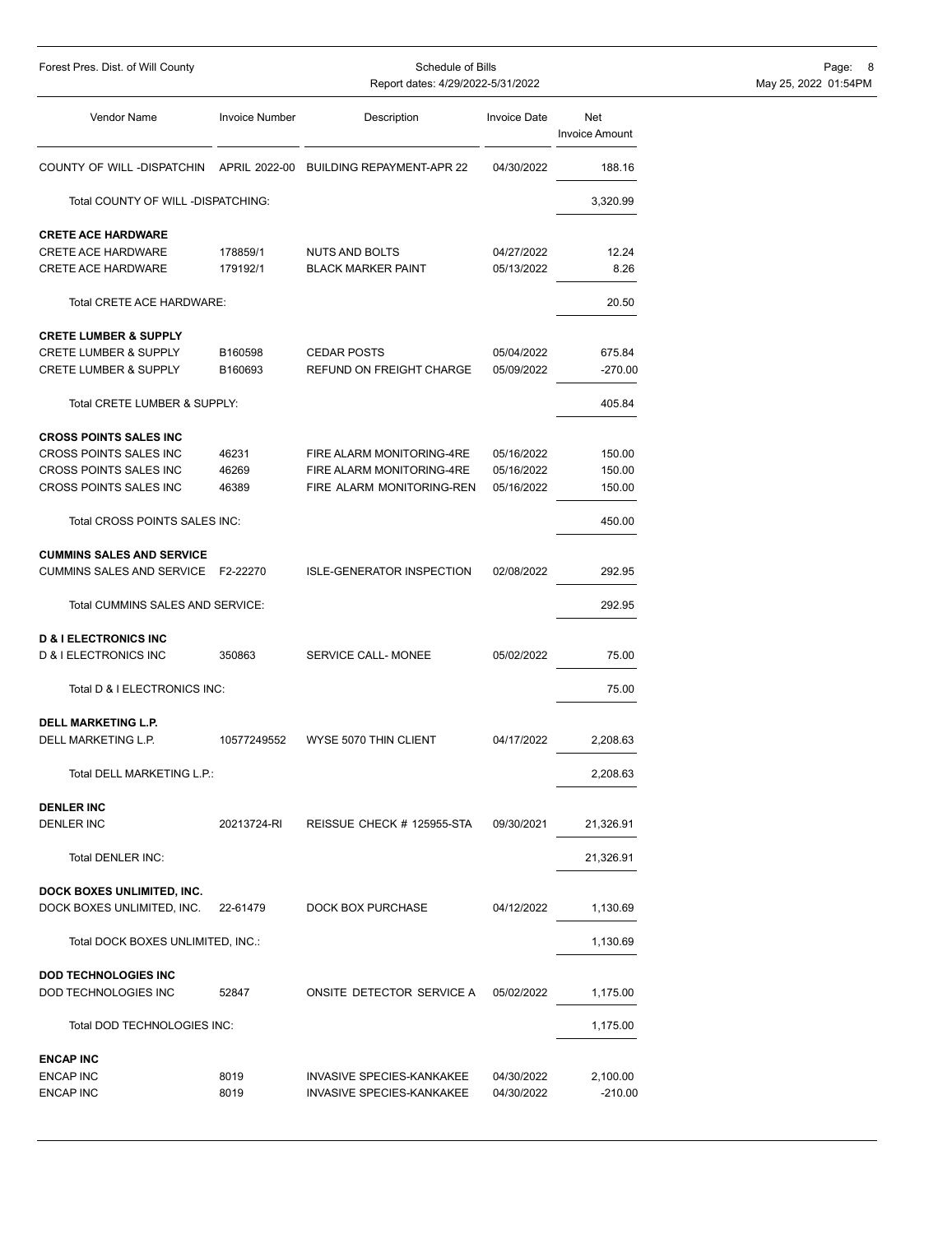| Forest Pres. Dist. of Will County            |                       | Schedule of Bills<br>Report dates: 4/29/2022-5/31/2022 |                     | Page: 9<br>May 25, 2022 01:54PM |  |
|----------------------------------------------|-----------------------|--------------------------------------------------------|---------------------|---------------------------------|--|
| Vendor Name                                  | <b>Invoice Number</b> | Description                                            | <b>Invoice Date</b> | Net<br><b>Invoice Amount</b>    |  |
| Total ENCAP INC:                             |                       |                                                        |                     | 1,890.00                        |  |
| <b>ENGINEERING RESOURCE ASSO</b>             |                       |                                                        |                     |                                 |  |
| ENGINEERING RESOURCE ASS W2202300.02         |                       | ROCK RUN GREENWAY TRAIL I                              | 04/27/2022          | 1,355.37                        |  |
| Total ENGINEERING RESOURCE ASSO:             |                       |                                                        |                     | 1,355.37                        |  |
| <b>FARMERS WEEKLY REVIEW</b>                 |                       |                                                        |                     |                                 |  |
| <b>FARMERS WEEKLY REVIEW</b>                 | 40372                 | MEETING NOTICE                                         | 05/04/2022          | 27.00                           |  |
| <b>FARMERS WEEKLY REVIEW</b>                 | 40374                 | 2023 ORGANIC FARM LICENSE                              | 05/04/2022          | 72.00                           |  |
| Total FARMERS WEEKLY REVIEW:                 |                       |                                                        |                     | 99.00                           |  |
| <b>FEDERAL EXPRESS CORP.</b>                 |                       |                                                        |                     |                                 |  |
| FEDERAL EXPRESS CORP.                        | 7-730-28696           | <b>SHIPPING CHARGES</b>                                | 04/20/2022          | 41.43                           |  |
| FEDERAL EXPRESS CORP.                        | 7-752-50192           | SHIPPING CHARGES-5/5/22                                | 05/11/2022          | 26.36                           |  |
| Total FEDERAL EXPRESS CORP.:                 |                       |                                                        |                     | 67.79                           |  |
| FOREST PRES. DIST. OF W.C.                   |                       |                                                        |                     |                                 |  |
| FOREST PRES. DIST. OF W.C                    | 220520                | PETTY CASH REIMBURSEMEN                                | 05/20/2022          | 16.34                           |  |
| FOREST PRES. DIST. OF W.C                    | 220520                | PETTY CASH REIMBURSEMEN                                | 05/20/2022          | 120.00                          |  |
| FOREST PRES. DIST. OF W.C                    | 220520                | PETTY CASH REIMBURSEMEN                                | 05/20/2022          | 20.00                           |  |
| FOREST PRES. DIST. OF W.C                    | 220520                | PETTY CASH REIMBURSEMEN                                | 05/20/2022          | 16.96                           |  |
| FOREST PRES. DIST. OF W.C                    | 220520                | PETTY CASH REIMBURSEMEN                                | 05/20/2022          | 36.05                           |  |
| Total FOREST PRES. DIST. OF W.C:             |                       |                                                        |                     | 209.35                          |  |
| <b>FRIGID UNITS, INC.</b>                    |                       |                                                        |                     |                                 |  |
| FRIGID UNITS, INC.                           | 45670                 | LIVING STREAM TANK, FIBERGL                            | 04/25/2022          | 4,431.00                        |  |
| FRIGID UNITS, INC.                           | 45670                 | FALSEBOTTOM FOR LS-700, AC                             | 04/25/2022          | 775.00                          |  |
| Total FRIGID UNITS, INC.:                    |                       |                                                        |                     | 5,206.00                        |  |
| <b>FULLER'S CAR WASH</b>                     |                       |                                                        |                     |                                 |  |
| <b>FULLER'S CAR WASH</b>                     | 220430                | CAR WASH CHARGES-APRIL                                 | 04/30/2022          | 161.00                          |  |
| Total FULLER'S CAR WASH:                     |                       |                                                        |                     | 161.00                          |  |
| <b>FULLY PROMOTED</b>                        |                       |                                                        |                     |                                 |  |
| <b>FULLY PROMOTED</b>                        | 15295                 | APPAREL- MARKETING DEPT                                | 05/18/2022          | 53.00                           |  |
| <b>FULLY PROMOTED</b>                        | 15296                 | <b>EMBROIDERY SERVICES</b>                             | 05/20/2022          | 28.00                           |  |
| Total FULLY PROMOTED:                        |                       |                                                        |                     | 81.00                           |  |
| FURAR, RYAN DBA FURAR TOOL SALES, LLC        |                       |                                                        |                     |                                 |  |
| FURAR, RYAN DBA FURAR TOO 3841               |                       | <b>SPARK TESTERS</b>                                   | 05/10/2022          | 37.90                           |  |
| FURAR, RYAN DBA FURAR TOO 3968               |                       | <b>IMPACT SOCKET SETS</b>                              | 05/17/2022          | 11.82                           |  |
| Total FURAR, RYAN DBA FURAR TOOL SALES, LLC: |                       |                                                        |                     | 49.72                           |  |
| <b>GEOTECH INC</b>                           |                       |                                                        |                     |                                 |  |
| GEOTECH INC                                  | 50975                 | SURVEYING SERVICES-1/5/22-3                            | 03/08/2022          | 3,000.00                        |  |
| Total GEOTECH INC:                           |                       |                                                        |                     | 3,000.00                        |  |
|                                              |                       |                                                        |                     |                                 |  |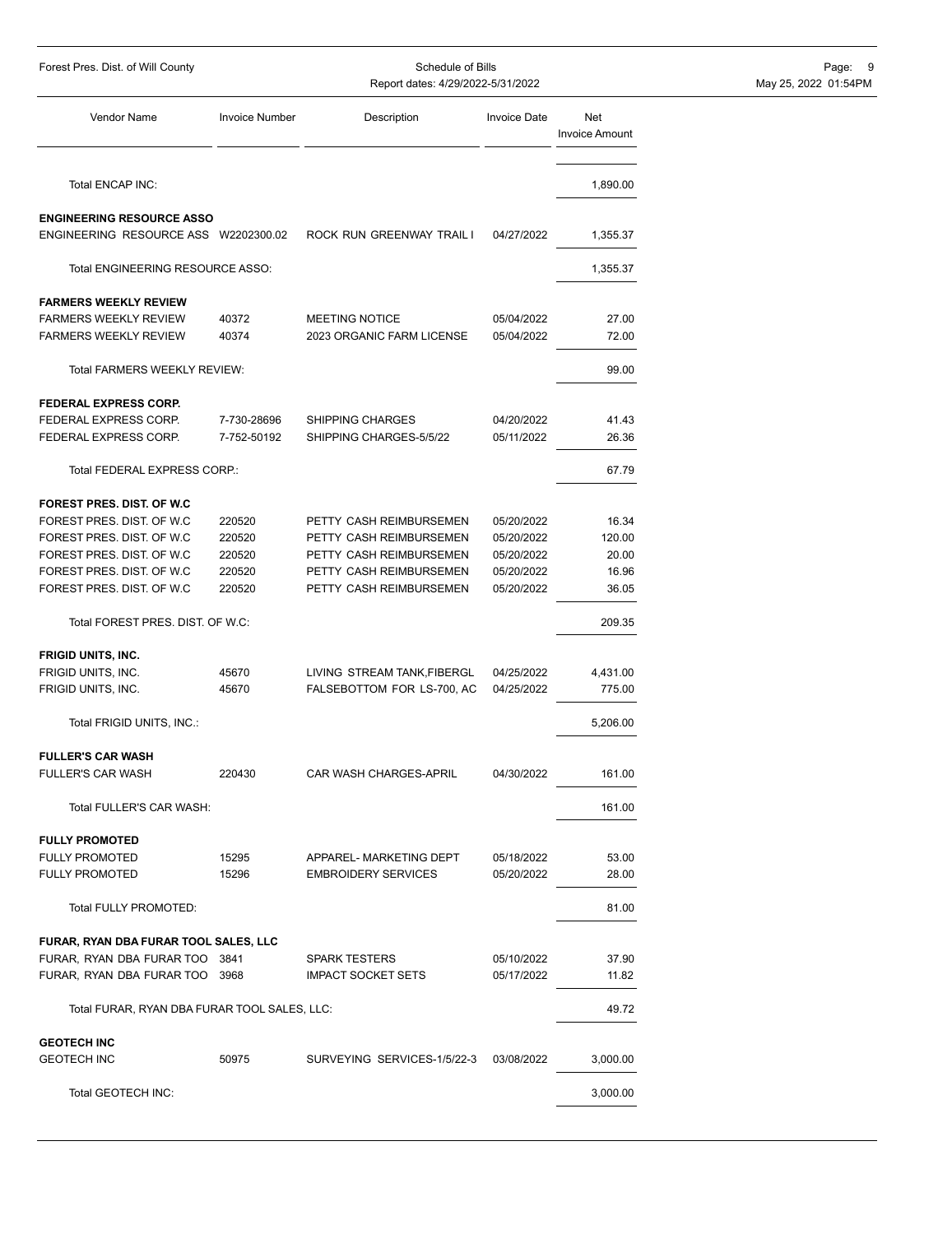| Forest Pres. Dist. of Will County      |                       | Schedule of Bills<br>Report dates: 4/29/2022-5/31/2022 |                     | Page: 10<br>May 25, 2022 01:54PM |  |
|----------------------------------------|-----------------------|--------------------------------------------------------|---------------------|----------------------------------|--|
| Vendor Name                            | <b>Invoice Number</b> | Description                                            | <b>Invoice Date</b> | Net<br><b>Invoice Amount</b>     |  |
| <b>GOVERNMENT INSURANCE NETWORK</b>    |                       |                                                        |                     |                                  |  |
| GOVERNMENT INSURANCE NE MAY 2022       |                       | MAY PREMIUMS-MED, DENTAL,                              | 05/01/2022          | 76,984.01                        |  |
| Total GOVERNMENT INSURANCE NETWORK:    |                       |                                                        |                     | 76,984.01                        |  |
| <b>GRAINGER</b>                        |                       |                                                        |                     |                                  |  |
| <b>GRAINGER</b>                        | 9290538223            | AEROSOL FOAM/WETTING AGE                               | 04/25/2022          | 61.60                            |  |
| <b>GRAINGER</b>                        | 9293412012            | <b>BOOT BRUSH</b>                                      | 04/27/2022          | 397.90                           |  |
| <b>GRAINGER</b>                        | 9295955422            | ELECTRICAL TAPE                                        | 04/29/2022          | 30.72                            |  |
| <b>GRAINGER</b>                        | 9296521256            | ROCKER SWITCH                                          | 04/29/2022          | 16.62                            |  |
| <b>GRAINGER</b>                        | 9296521256            | RUST PREVENT SPRAY, NITRILE                            | 04/29/2022          | 71.42                            |  |
| <b>GRAINGER</b>                        | 9296521264            | UTILITY BRUSHES                                        | 04/29/2022          | 36.84                            |  |
| <b>GRAINGER</b>                        | 9297965296            | PLEATED AIR FILTER                                     | 05/02/2022          | 134.20                           |  |
| <b>GRAINGER</b>                        | 9299570516            | <b>EXPANSION WEDGE ANCHOR</b>                          | 05/03/2022          | 152.57                           |  |
| <b>GRAINGER</b>                        | 9300280766            | <b>RUBBER MALLET</b>                                   | 05/03/2022          | 28.01                            |  |
| <b>GRAINGER</b>                        | 9300651412            | URINAL SCREENS                                         | 05/04/2022          | 153.00                           |  |
| <b>GRAINGER</b>                        | 9304462451            | 100FT 1/8 INCH CABLE                                   | 05/06/2022          | 34.57                            |  |
| <b>GRAINGER</b>                        | 9304716575            | WIRE ROPE SLEEVE                                       | 05/06/2022          | 13.63                            |  |
| <b>GRAINGER</b>                        | 9309547462            | BATTERY TERMINAL PROTECT                               | 05/12/2022          | 21.19                            |  |
| <b>GRAINGER</b>                        | 9314146656            | DEAD BLOW HAMMER                                       | 05/17/2022          | 52.82                            |  |
| <b>GRAINGER</b>                        | 9314146664            | <b>COPOLYMER PRIMER</b>                                | 05/17/2022          | 264.90                           |  |
| <b>GRAINGER</b>                        | 9316800672            | <b>BATTERIES</b>                                       | 05/18/2022          | 74.90                            |  |
| Total GRAINGER:                        |                       |                                                        |                     | 1,544.89                         |  |
| <b>HASSERT CONSULTING, BRENT</b>       |                       |                                                        |                     |                                  |  |
| HASSERT CONSULTING, BRENT              | 220501                | CONSULTING SERCIVES-APRIL                              | 05/01/2022          | 3,000.00                         |  |
| Total HASSERT CONSULTING, BRENT:       |                       |                                                        |                     | 3,000.00                         |  |
| HEARTLAND BUSINESS SYSTEMS, LLC        |                       |                                                        |                     |                                  |  |
| HEARTLAND BUSINESS SYSTE               | 500015-CRD            | <b>ACCESS MIGRATION PROJECT-</b>                       | 02/17/2022          | $-925.00$                        |  |
| HEARTLAND BUSINESS SYSTE               | 513743-H              | POLICE DATABASE                                        | 04/18/2022          | 370.00                           |  |
| HEARTLAND BUSINESS SYSTE               | 517651-H              | MICROSOFT CSP-MONTHLY                                  | 05/12/2022          | 97.57                            |  |
| HEARTLAND BUSINESS SYSTE               | 517878-H              | CLOUD CONTROLLER LICENSE                               | 05/09/2022          | 936.20                           |  |
| HEARTLAND BUSINESS SYSTE 518493-H      |                       | <b>CLOUD ARCHITECT WORK</b>                            | 05/11/2022          | 562.50                           |  |
| Total HEARTLAND BUSINESS SYSTEMS, LLC: |                       |                                                        |                     | 1,041.27                         |  |
| <b>HERITAGE CORRIDOR CVB</b>           |                       |                                                        |                     |                                  |  |
| <b>HERITAGE CORRIDOR CVB</b>           | 11849                 | <b>MEMBERSHIP DUES</b>                                 | 05/06/2022          | 100.00                           |  |
| Total HERITAGE CORRIDOR CVB:           |                       |                                                        |                     | 100.00                           |  |
| <b>HERITAGE FS</b>                     |                       |                                                        |                     |                                  |  |
| <b>HERITAGE FS</b>                     | 32007737              | <b>FUEL-PLAINFIELD</b>                                 | 05/03/2022          | 1,191.44                         |  |
| <b>HERITAGE FS</b>                     | 35010198              | FUEL-HADLEY                                            | 04/28/2022          | 1,105.76                         |  |
| <b>HERITAGE FS</b>                     | 35010212              | <b>FUEL-OLEF</b>                                       | 05/03/2022          | 1,198.71                         |  |
| <b>HERITAGE FS</b>                     | 35010213              | FUEL-OLEF                                              | 05/03/2022          | 1,594.44                         |  |
| <b>HERITAGE FS</b>                     | 35010268              | FUEL-OLEF                                              | 05/06/2022          | 1,657.05                         |  |
| <b>HERITAGE FS</b>                     | 35010269              | FUEL-OLEF                                              | 05/06/2022          | 2,412.53                         |  |
| <b>HERITAGE FS</b>                     | 35010302              | 5W30 BULK                                              | 05/12/2022          | 887.15                           |  |
| <b>HERITAGE FS</b>                     | 35010323              | FUEL-HADLEY                                            | 05/12/2022          | 680.78                           |  |
| <b>HERITAGE FS</b>                     | 36011357              | FUEL- GOODENOW                                         | 04/27/2022          | 1,130.28                         |  |
| <b>HERITAGE FS</b>                     | 88007500              | 15W40 OIL-BULK                                         | 04/25/2022          | 2,942.00                         |  |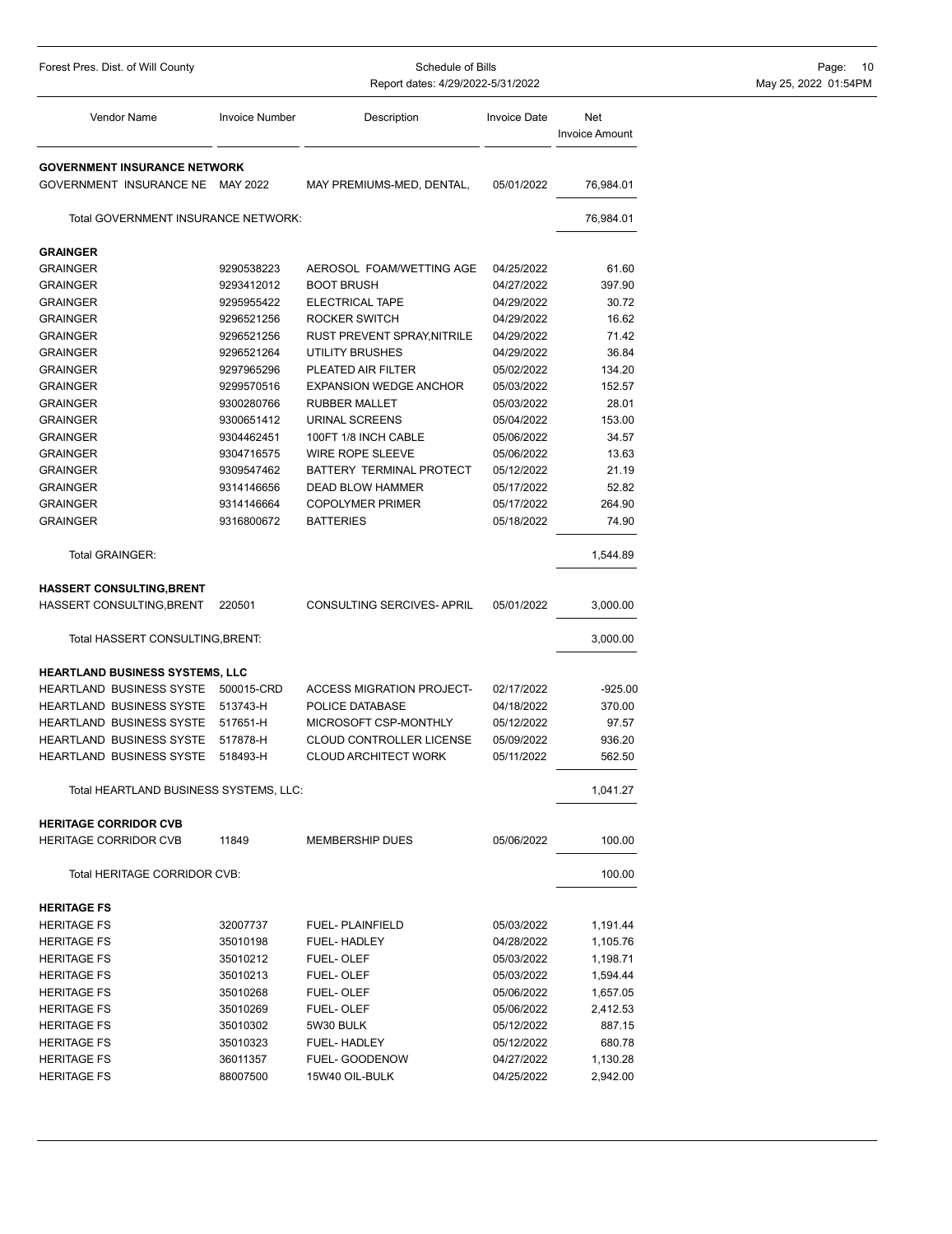| Forest Pres. Dist. of Will County                     |                       | Schedule of Bills<br>Report dates: 4/29/2022-5/31/2022 | Page: 11<br>May 25, 2022 01:54PM |                              |  |
|-------------------------------------------------------|-----------------------|--------------------------------------------------------|----------------------------------|------------------------------|--|
| Vendor Name                                           | <b>Invoice Number</b> | Description                                            | <b>Invoice Date</b>              | Net<br><b>Invoice Amount</b> |  |
| Total HERITAGE FS:                                    |                       |                                                        |                                  | 14,800.14                    |  |
| <b>HICKSGAS LLC</b>                                   |                       |                                                        |                                  |                              |  |
| <b>HICKSGAS LLC</b>                                   | U8673356              | PROPANE- LAKE RENWICK                                  | 04/22/2022                       | 441.11                       |  |
| <b>Total HICKSGAS LLC:</b>                            |                       |                                                        |                                  | 441.11                       |  |
| <b>HOLCIM - MAMR, INC.</b>                            |                       |                                                        |                                  |                              |  |
| HOLCIM - MAMR, INC.                                   | 716114197             | <b>TRENCH BACKFILL</b>                                 | 05/09/2022                       | 2,144.45                     |  |
| Total HOLCIM - MAMR, INC.:                            |                       |                                                        |                                  | 2,144.45                     |  |
| HOME CITY ICE CO.<br>HOME CITY ICE CO.                | 5519225090            | <b>BAGGED ICE-OLEF</b>                                 | 05/16/2022                       | 181.83                       |  |
| Total HOME CITY ICE CO.:                              |                       |                                                        |                                  | 181.83                       |  |
|                                                       |                       |                                                        |                                  |                              |  |
| HOME DEPOT CREDIT SERVICE<br>HOME DEPOT CREDIT SERVIC | 1040834               | LATCH AND PULL SET                                     | 05/06/2022                       | 28.64                        |  |
| HOME DEPOT CREDIT SERVIC                              | 1191876               | RETURN 3/8' TEE                                        | 05/06/2022                       | $-12.47$                     |  |
| HOME DEPOT CREDIT SERVIC                              | 2010213               | <b>SOLDER KIT</b>                                      | 05/05/2022                       | 25.97                        |  |
| HOME DEPOT CREDIT SERVIC                              | 2010213               | 3/8' TEE, SHARKBITE TEE                                | 05/05/2022                       | 19.94                        |  |
| HOME DEPOT CREDIT SERVIC                              | 3010055               | 1/2 COPPER ELBOW                                       | 05/04/2022                       | 3.15                         |  |
| HOME DEPOT CREDIT SERVIC                              | 3010068               | TURN VALVE, 90 DEGREE ELBO                             | 05/04/2022                       | 13.06                        |  |
| HOME DEPOT CREDIT SERVIC                              | 8083389               | PVC ELBOW, PVC COUPLING                                | 04/19/2022                       | 2.91                         |  |
| HOME DEPOT CREDIT SERVIC                              | 8624207               | BALL VALVE, 90 ELBOW, COUPL                            | 04/19/2022                       | 16.41                        |  |
| Total HOME DEPOT CREDIT SERVICE:                      |                       |                                                        |                                  | 97.61                        |  |
| <b>HOMER INDUSTRIES</b>                               |                       |                                                        |                                  |                              |  |
| <b>HOMER INDUSTRIES</b>                               | S175711               | PLAYGROUND MULCH                                       | 04/28/2022                       | 288.00                       |  |
| Total HOMER INDUSTRIES:                               |                       |                                                        |                                  | 288.00                       |  |
| HOMER TREE CARE INC                                   |                       |                                                        |                                  |                              |  |
| HOMER TREE CARE INC                                   | 48088                 | TREE REMOVAL- MCKINLEY W                               | 05/02/2022                       | 440.00                       |  |
| HOMER TREE CARE INC                                   | 48115                 | TREE PRUNING-VARIOUS LOCA                              | 05/03/2022                       | 4,500.00                     |  |
| HOMER TREE CARE INC                                   | 48171                 | TREE REMOVAL- BLACK ROAD                               | 05/05/2022                       | 350.00                       |  |
| HOMER TREE CARE INC                                   | 48216                 | TREE REMOVAL- TIMBERLINE T                             | 05/09/2022                       | 350.00                       |  |
| HOMER TREE CARE INC                                   | 48217                 | TREE REMOVAL- BUTTERNUT                                | 05/09/2022                       | 1,490.00                     |  |
| HOMER TREE CARE INC                                   | 48247                 | TREE REMOVAL- JEFFERSON S                              | 05/12/2022                       | 1,330.00                     |  |
| Total HOMER TREE CARE INC:                            |                       |                                                        |                                  | 8,460.00                     |  |
| <b>I-55 AUTO SALVAGE</b>                              |                       |                                                        |                                  |                              |  |
| I-55 AUTO SALVAGE                                     | 505611                | FORD F250 TAILGATE                                     | 05/16/2022                       | 675.00                       |  |
| Total I-55 AUTO SALVAGE:                              |                       |                                                        |                                  | 675.00                       |  |
| <b>ILLINOIS AMERICAN WATER</b>                        |                       |                                                        |                                  |                              |  |
| <b>ILLINOIS AMERICAN WATER</b>                        | 220426                | 1025-220038583052                                      | 04/26/2022                       | 27.00                        |  |
| <b>ILLINOIS AMERICAN WATER</b>                        | 220427                | 1025-220038583038                                      | 04/27/2022                       | 219.43                       |  |
| <b>ILLINOIS AMERICAN WATER</b>                        | 220502                | 1025-220038583045                                      | 05/02/2022                       | 210.86                       |  |
| Total ILLINOIS AMERICAN WATER:                        |                       |                                                        |                                  | 457.29                       |  |
|                                                       |                       |                                                        |                                  |                              |  |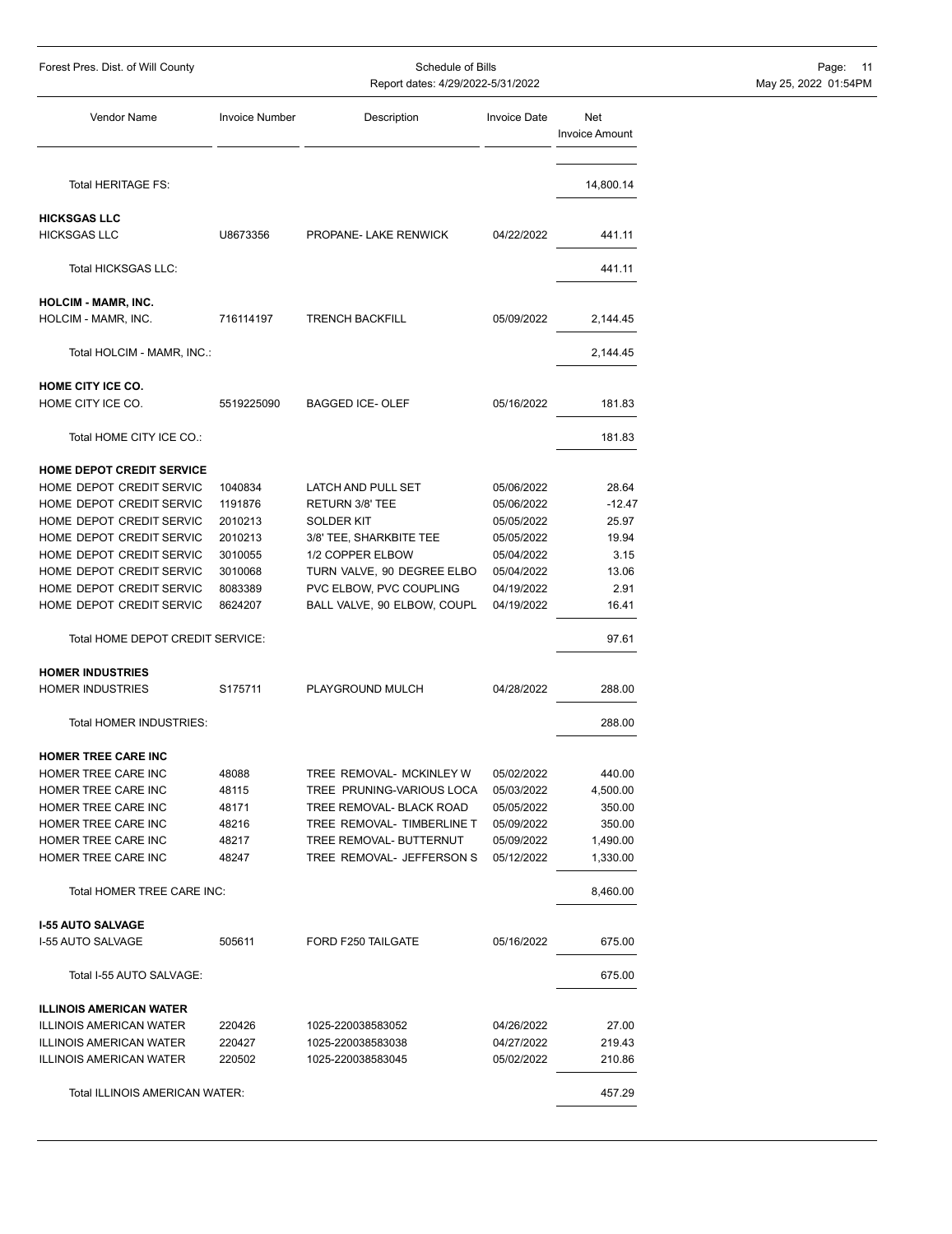| Forest Pres. Dist. of Will County                                      |                       | Schedule of Bills<br>Report dates: 4/29/2022-5/31/2022 |                     |                              | Page:<br>$^{\circ}$ 12<br>May 25, 2022 01:54PM |  |
|------------------------------------------------------------------------|-----------------------|--------------------------------------------------------|---------------------|------------------------------|------------------------------------------------|--|
| Vendor Name                                                            | <b>Invoice Number</b> | Description                                            | <b>Invoice Date</b> | Net<br><b>Invoice Amount</b> |                                                |  |
| <b>ILLINOIS DEPARTMENT OF AGRICULTURE</b>                              |                       |                                                        |                     |                              |                                                |  |
| ILLINOIS DEPARTMENT OF AG                                              | 220513                | OPERATORS LICENSE- DABE                                | 05/13/2022          | 60.00                        |                                                |  |
| ILLINOIS DEPARTMENT OF AG                                              | 220520                | OPERATORS LICENSE- FUQUA                               | 05/20/2022          | 60.00                        |                                                |  |
| Total ILLINOIS DEPARTMENT OF AGRICULTURE:                              |                       |                                                        |                     | 120.00                       |                                                |  |
| <b>ILLINOIS STATE POLICE, BUREAU OF IDENTIF</b>                        |                       |                                                        |                     |                              |                                                |  |
| ILLINOIS STATE POLICE, BURE 220518                                     |                       | <b>BACKGROUND CHECK FUNDS</b>                          | 05/18/2022          | 100.00                       |                                                |  |
| Total ILLINOIS STATE POLICE, BUREAU OF IDENTIF:                        |                       |                                                        |                     | 100.00                       |                                                |  |
| <b>INCREDIBLEBATS INC</b>                                              |                       |                                                        |                     |                              |                                                |  |
| <b>INCREDIBLEBATS INC</b>                                              | 220516                | <b>BAT EDUCATION PROGRAM</b>                           | 05/16/2022          | 500.00                       |                                                |  |
| Total INCREDIBLEBATS INC:                                              |                       |                                                        |                     | 500.00                       |                                                |  |
| INFINISOURCE INC. DBA ISOLVED BENEFIT SE                               |                       |                                                        |                     |                              |                                                |  |
| INFINISOURCE INC. DBA ISOLV                                            | 1119143701            | <b>COBRA ELIGIBILITY MGMT SER</b>                      | 05/01/2022          | 3.75                         |                                                |  |
| INFINISOURCE INC. DBA ISOLV                                            | 1119789051            | COBRA NOTICES ADMIN-7/1/22-                            | 05/15/2022          | 30.00                        |                                                |  |
| Total INFINISOURCE INC. DBA ISOLVED BENEFIT SE:                        |                       |                                                        |                     | 33.75                        |                                                |  |
|                                                                        |                       |                                                        |                     |                              |                                                |  |
| <b>INLAND ARTS &amp; GRAPHICS</b><br><b>INLAND ARTS &amp; GRAPHICS</b> | 307025                | <b>BOAT INFORMATION SIGNS</b>                          | 05/12/2022          | 135.00                       |                                                |  |
| Total INLAND ARTS & GRAPHICS:                                          |                       |                                                        |                     | 135.00                       |                                                |  |
| <b>INTERSTATE BATTERY SYSTEM</b>                                       |                       |                                                        |                     |                              |                                                |  |
| <b>INTERSTATE BATTERY SYSTEM</b>                                       | 10075373              | SP-40 BATTERY, SP-35 BATTERI                           | 05/02/2022          | 163.00                       |                                                |  |
| <b>INTERSTATE BATTERY SYSTEM</b>                                       | 10075486              | FAS1055 BATTERY, M-65HC BAT                            | 05/13/2022          | 529.95                       |                                                |  |
| <b>INTERSTATE BATTERY SYSTEM</b>                                       | 10075489              | DCM0100 BATTERIES                                      | 05/13/2022          | 549.90                       |                                                |  |
| Total INTERSTATE BATTERY SYSTEM:                                       |                       |                                                        |                     | 1,242.85                     |                                                |  |
| <b>JANKOWSKI, ROBERT</b>                                               |                       |                                                        |                     |                              |                                                |  |
| JANKOWSKI, ROBERT                                                      |                       | FPDWC000059 CONSULT/FARM MONITOR 1/1/2                 | 05/13/2022          | 417.86                       |                                                |  |
| Total JANKOWSKI, ROBERT:                                               |                       |                                                        |                     | 417.86                       |                                                |  |
| <b>JEAN'S SEPTIC, INC.</b>                                             |                       |                                                        |                     |                              |                                                |  |
| JEAN'S SEPTIC, INC.                                                    | B22-5603              | PUMPED TOILETS-27341 RIDGE                             | 05/11/2022          | 275.00                       |                                                |  |
| JEAN'S SEPTIC, INC.                                                    | B22-5801              | PUMPED TOILETS-27341 RIDGE                             | 05/20/2022          | 550.00                       |                                                |  |
| Total JEAN'S SEPTIC, INC.:                                             |                       |                                                        |                     | 825.00                       |                                                |  |
|                                                                        |                       |                                                        |                     |                              |                                                |  |
| <b>JOHN DEERE CO</b><br>JOHN DEERE CO                                  | 117306986             | 2022 GATOR, CARGO BOX, ALT                             | 04/18/2022          | 10,745.76                    |                                                |  |
| Total JOHN DEERE CO:                                                   |                       |                                                        |                     | 10,745.76                    |                                                |  |
| JOHNSON CONTROLS SECURITY SOLUTIONS                                    |                       |                                                        |                     |                              |                                                |  |
| JOHNSON CONTROLS SECURI                                                | 37354459              | SEMI-ANNUAL BILLING- SCAC                              | 05/07/2022          | 297.00                       |                                                |  |
| JOHNSON CONTROLS SECURI                                                | 37354460              | SEMI-ANNUAL BILLING- OLEF                              | 05/07/2022          | 297.00                       |                                                |  |
| Total JOHNSON CONTROLS SECURITY SOLUTIONS:                             |                       |                                                        |                     | 594.00                       |                                                |  |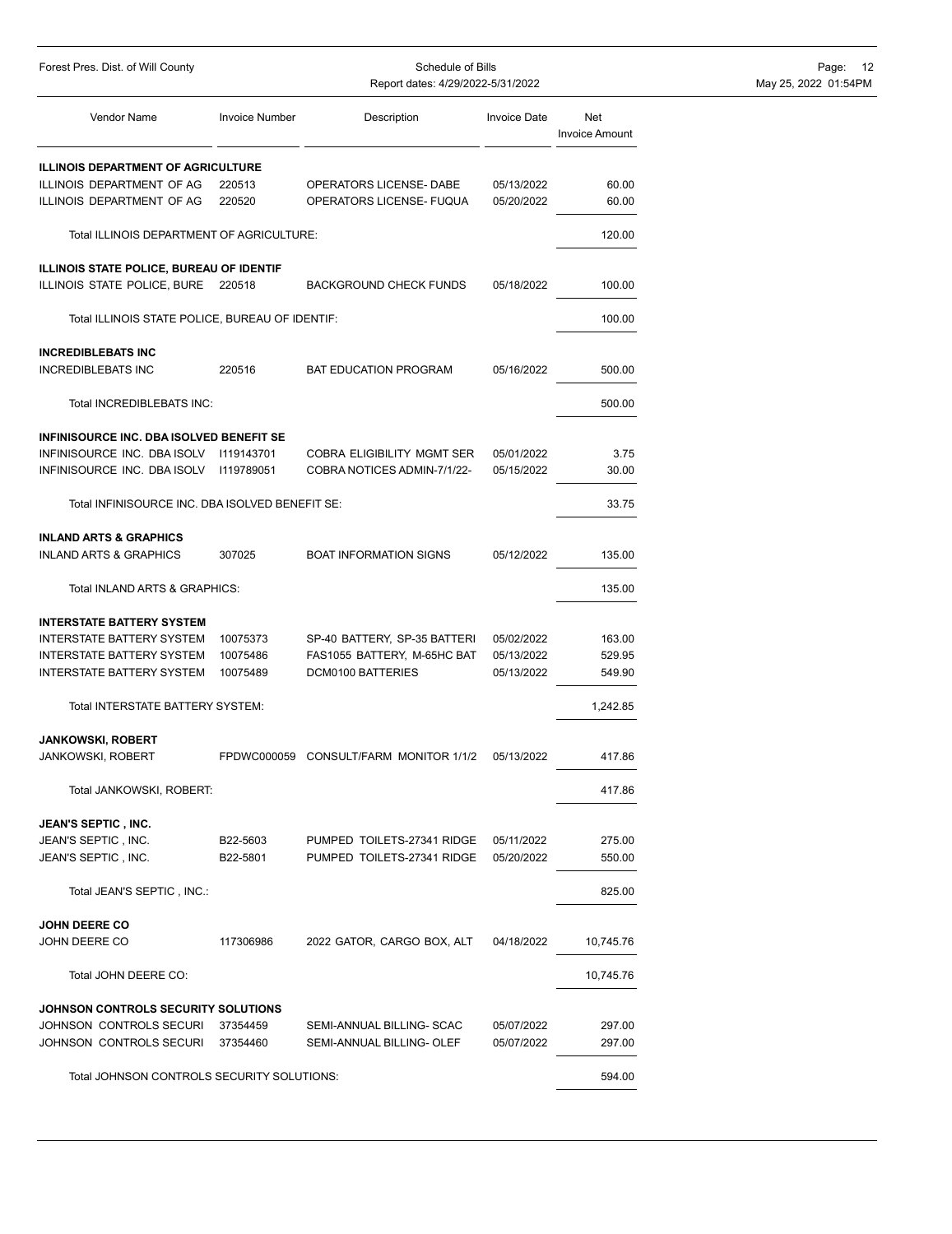| Forest Pres. Dist. of Will County                      |                       | Schedule of Bills<br>Report dates: 4/29/2022-5/31/2022 |                          |                              | Page:<br>- 13<br>May 25, 2022 01:54PM |  |  |
|--------------------------------------------------------|-----------------------|--------------------------------------------------------|--------------------------|------------------------------|---------------------------------------|--|--|
|                                                        |                       |                                                        |                          |                              |                                       |  |  |
| Vendor Name                                            | <b>Invoice Number</b> | Description                                            | <b>Invoice Date</b>      | Net<br><b>Invoice Amount</b> |                                       |  |  |
| <b>JOLIET CITY CENTER PRTNRS</b>                       |                       |                                                        |                          |                              |                                       |  |  |
| <b>JOLIET CITY CENTER PRTNRS</b>                       | 220502                | <b>ATTRACTION SPONSOR</b>                              | 05/02/2022               | 1,000.00                     |                                       |  |  |
| Total JOLIET CITY CENTER PRTNRS:                       |                       |                                                        |                          | 1,000.00                     |                                       |  |  |
| <b>JOLIET CLOTHING MART</b>                            |                       |                                                        |                          |                              |                                       |  |  |
| <b>JOLIET CLOTHING MART</b>                            | 783091                | UNIFORM-NEUMANN                                        | 04/19/2022               | 57.90                        |                                       |  |  |
| Total JOLIET CLOTHING MART:                            |                       |                                                        |                          | 57.90                        |                                       |  |  |
| <b>JOLIET TENT CO.</b>                                 |                       |                                                        |                          |                              |                                       |  |  |
| JOLIET TENT CO.                                        |                       | FPDWC202201 TENT RENTAL-HICKORY CREE                   | 05/16/2022               | 350.00                       |                                       |  |  |
| Total JOLIET TENT CO.:                                 |                       |                                                        |                          | 350.00                       |                                       |  |  |
|                                                        |                       |                                                        |                          |                              |                                       |  |  |
| JTR HEATING & AIR CONDITIONING, INC                    |                       |                                                        |                          |                              |                                       |  |  |
| JTR HEATING & AIR CONDITION 71803                      |                       | SERVICE CALL-MRC                                       | 04/12/2022               | 590.94                       |                                       |  |  |
| JTR HEATING & AIR CONDITION 71803                      |                       | SERVICE CALL-HO                                        | 04/12/2022               | 139.00                       |                                       |  |  |
| Total JTR HEATING & AIR CONDITIONING, INC:             |                       |                                                        |                          | 729.94                       |                                       |  |  |
| <b>KIN-KO ACE STORE</b>                                |                       |                                                        |                          |                              |                                       |  |  |
| KIN-KO ACE STORE                                       | 822301/8-RI           | REISSUE CHECK #126055-LOST                             | 01/14/2022               | 6.99                         |                                       |  |  |
| KIN-KO ACE STORE                                       | 822409/8              | <b>FASTENERS, EYE BOLTS</b>                            | 05/04/2022               | 40.92                        |                                       |  |  |
| Total KIN-KO ACE STORE:                                |                       |                                                        |                          | 47.91                        |                                       |  |  |
| <b>LEMONT QUARRIES OPERATIONS, INC</b>                 |                       |                                                        |                          |                              |                                       |  |  |
| LEMONT QUARRIES OPERATIO 220510                        |                       | DEPT. PROFESSIONAL DEVELO                              | 05/10/2022               | 2,585.00                     |                                       |  |  |
| Total LEMONT QUARRIES OPERATIONS, INC:                 |                       |                                                        |                          | 2,585.00                     |                                       |  |  |
|                                                        |                       |                                                        |                          |                              |                                       |  |  |
| <b>LIBERTY CREATIVE SOLUTIONS</b>                      |                       |                                                        |                          |                              |                                       |  |  |
| LIBERTY CREATIVE SOLUTION<br>LIBERTY CREATIVE SOLUTION | 112261<br>112262      | <b>BUTTERFLY RACK CARDS</b><br><b>BROCHURES</b>        | 04/30/2022<br>04/30/2022 | 311.00<br>963.00             |                                       |  |  |
| Total LIBERTY CREATIVE SOLUTIONS:                      |                       |                                                        |                          |                              |                                       |  |  |
|                                                        |                       |                                                        |                          | 1,274.00                     |                                       |  |  |
| LITE CONSTRUCTION, INC                                 |                       |                                                        |                          |                              |                                       |  |  |
| LITE CONSTRUCTION, INC                                 | APP 5-5               | FOUR RIVERS IMPROVEMENTS                               | 05/31/2022               | 30,018.77                    |                                       |  |  |
| LITE CONSTRUCTION, INC                                 | APP 5-5               | FOUR RIVERS IMPROVEMENTS                               | 05/31/2022               | $-3,001.88$                  |                                       |  |  |
| LITE CONSTRUCTION, INC                                 | APP 5-5<br>APP 5-5    | FOUR RIVERS IMPROVEMENTS<br>FOUR RIVERS IMPROVEMENTS   | 05/31/2022               | 57,589.66                    |                                       |  |  |
| LITE CONSTRUCTION, INC<br>LITE CONSTRUCTION, INC       | APP4-4                | FOUR RIVERS IMPROVEMENTS                               | 05/31/2022<br>04/30/2022 | $-5,758.96$<br>70,822.57     |                                       |  |  |
|                                                        | APP4-4                | <b>FOUR RIVERS IMPROVEMENTS</b>                        | 04/30/2022               |                              |                                       |  |  |
| LITE CONSTRUCTION, INC                                 |                       |                                                        |                          | $-7,082.26$                  |                                       |  |  |
| Total LITE CONSTRUCTION, INC:                          |                       |                                                        |                          | 142,587.90                   |                                       |  |  |
| <b>LOWE'S BUSINESS ACCOUNT</b>                         |                       |                                                        |                          |                              |                                       |  |  |
| LOWE'S BUSINESS ACCOUNT                                | 01423-22              | <b>COMPRESSION TEE</b>                                 | 05/03/2022               | 13.46                        |                                       |  |  |
| LOWE'S BUSINESS ACCOUNT                                | 01883-22              | PULL LINE CORD, GORILLA TAP                            | 04/19/2022               | 47.45                        |                                       |  |  |
| LOWE'S BUSINESS ACCOUNT                                | 01957-22              | TREATED 2x8x8, TREATED 6x6x                            | 04/21/2022               | 481.84                       |                                       |  |  |
| LOWE'S BUSINESS ACCOUNT                                | 02128-22              | 1x6x12 CEDAR BOARD                                     | 04/25/2022               | 41.84                        |                                       |  |  |
| LOWE'S BUSINESS ACCOUNT                                | 02299-22              | RAZOR BLADES, SCREWS, DIA                              | 05/11/2022               | 216.55                       |                                       |  |  |
| LOWE'S BUSINESS ACCOUNT                                | 02299-22              | SOFTENER SALT PELLETS                                  | 05/11/2022               | 33.15                        |                                       |  |  |
| LOWE'S BUSINESS ACCOUNT                                | 02544-22              | MARKING PENCIL, CABLE TIES                             | 04/27/2022               | 21.15                        |                                       |  |  |
| LOWE'S BUSINESS ACCOUNT                                | 02708-22              | HAND WEEDER, HAND TRANSP                               | 05/13/2022               | 19.90                        |                                       |  |  |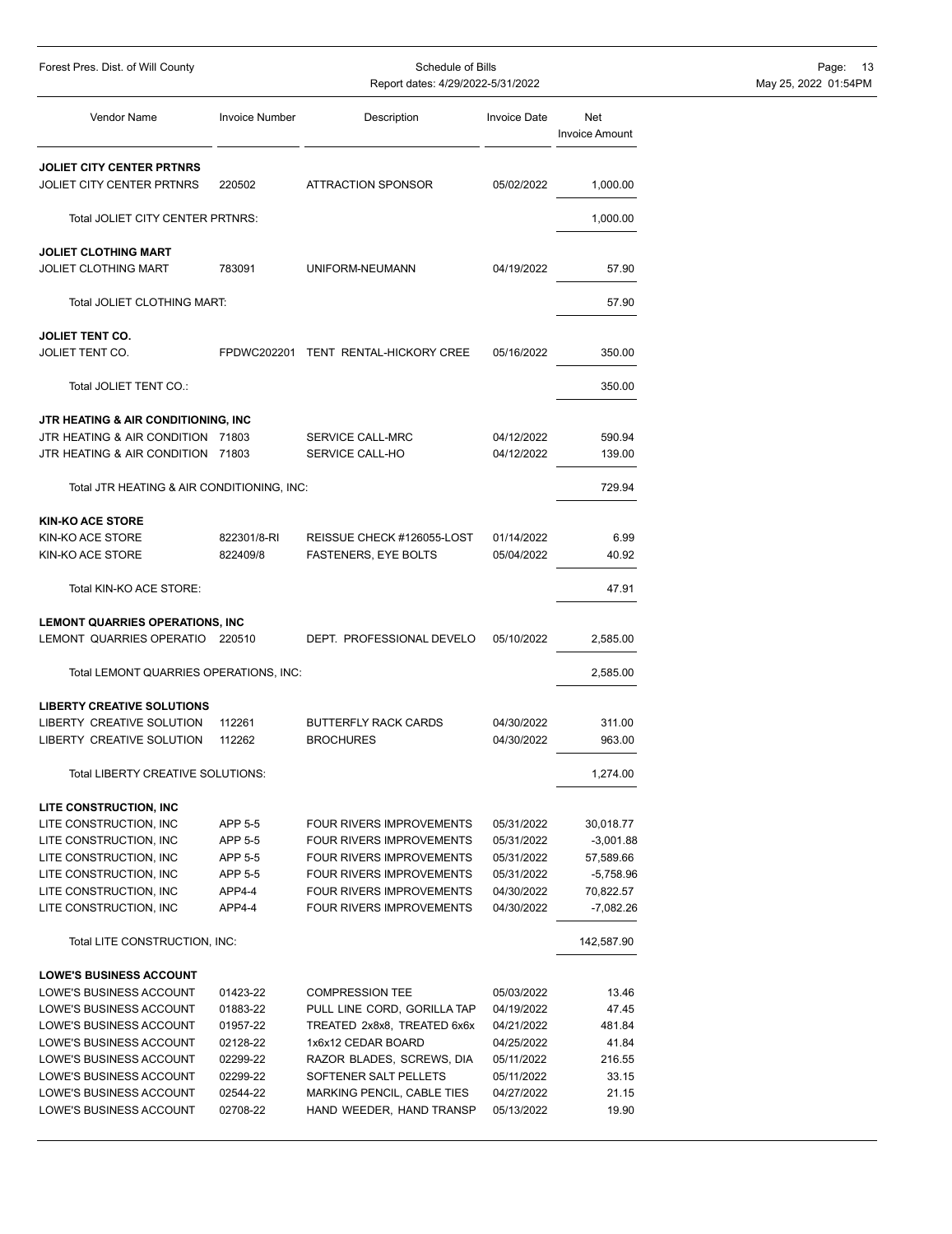| Forest Pres. Dist. of Will County               |                       |                                                         | Schedule of Bills        |                              | - 14<br>Page:        |
|-------------------------------------------------|-----------------------|---------------------------------------------------------|--------------------------|------------------------------|----------------------|
|                                                 |                       | Report dates: 4/29/2022-5/31/2022                       |                          |                              | May 25, 2022 01:54PM |
| Vendor Name                                     | <b>Invoice Number</b> | Description                                             | <b>Invoice Date</b>      | Net<br><b>Invoice Amount</b> |                      |
| LOWE'S BUSINESS ACCOUNT                         | 10128-22              | <b>GARBAGE CANS</b>                                     | 04/20/2022               | 68.32                        |                      |
| Total LOWE'S BUSINESS ACCOUNT:                  |                       |                                                         |                          | 943.66                       |                      |
| <b>M&amp;K TRUCK CENTERS</b>                    |                       |                                                         |                          |                              |                      |
| <b>M&amp;K TRUCK CENTERS</b>                    | 494498CJ              | <b>LTER CARTRIDGE</b>                                   | 05/18/2022               | 178.50                       |                      |
| <b>Total M&amp;K TRUCK CENTERS:</b>             |                       |                                                         |                          | 178.50                       |                      |
| <b>MACALUSO, TRACY-DBA CEF PETS</b>             |                       |                                                         |                          |                              |                      |
| MACALUSO, TRACY-DBA CEF P 1426-RI               |                       | REISSUE CHECK #125936                                   | 10/20/2021               | 500.00                       |                      |
| MACALUSO, TRACY-DBA CEF P                       | 588834                | <b>MICE</b>                                             | 03/25/2022               | 10.43                        |                      |
| MACALUSO, TRACY-DBA CEF P                       | 588835                | RATS, HORN WORMS, SILK WO                               | 04/05/2022               | 74.00                        |                      |
| Total MACALUSO, TRACY-DBA CEF PETS:             |                       |                                                         |                          | 584.43                       |                      |
| <b>MAHONEY, SILVERMAN &amp; CROSS</b>           |                       |                                                         |                          |                              |                      |
| MAHONEY, SILVERMAN & CRO                        | 59223                 | ATTORNEY FEES-THRU 4/30/22                              | 05/09/2022               | 4,508.75                     |                      |
| MAHONEY, SILVERMAN & CRO                        | 59223                 | ATTORNEY FEES-THRU 4/30/22                              | 05/09/2022               | 1,533.75                     |                      |
| MAHONEY, SILVERMAN & CRO                        | 59224                 | ATTORNEY FEES-COMMITTEE                                 | 05/09/2022               | 1,250.00                     |                      |
| Total MAHONEY, SILVERMAN & CROSS:               |                       |                                                         |                          | 7,292.50                     |                      |
|                                                 |                       |                                                         |                          |                              |                      |
| <b>MANCARI, THOMAS JR.</b>                      |                       |                                                         |                          |                              |                      |
| MANCARI, THOMAS JR.                             | 220506                | <b>MILEAGE 4/28/22</b>                                  | 05/06/2022               | 25.74                        |                      |
| MANCARI, THOMAS JR.                             | 220520                | MILEAGE 5/17/22                                         | 05/20/2022               | 26.33                        |                      |
| Total MANCARI, THOMAS JR.:                      |                       |                                                         |                          | 52.07                        |                      |
| <b>MAP AUTOMOTIVE OF CHICAGO</b>                |                       |                                                         |                          |                              |                      |
| MAP AUTOMOTIVE OF CHICAG                        | 40-664070             | FILTERS, THERM-SEAL, THERM                              | 04/26/2022               | 63.43                        |                      |
| MAP AUTOMOTIVE OF CHICAG                        | 40-664306             | V-BELTS, SEAL                                           | 04/27/2022               | 61.77                        |                      |
| MAP AUTOMOTIVE OF CHICAG                        | 40-664636             | HUB ASY, ELEMENT ASY, FILTE                             | 04/29/2022               | 253.20                       |                      |
| MAP AUTOMOTIVE OF CHICAG                        | 40-665862             | <b>TRANS FLUID</b>                                      | 05/09/2022               | 56.70                        |                      |
| MAP AUTOMOTIVE OF CHICAG                        | 40-665862             | TRANS GASKET, VALVE ASY, FI                             | 05/09/2022               | 134.11                       |                      |
| Total MAP AUTOMOTIVE OF CHICAGO:                |                       |                                                         |                          | 569.21                       |                      |
|                                                 |                       |                                                         |                          |                              |                      |
| <b>MARGARITES, THOMAS</b><br>MARGARITES, THOMAS | 220510                | DEPARTMENTAL PROFESSION                                 | 05/10/2022               | 300.00                       |                      |
| Total MARGARITES, THOMAS:                       |                       |                                                         |                          | 300.00                       |                      |
| MIDWEST SUPPLY CO. INC                          |                       |                                                         |                          |                              |                      |
| MIDWEST SUPPLY CO. INC                          | 326225                | 3X3 COUPLINGS                                           | 03/27/2022               | 21.36                        |                      |
| MIDWEST SUPPLY CO. INC                          | 326248                | PVC CEMENT, PVC ADAPTERS,                               | 03/31/2022               | 56.51                        |                      |
| MIDWEST SUPPLY CO. INC                          | 326292                | PVC CEMENT, PVC TEE                                     | 04/07/2022               | 24.60                        |                      |
| Total MIDWEST SUPPLY CO. INC:                   |                       |                                                         |                          | 102.47                       |                      |
|                                                 |                       |                                                         |                          |                              |                      |
| <b>MOE FUNDS</b>                                |                       |                                                         |                          |                              |                      |
| MOE FUNDS<br>MOE FUNDS                          | 3396518<br>3396519    | JULY PREMIUMS - OPS SINGLE<br>JULY PREMIUMS - OPS SGL+1 | 05/19/2022<br>05/19/2022 | 10,068.00                    |                      |
| MOE FUNDS                                       | 3396520               | JULY PREMIUMS - OPS FAMILY                              | 05/19/2022               | 13,416.00<br>17,906.00       |                      |
| MOE FUNDS                                       | 3396521               | JULY PREMIUMS - POLICE UNI                              | 05/19/2022               | 755.00                       |                      |
| MOE FUNDS                                       | 3396522               | JULY PREMIUMS - POLICE FAMI                             | 05/19/2022               | 9,208.00                     |                      |
|                                                 |                       |                                                         |                          |                              |                      |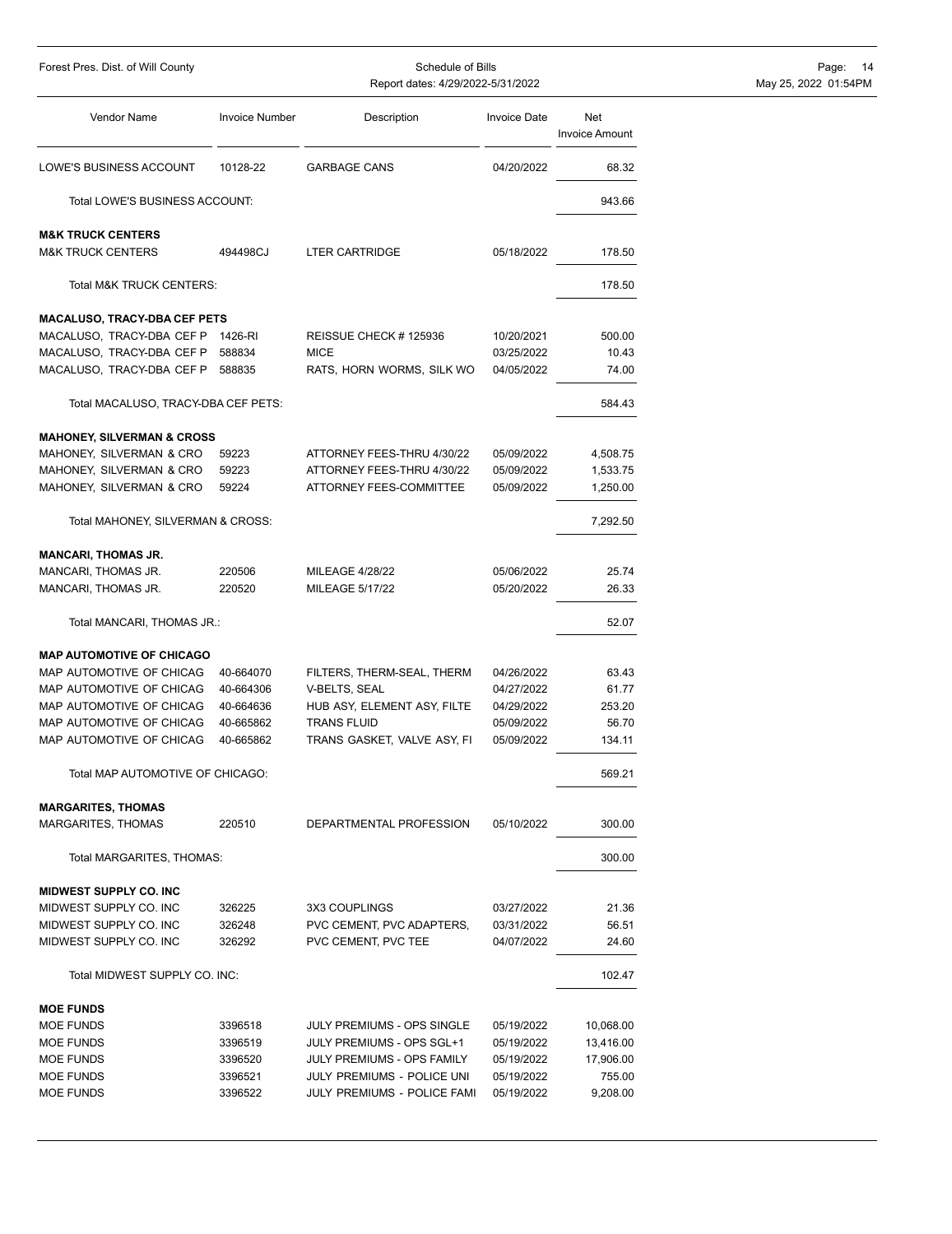| Forest Pres. Dist. of Will County        | Schedule of Bills<br>Report dates: 4/29/2022-5/31/2022 |                                                  |                     |                              | Page: 15<br>May 25, 2022 01:54PM |  |
|------------------------------------------|--------------------------------------------------------|--------------------------------------------------|---------------------|------------------------------|----------------------------------|--|
|                                          |                                                        |                                                  |                     |                              |                                  |  |
| Vendor Name                              | <b>Invoice Number</b>                                  | Description                                      | <b>Invoice Date</b> | Net<br><b>Invoice Amount</b> |                                  |  |
| Total MOE FUNDS:                         |                                                        |                                                  |                     | 51,353.00                    |                                  |  |
| <b>MUENCH INC</b>                        |                                                        |                                                  |                     |                              |                                  |  |
| MUENCH INC                               | 58816                                                  | HOSE CLAMPS, CABLE TIES, B                       | 05/04/2022          | 39.04                        |                                  |  |
| MUENCH INC                               | 58816                                                  | HOSE CLAMPS, CABLE TIES, B                       | 05/04/2022          | 258.66                       |                                  |  |
| Total MUENCH INC:                        |                                                        |                                                  |                     | 297.70                       |                                  |  |
| NATURAL RESOURCE MANAGEMENT, INC.        |                                                        |                                                  |                     |                              |                                  |  |
| NATURAL RESOURCE MANAGE 22-08            |                                                        | NATURAL AREAS MGMT-BRAID                         | 05/10/2022          | 13,746.00                    |                                  |  |
| NATURAL RESOURCE MANAGE 22-08            |                                                        | NATURAL AREAS MGMT-BRAID                         | 05/10/2022          | $-1,374.60$                  |                                  |  |
| NATURAL RESOURCE MANAGE                  | 22-08                                                  | NATURAL AREAS MGMT-BRAID                         | 05/10/2022          | 19,586.67                    |                                  |  |
| NATURAL RESOURCE MANAGE 22-08            |                                                        | NATURAL AREAS MGMT-BRAID                         | 05/10/2022          | $-1,958.67$                  |                                  |  |
| NATURAL RESOURCE MANAGE 22-08            |                                                        | NATURAL AREAS MGMT-BRAID                         | 05/10/2022          | 27,598.53                    |                                  |  |
| NATURAL RESOURCE MANAGE 22-08            |                                                        | NATURAL AREAS MGMT-BRAID                         | 05/10/2022          | $-2,759.85$                  |                                  |  |
| Total NATURAL RESOURCE MANAGEMENT, INC.: |                                                        |                                                  |                     | 54,838.08                    |                                  |  |
| <b>NOVANDER, MATT</b>                    |                                                        |                                                  |                     |                              |                                  |  |
| NOVANDER, MATT                           | 220519                                                 | MILEAGE 4/29/22-5/17/22                          | 05/19/2022          | 94.56                        |                                  |  |
| Total NOVANDER, MATT:                    |                                                        |                                                  |                     | 94.56                        |                                  |  |
| <b>ORKIN - CORPORATE</b>                 |                                                        |                                                  |                     |                              |                                  |  |
| ORKIN - CORPORATE                        | 012987452212                                           | PEST CONTROL-APRIL                               | 04/30/2022          | 832.65                       |                                  |  |
| Total ORKIN - CORPORATE:                 |                                                        |                                                  |                     | 832.65                       |                                  |  |
| <b>ORPHEO USA</b>                        |                                                        |                                                  |                     |                              |                                  |  |
| ORPHEO USA                               | <b>INV2400</b>                                         | <b>HAND HELD READERS</b>                         | 03/02/2022          | 5,000.00                     |                                  |  |
| Total ORPHEO USA:                        |                                                        |                                                  |                     | 5,000.00                     |                                  |  |
| PARAMONT-EO INC                          |                                                        |                                                  |                     |                              |                                  |  |
| PARAMONT-EO INC                          |                                                        | S701145335.00 STL EMT STRAP                      | 04/26/2022          | 60.31                        |                                  |  |
| PARAMONT-EO INC                          |                                                        | S701155306.00 2 IN MALL COND STRAP               | 05/11/2022          | 23.01                        |                                  |  |
| Total PARAMONT-EO INC:                   |                                                        |                                                  |                     | 83.32                        |                                  |  |
| <b>PDRMA</b>                             |                                                        |                                                  |                     |                              |                                  |  |
| <b>PDRMA</b>                             | 1643645061                                             | <b>TRAINING- BUSS</b>                            | 03/08/2022          | 199.00                       |                                  |  |
| Total PDRMA:                             |                                                        |                                                  |                     | 199.00                       |                                  |  |
| PEERLESS NETWORK, INC                    |                                                        |                                                  |                     |                              |                                  |  |
| PEERLESS NETWORK, INC                    | 521721                                                 | 1210334                                          | 05/15/2022          | 3,285.00                     |                                  |  |
| Total PEERLESS NETWORK, INC:             |                                                        |                                                  |                     | 3,285.00                     |                                  |  |
| PHYSICIANS IMMEDIATE CARE                |                                                        |                                                  |                     |                              |                                  |  |
| PHYSICIANS IMMEDIATE CARE                | 4596843                                                | DRUG SCREEN, BREATH TEST,                        | 04/15/2022          | 256.00                       |                                  |  |
| PHYSICIANS IMMEDIATE CARE                | 4607499                                                | DRUG SCREEN, BREATH TEST,                        | 04/22/2022          | 157.00                       |                                  |  |
| PHYSICIANS IMMEDIATE CARE                | 4607957                                                | DRUG SCREEN, BREATH TEST,                        | 04/22/2022          | 157.00                       |                                  |  |
| PHYSICIANS IMMEDIATE CARE                | 4609297                                                |                                                  |                     | 256.00                       |                                  |  |
| PHYSICIANS IMMEDIATE CARE                |                                                        | DRUG SCREEN, BREATH TEST,<br>HEP B SHOT EMPLOYEE | 04/19/2022          | 99.00                        |                                  |  |
|                                          | 4612626                                                |                                                  | 04/26/2022          |                              |                                  |  |
| PHYSICIANS IMMEDIATE CARE                | 4619024                                                | DRUG SCREEN, BREATH TEST,                        | 04/28/2022          | 157.00                       |                                  |  |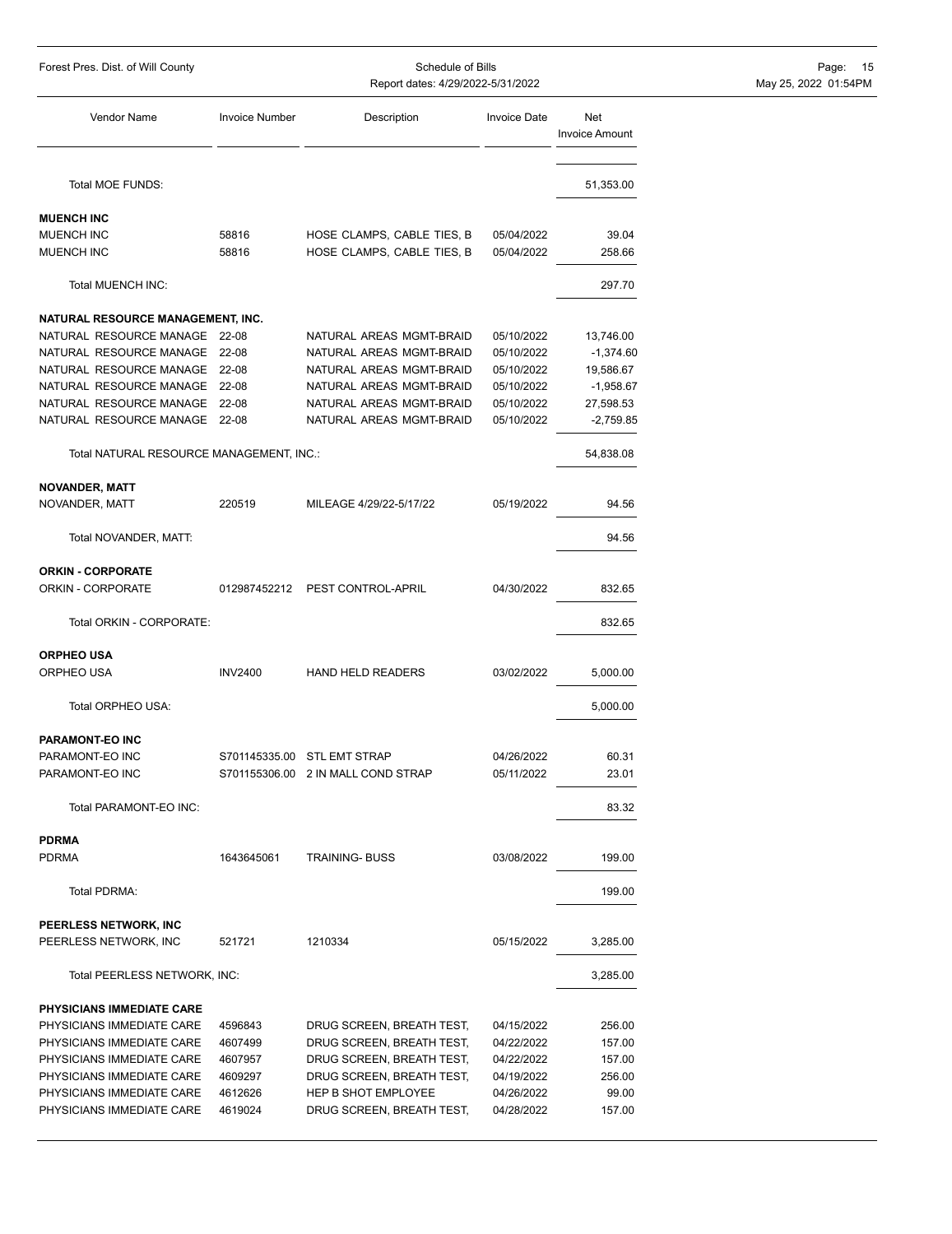| Forest Pres. Dist. of Will County       | Schedule of Bills<br>Report dates: 4/29/2022-5/31/2022 |                            |                     |                              | Page: 16<br>May 25, 2022 01:54PM |
|-----------------------------------------|--------------------------------------------------------|----------------------------|---------------------|------------------------------|----------------------------------|
| <b>Vendor Name</b>                      | <b>Invoice Number</b>                                  | Description                | <b>Invoice Date</b> | Net<br><b>Invoice Amount</b> |                                  |
| PHYSICIANS IMMEDIATE CARE               | 4623626                                                | DRUG SCREEN, BREATH TEST,  | 04/28/2022          | 256.00                       |                                  |
| Total PHYSICIANS IMMEDIATE CARE:        |                                                        |                            |                     | 1,338.00                     |                                  |
|                                         |                                                        |                            |                     |                              |                                  |
| PITNEY BOWES INC<br>PITNEY BOWES INC    | 1020755018                                             | POSTAGE MACHINE SUPPLIES   | 05/19/2022          | 484.44                       |                                  |
| Total PITNEY BOWES INC:                 |                                                        |                            |                     | 484.44                       |                                  |
| POLLEY'S GARAGE INC                     |                                                        |                            |                     |                              |                                  |
| POLLEY'S GARAGE INC                     | 14252                                                  | SAFETY INSPECTION-T-36     | 04/28/2022          | 33.00                        |                                  |
| POLLEY'S GARAGE INC                     | 14259                                                  | SAFETY INSPECTION-T26-T48  | 04/29/2022          | 66.00                        |                                  |
| POLLEY'S GARAGE INC                     | 14268                                                  | SAFETY INSPECTION-2021 FOR | 05/03/2022          | 35.00                        |                                  |
| Total POLLEY'S GARAGE INC:              |                                                        |                            |                     | 134.00                       |                                  |
| PORTABLE JOHN INC                       |                                                        |                            |                     |                              |                                  |
| PORTABLE JOHN INC                       | A-263496                                               | LATRINE SERVICES-MULTI LOC | 05/05/2022          | 1,129.51                     |                                  |
| Total PORTABLE JOHN INC:                |                                                        |                            |                     | 1,129.51                     |                                  |
|                                         |                                                        |                            |                     |                              |                                  |
| <b>PROMOTIONS NOW</b><br>PROMOTIONS NOW | 700402                                                 | NEOPRENE SHOE WALLETS      | 03/16/2022          | 774.80                       |                                  |
|                                         |                                                        |                            |                     |                              |                                  |
| Total PROMOTIONS NOW:                   |                                                        |                            |                     | 774.80                       |                                  |
| <b>PROVANTAGE</b>                       |                                                        |                            |                     |                              |                                  |
| <b>PROVANTAGE</b>                       | 9248346                                                | ETHERNET CABLE, SURGE PR   | 05/24/2022          | 353.30                       |                                  |
| Total PROVANTAGE:                       |                                                        |                            |                     | 353.30                       |                                  |
|                                         |                                                        |                            |                     |                              |                                  |
| PRYBELL, MIKE                           |                                                        |                            |                     |                              |                                  |
| PRYBELL, MIKE                           | 220503                                                 | MILEAGE 4/11/22-4/21/22    | 05/03/2022          | 41.54                        |                                  |
| Total PRYBELL, MIKE:                    |                                                        |                            |                     | 41.54                        |                                  |
| RAY O'HERRON COMPANY, INC.              |                                                        |                            |                     |                              |                                  |
| RAY O'HERRON COMPANY, INC.              | 2190560                                                | LED LIGHTBAR, LED SPOTLIGH | 04/26/2022          | 2,231.01                     |                                  |
| RAY O'HERRON COMPANY, INC.              | 2190941                                                | <b>SECURE IDLE</b>         | 04/27/2022          | 419.62                       |                                  |
| RAY O'HERRON COMPANY, INC.              | 2191205                                                | LED LIGHT, DYNAMAX SPEAKE  | 04/28/2022          | 371.73                       |                                  |
| RAY O'HERRON COMPANY, INC.              | 2191476                                                | <b>LED LIGHTS</b>          | 04/29/2022          | 281.70                       |                                  |
| RAY O'HERRON COMPANY, INC.              | 2191923                                                | <b>VERTEX LED LIGHT</b>    | 05/02/2022          | 439.89                       |                                  |
| RAY O'HERRON COMPANY, INC.              | 2193459                                                | UNIFORM-CHAPMAN            | 05/09/2022          | 50.99                        |                                  |
| RAY O'HERRON COMPANY, INC.              | 2193775                                                | 20" CONSOLE, ARMREST, CUP  | 05/10/2022          | 482.07                       |                                  |
| RAY O'HERRON COMPANY, INC.              | 2193999                                                | SPECTRA LUX LIGHTS         | 05/11/2022          | 800.00                       |                                  |
| Total RAY O'HERRON COMPANY, INC.:       |                                                        |                            |                     | 5,077.01                     |                                  |
| <b>RCM TECHNOLOGY GROUP</b>             |                                                        |                            |                     |                              |                                  |
| RCM TECHNOLOGY GROUP                    | <b>IN79742</b>                                         | COPIER CONTRACT- PCNC      | 04/26/2022          | 28.18                        |                                  |
| RCM TECHNOLOGY GROUP                    | <b>IN79743</b>                                         | COPIER CONTRACT-ICM        | 04/26/2022          | 44.27                        |                                  |
| RCM TECHNOLOGY GROUP                    | <b>IN79744</b>                                         | COPIER CONTRACT- POLICE    | 04/26/2022          | 60.89                        |                                  |
| RCM TECHNOLOGY GROUP                    | <b>IN79850</b>                                         | <b>COPIER CONTRACT-4RE</b> | 05/09/2022          | 57.79                        |                                  |
| Total RCM TECHNOLOGY GROUP:             |                                                        |                            |                     | 191.13                       |                                  |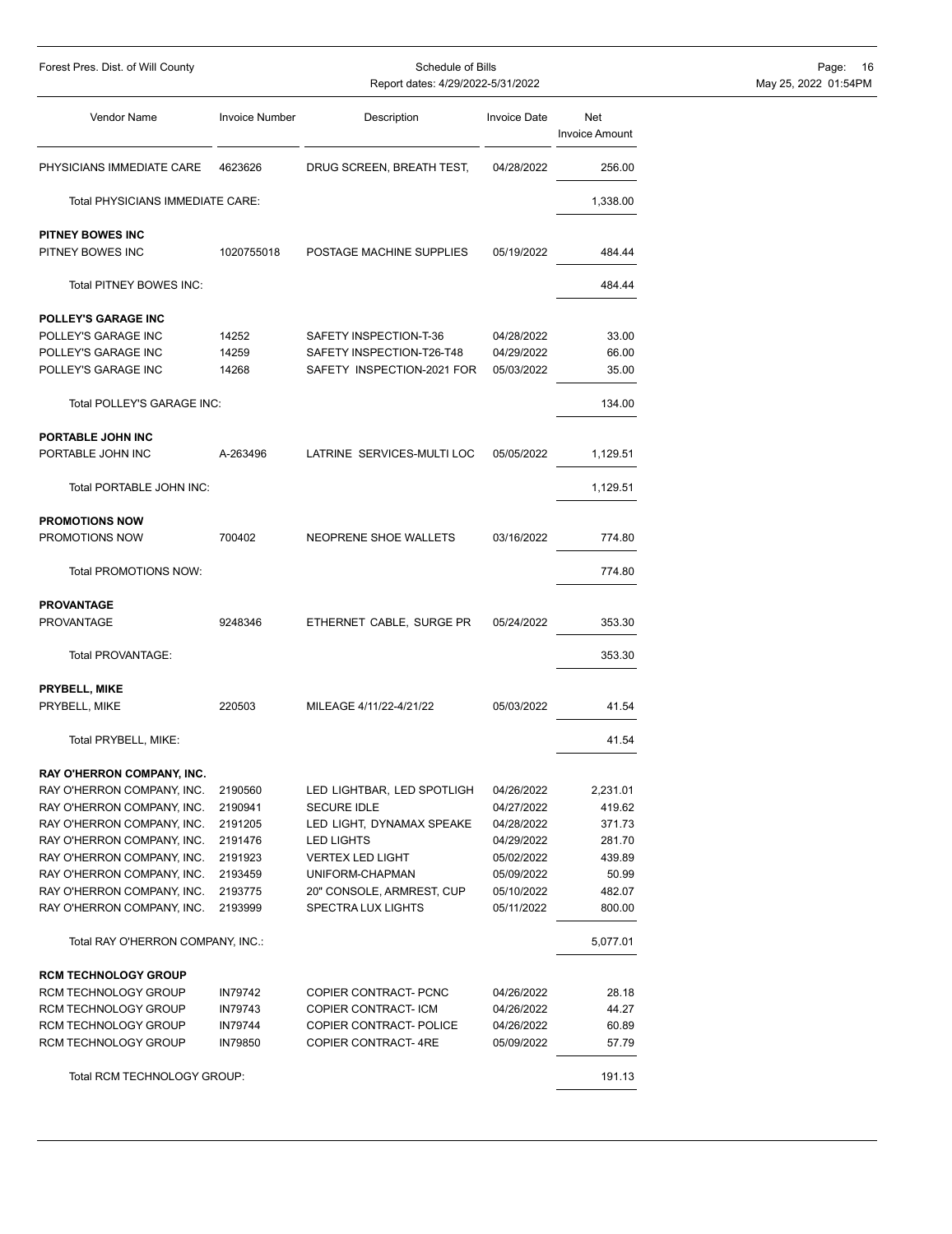|                                                 | Report dates: 4/29/2022-5/31/2022 |                                  |                     |                       |  |  |  |  |
|-------------------------------------------------|-----------------------------------|----------------------------------|---------------------|-----------------------|--|--|--|--|
| Vendor Name                                     | <b>Invoice Number</b>             | Description                      | <b>Invoice Date</b> | Net<br>Invoice Amount |  |  |  |  |
| <b>REACH</b>                                    |                                   |                                  |                     |                       |  |  |  |  |
| <b>REACH</b>                                    | 79704                             | SENECA-HDSV3                     | 05/23/2022          | 329.00                |  |  |  |  |
| Total REACH:                                    |                                   |                                  |                     | 329.00                |  |  |  |  |
| <b>READY REFRESH BY NESTLE</b>                  |                                   |                                  |                     |                       |  |  |  |  |
| READY REFRESH BY NESTLE                         | 02D012738705                      | BOTTLED WATER SERVICE-SC         | 05/03/2022          | 126.81                |  |  |  |  |
| READY REFRESH BY NESTLE                         | 02E012417977                      | BOTTLED WATER SERVICE- IC        | 05/12/2022          | 42.94                 |  |  |  |  |
| READY REFRESH BY NESTLE                         | 12D810062950                      | BOTTLED WATER SERVICE- OL        | 05/03/2022          | 228.53                |  |  |  |  |
| Total READY REFRESH BY NESTLE:                  |                                   |                                  |                     | 398.28                |  |  |  |  |
| <b>REALISTIC BAIT LLC</b>                       |                                   |                                  |                     |                       |  |  |  |  |
| <b>REALISTIC BAIT LLC</b>                       | 921901                            | <b>BAIT FOR RESALE</b>           | 04/29/2022          | 517.20                |  |  |  |  |
| REALISTIC BAIT LLC                              | 921908                            | <b>BAIT FOR RESALE</b>           | 05/06/2022          | 55.55                 |  |  |  |  |
| <b>REALISTIC BAIT LLC</b>                       | 921917                            | <b>BAIT FOR RESALE</b>           | 05/10/2022          | 502.80                |  |  |  |  |
| <b>REALISTIC BAIT LLC</b>                       | 931644                            | <b>BAIT FOR RESALE</b>           | 04/22/2022          | 40.80                 |  |  |  |  |
| Total REALISTIC BAIT LLC:                       |                                   |                                  |                     | 1,116.35              |  |  |  |  |
| <b>RENTAL MAX, LLC</b>                          |                                   |                                  |                     |                       |  |  |  |  |
| RENTAL MAX, LLC                                 | 518505-9                          | <b>TRACKED STUMP GRINDER</b>     | 03/03/2022          | 226.00                |  |  |  |  |
| RENTAL MAX, LLC                                 | 518790-9                          | <b>TRACKED STUMP GRINDER</b>     | 03/10/2022          | 543.60                |  |  |  |  |
| RENTAL MAX, LLC                                 | 525465-4                          | <b>VIBRATORY ROLLER, TRAILER</b> | 04/28/2022          | 823.00                |  |  |  |  |
| RENTAL MAX, LLC                                 | 527519-4                          | <b>VIBRATORY ROLLER, TRAILER</b> | 05/09/2022          | 308.50                |  |  |  |  |
| RENTAL MAX, LLC                                 | 530019-4                          | <b>VIBRATORY ROLLER, TRAILER</b> | 05/20/2022          | 366.75                |  |  |  |  |
| Total RENTAL MAX, LLC:                          |                                   |                                  |                     | 2,267.85              |  |  |  |  |
| <b>ROADSAFE TRAFFIC SYSTEMS</b>                 |                                   |                                  |                     |                       |  |  |  |  |
| ROADSAFE TRAFFIC SYSTEMS                        | 150628                            | TRAIL CLOSED SIGNS, STOP SI      | 04/30/2022          | 1,445.50              |  |  |  |  |
| Total ROADSAFE TRAFFIC SYSTEMS:                 |                                   |                                  |                     | 1,445.50              |  |  |  |  |
| <b>ROCK RUN DESIGN</b>                          |                                   |                                  |                     |                       |  |  |  |  |
| <b>ROCK RUN DESIGN</b>                          | 02638                             | HIDDEN OAKS MAP & INFO BO        | 05/07/2022          | 450.00                |  |  |  |  |
| Total ROCK RUN DESIGN:                          |                                   |                                  |                     | 450.00                |  |  |  |  |
| ROMP, MICHAEL S DBA SKY BIRCH CONSULTING        |                                   |                                  |                     |                       |  |  |  |  |
| ROMP, MICHAEL S DBA SKY BIR INV-0058            |                                   | HIDDEN OAKS NETWORK SERV         | 05/09/2022          | 3,200.00              |  |  |  |  |
| ROMP, MICHAEL S DBA SKY BIR INV-0059            |                                   | CONSULTING-GENERAL IT SER        | 05/09/2022          | 1,500.00              |  |  |  |  |
| Total ROMP, MICHAEL S DBA SKY BIRCH CONSULTING: |                                   |                                  |                     | 4,700.00              |  |  |  |  |
| <b>RUSSO'S POWER EQUIP. INC</b>                 |                                   |                                  |                     |                       |  |  |  |  |
| RUSSO'S POWER EQUIP. INC                        | SPI11062361                       | SKIDSTEER SHOES                  | 05/05/2022          | 448.70                |  |  |  |  |

Total RUSSO'S POWER EQUIP. INC: 448.70

Total SCHALK, ANTHONY: 114.89

SCHALK, ANTHONY 220510 MILEAGE REIMBURSEMENT-4/6 05/10/2022 114.89

**SCHALK, ANTHONY**

**SCHINDLER ELEVATOR CORP**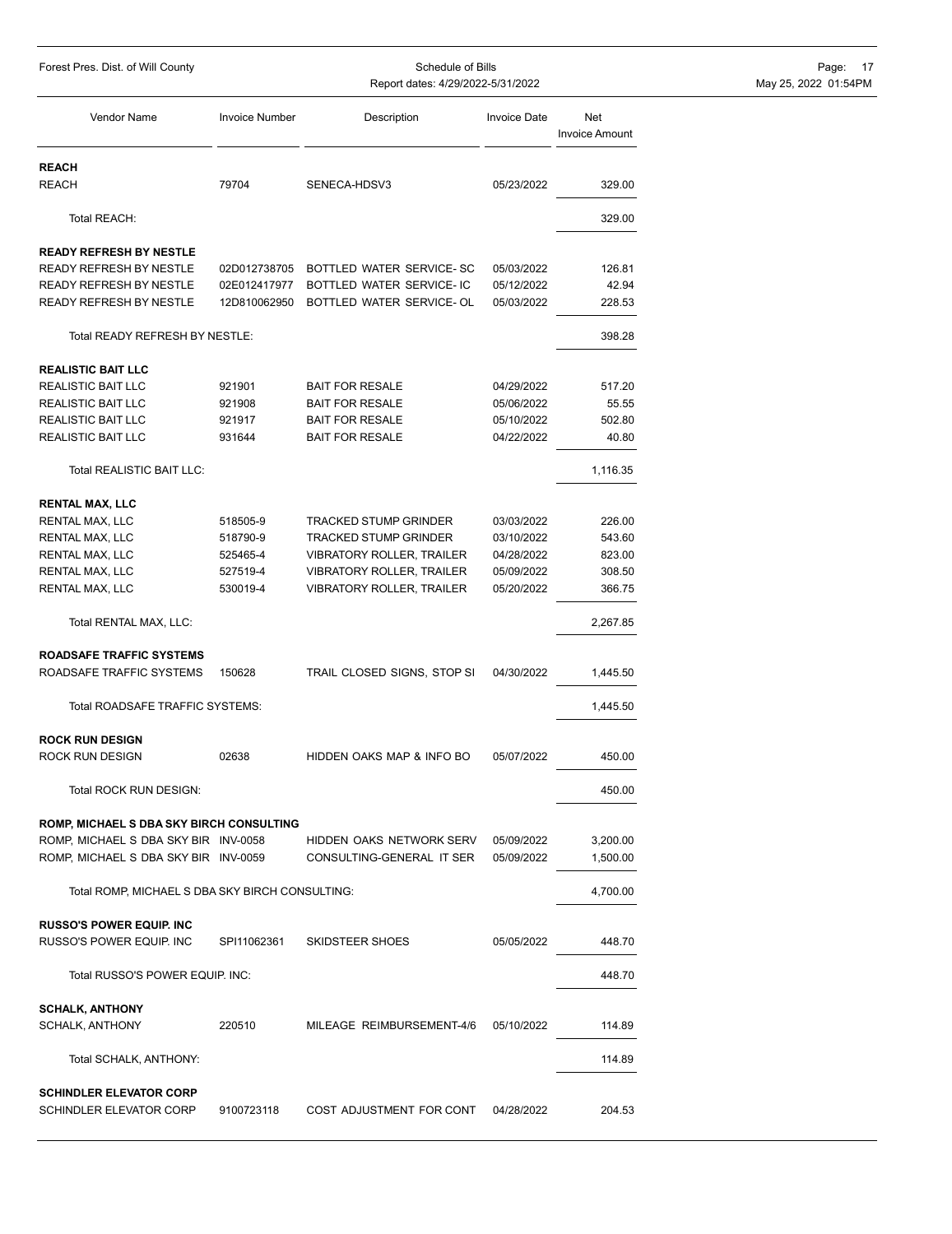| Forest Pres. Dist. of Will County                |                        | Page:<br>- 18<br>May 25, 2022 01:54PM    |                          |                              |  |
|--------------------------------------------------|------------------------|------------------------------------------|--------------------------|------------------------------|--|
| Vendor Name                                      | <b>Invoice Number</b>  | Description                              | <b>Invoice Date</b>      | Net<br><b>Invoice Amount</b> |  |
| Total SCHINDLER ELEVATOR CORP:                   |                        |                                          |                          | 204.53                       |  |
| <b>SCREMENTI'S</b>                               |                        |                                          |                          |                              |  |
| <b>SCREMENTI'S</b>                               | 220430                 | 2022 VOLUNTEER BANQUET C                 | 04/30/2022               | 4,337.41                     |  |
| Total SCREMENTI'S:                               |                        |                                          |                          | 4,337.41                     |  |
| <b>SERRV</b>                                     |                        |                                          |                          |                              |  |
| <b>SERRV</b>                                     | 1211439-2              | <b>RESALE ITEMS</b>                      | 04/05/2022               | 18.14                        |  |
| Total SERRV:                                     |                        |                                          |                          | 18.14                        |  |
| <b>SHARPE WELL DRILLING INC</b>                  |                        |                                          |                          |                              |  |
| SHARPE WELL DRILLING INC                         | 136193                 | WATER WELL SEALING AND PE                | 04/14/2022               | 1,725.00                     |  |
| Total SHARPE WELL DRILLING INC:                  |                        |                                          |                          | 1,725.00                     |  |
| <b>SHAW MEDIA</b>                                |                        |                                          |                          |                              |  |
| <b>SHAW MEDIA</b>                                | 1952865                | THE WAY WE WORKED NOTICE                 | 04/16/2022               | 251.00                       |  |
| SHAW MEDIA                                       | 1973825                | MESSENGER MARSH DRAIN N                  | 04/08/2022               | 151.22                       |  |
| SHAW MEDIA                                       | 1973830                | BENCH DONATION NOTICE                    | 04/08/2022               | 158.18                       |  |
| <b>SHAW MEDIA</b>                                | 1973835                | DOG PARK ELECTRONIC GATE                 | 04/08/2022               | 158.18                       |  |
| SHAW MEDIA                                       | 1981818                | PROPANE CONTRACT NOTICE                  | 05/06/2022               | 168.62                       |  |
| <b>SHAW MEDIA</b>                                | 1981948                | ASPHALT CRACK SEAL NOTICE                | 05/06/2022               | 92.02                        |  |
| SHAW MEDIA                                       | 1981948                | ASPHALT CRACK SEAL NOTICE                | 05/06/2022               | 73.12                        |  |
| Total SHAW MEDIA:                                |                        |                                          |                          | 1,052.34                     |  |
| <b>SHERWIN-WILLIAMS CO.</b>                      |                        |                                          |                          |                              |  |
| SHERWIN-WILLIAMS CO.                             | 9490-4                 | <b>BROWN METAL PAINT</b>                 | 05/10/2022               | 1,447.82                     |  |
| Total SHERWIN-WILLIAMS CO.:                      |                        |                                          |                          | 1,447.82                     |  |
| <b>SHOREWOOD HOME AND AUTO</b>                   |                        |                                          |                          |                              |  |
| SHOREWOOD HOME AND AUT                           | 01-302836              | <b>CHAIN LUBE</b>                        | 04/28/2022               | 23.96                        |  |
| SHOREWOOD HOME AND AUT                           | 01-302836              | HY-GARD 5 GALLON                         | 04/28/2022               | 267.36                       |  |
| SHOREWOOD HOME AND AUT                           | 01-302836              | FILING KIT, CHAIN LOOP, GUIDE            | 04/28/2022               | 189.93                       |  |
| SHOREWOOD HOME AND AUT                           | 01-303064              | <b>IDLER</b>                             | 04/29/2022               | 69.70                        |  |
| SHOREWOOD HOME AND AUT                           | 01-303112              | BOLT, SPACER, LOCK NUT, WA               | 04/29/2022               | 27.37                        |  |
| SHOREWOOD HOME AND AUT                           | 01-304299              | FILTER, FLOOR MATS                       | 05/05/2022               | 41.38                        |  |
| SHOREWOOD HOME AND AUT                           | 01-304299              | <b>BRUSH</b>                             | 05/05/2022               | 22.99                        |  |
| SHOREWOOD HOME AND AUT                           | 01-304299              | 1/4 12 BAR, CROSSFIRE 1 LB S             | 05/05/2022               | 174.91                       |  |
| SHOREWOOD HOME AND AUT                           | 01-304442              | RAPID-LOADER HEAD, OIL FILT              | 05/05/2022               | 194.00                       |  |
| SHOREWOOD HOME AND AUT                           | 01-305492              | <b>JDC-FILTERS</b>                       | 05/10/2022               | 39.06                        |  |
| SHOREWOOD HOME AND AUT                           | 01-305634              | <b>JDC-SIDE LIGHT</b>                    | 05/10/2022               | 77.16                        |  |
| SHOREWOOD HOME AND AUT                           | 01-305928              | <b>INTAKE GASKETS</b>                    | 05/11/2022               | 16.60                        |  |
| SHOREWOOD HOME AND AUT                           | 01-307270              | HY-GARD 5 GALLON                         | 05/16/2022               | 298.58                       |  |
| SHOREWOOD HOME AND AUT<br>SHOREWOOD HOME AND AUT | 01-307270<br>01-307322 | JDC-FILTERS, DRAIN WASHER,<br>JDC-SENSOR | 05/16/2022<br>05/17/2022 | 105.78<br>135.48             |  |
| Total SHOREWOOD HOME AND AUTO:                   |                        |                                          |                          | 1,684.26                     |  |
|                                                  |                        |                                          |                          |                              |  |
| <b>STECYK, JOHN</b>                              |                        |                                          |                          |                              |  |
| STECYK, JOHN                                     | 220512                 | <b>EMPLOYEE REFUND</b>                   | 05/12/2022               | 48.00                        |  |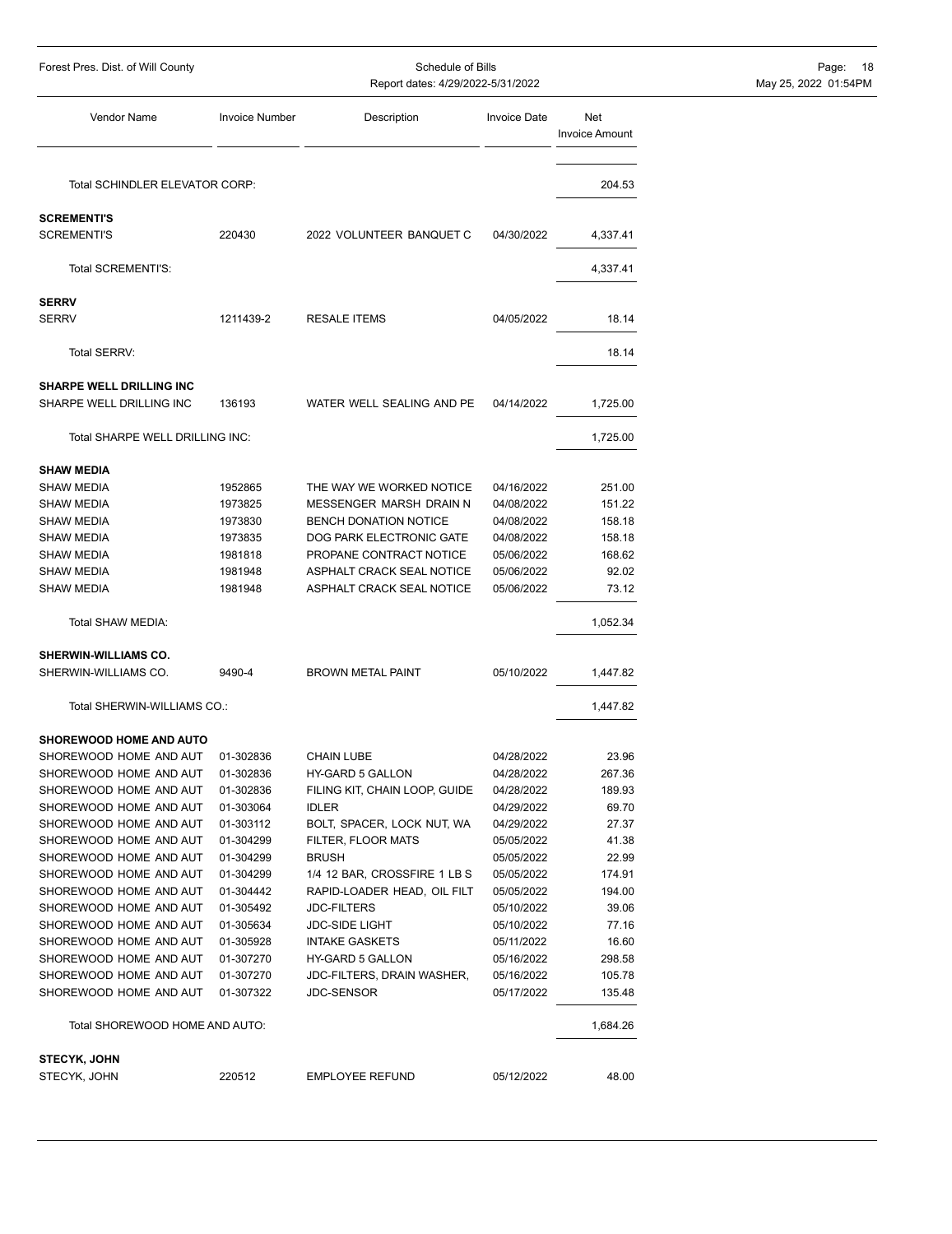| Forest Pres. Dist. of Will County                                              |                       | Schedule of Bills<br>Report dates: 4/29/2022-5/31/2022 |                          | 19<br>Page:<br>May 25, 2022 01:54PM |  |
|--------------------------------------------------------------------------------|-----------------------|--------------------------------------------------------|--------------------------|-------------------------------------|--|
| Vendor Name                                                                    | <b>Invoice Number</b> | Description                                            | <b>Invoice Date</b>      | Net<br><b>Invoice Amount</b>        |  |
| Total STECYK, JOHN:                                                            |                       |                                                        |                          | 48.00                               |  |
| <b>STEFFEN, DENISE</b>                                                         |                       |                                                        |                          |                                     |  |
| STEFFEN, DENISE                                                                | 220502                | MILEAGE 4/7/22-4/28/22                                 | 05/02/2022               | 216.45                              |  |
| Total STEFFEN, DENISE:                                                         |                       |                                                        |                          | 216.45                              |  |
| <b>STORINO RAMELLO &amp; DURKIN</b><br>STORINO RAMELLO & DURKIN                | 220401                | ATTORNEYS FEES-LOCAL 150                               | 04/01/2022               | 2,431.44                            |  |
| Total STORINO RAMELLO & DURKIN:                                                |                       |                                                        |                          | 2,431.44                            |  |
| <b>STRYPES PLUS MORE</b><br><b>STRYPES PLUS MORE</b><br>STRYPES PLUS MORE      | 16354<br>16354        | STRIPING, LETTERING-FORD E<br>FPDWC LOGOS FOR TRUCKS A | 04/22/2022<br>04/22/2022 | 225.00<br>336.00                    |  |
| Total STRYPES PLUS MORE:                                                       |                       |                                                        |                          | 561.00                              |  |
| <b>SUPERIOR EXHIBITS &amp; DESIGN, INC</b><br>SUPERIOR EXHIBITS & DESIGN 26015 |                       | EXHIBIT DESIGN-4RE-PAYMENT                             | 05/10/2022               | 35,730.00                           |  |
| Total SUPERIOR EXHIBITS & DESIGN, INC:                                         |                       |                                                        |                          | 35,730.00                           |  |
| <b>SUPERIOR SEAWALLS &amp; DOCKS</b><br>SUPERIOR SEAWALLS & DOCK 4142          |                       | DOCK/GANGWAY REPAIR                                    | 05/11/2022               | 18,500.00                           |  |
| Total SUPERIOR SEAWALLS & DOCKS:                                               |                       |                                                        |                          | 18,500.00                           |  |
| <b>TERRA ENGINEERING LTD.</b><br><b>TERRA ENGINEERING LTD.</b>                 | 13-19898              | PLUM CREEK GREENWAY TRAI                               | 05/17/2022               | 11,959.32                           |  |
| Total TERRA ENGINEERING LTD.:                                                  |                       |                                                        |                          | 11,959.32                           |  |
| THINKGARD DBA VC3 INC.<br>THINKGARD DBA VC3 INC.                               | 78002                 | MONTHLY BILLING FOR MANAG 05/24/2022                   |                          | 2,190.90                            |  |
| Total THINKGARD DBA VC3 INC.:                                                  |                       |                                                        |                          | 2,190.90                            |  |
| <b>THOMPSON ELECTRONICS COMPANY</b><br>THOMPSON ELECTRONICS CO 104053          |                       | SERVICE CALL-HADLEY                                    | 04/30/2022               | 245.00                              |  |
| Total THOMPSON ELECTRONICS COMPANY:                                            |                       |                                                        |                          | 245.00                              |  |
| TIMM ELECTRIC INC<br>TIMM ELECTRIC INC                                         | 18914                 | SERVICE CALL-REFED PANEL                               | 04/29/2022               | 4,200.00                            |  |
| Total TIMM ELECTRIC INC:                                                       |                       |                                                        |                          | 4,200.00                            |  |
| <b>TIRAPELLI FORD</b><br><b>TIRAPELLI FORD</b>                                 | 626143                | <b>WHEEL NUT</b>                                       | 05/03/2022               | 44.83                               |  |
| Total TIRAPELLI FORD:                                                          |                       |                                                        |                          | 44.83                               |  |
| TOTAL FACILITY MAINT INC<br>TOTAL FACILITY MAINT INC                           | 136961                | CLEANING PCNC, MRC-OCTOB                               | 05/01/2022               | 1,430.00                            |  |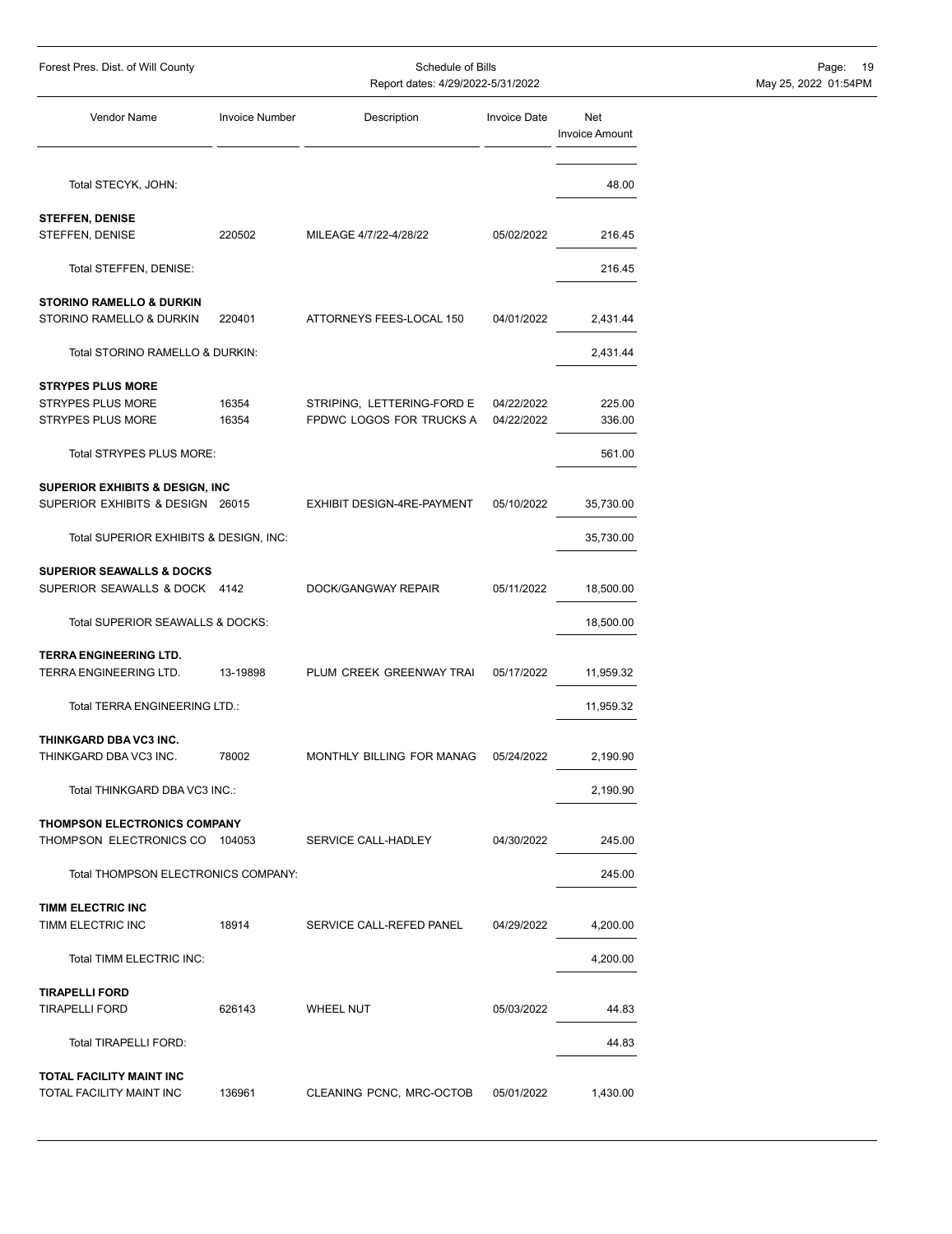| Forest Pres. Dist. of Will County                          |                       | Schedule of Bills<br>Report dates: 4/29/2022-5/31/2022 | Page: 20<br>May 25, 2022 01:54PM |                              |  |
|------------------------------------------------------------|-----------------------|--------------------------------------------------------|----------------------------------|------------------------------|--|
| Vendor Name                                                | <b>Invoice Number</b> | Description                                            | <b>Invoice Date</b>              | Net<br><b>Invoice Amount</b> |  |
| TOTAL FACILITY MAINT INC:                                  |                       |                                                        |                                  | 1,430.00                     |  |
| TRI-COUNTY STOCKDALE CO.                                   |                       |                                                        |                                  |                              |  |
| TRI-COUNTY STOCKDALE CO.                                   | 346660                | SIGNAL SPRAY COLORANT, CL                              | 04/19/2022                       | 404.00                       |  |
| TRI-COUNTY STOCKDALE CO.                                   | 347580                | <b>CLETHODIM 2EC AGRISTAR</b>                          | 04/29/2022                       | 432.00                       |  |
| TRI-COUNTY STOCKDALE CO.                                   | 347733                | <b>CLETHODIM 2EC AGRISTAR</b>                          | 04/30/2022                       | 432.00                       |  |
| Total TRI-COUNTY STOCKDALE CO.:                            |                       |                                                        |                                  | 1,268.00                     |  |
| <b>TRI-K SUPPLIES INC</b>                                  |                       |                                                        |                                  |                              |  |
| TRI-K SUPPLIES INC                                         | 118944                | TISSUE, STEPHIPHONE, SCRU                              | 05/03/2022                       | 1,114.05                     |  |
| TRI-K SUPPLIES INC                                         | 118977                | QUAT 32                                                | 05/06/2022                       | 138.00                       |  |
| Total TRI-K SUPPLIES INC:                                  |                       |                                                        |                                  | 1,252.05                     |  |
|                                                            |                       |                                                        |                                  |                              |  |
| <b>TRITECH SOFTWARE SYSTEMS</b><br>TRITECH SOFTWARE SYSTEM | 351227                | ASSET MANAGEMENT SOFTWA                                | 04/11/2022                       | 16,960.19                    |  |
| Total TRITECH SOFTWARE SYSTEMS:                            |                       |                                                        |                                  | 16,960.19                    |  |
| ULINE                                                      |                       |                                                        |                                  |                              |  |
| <b>ULINE</b>                                               | 147600601             | PAPER HOT CUPS, PERFECTO                               | 04/13/2022                       | 338.71                       |  |
| ULINE                                                      | 147658366             | RACKABLE PALLET                                        | 04/14/2022                       | 746.80                       |  |
| Total ULINE:                                               |                       |                                                        |                                  | 1,085.51                     |  |
| <b>UNI-MAX MANAGEMENT CORP</b>                             |                       |                                                        |                                  |                              |  |
| UNI-MAX MANAGEMENT CORP                                    | 4115                  | JANITORIAL SERVICES-MAY 20                             | 05/18/2022                       | 5,600.00                     |  |
| Total UNI-MAX MANAGEMENT CORP:                             |                       |                                                        |                                  | 5,600.00                     |  |
| UNIVERSITY OF ILLINOIS                                     |                       |                                                        |                                  |                              |  |
| UNIVERSITY OF ILLINOIS                                     | <b>UFIW7337</b>       | FIREFIGHTER TRAINING- HART                             | 04/08/2022                       | 80.00                        |  |
| UNIVERSITY OF ILLINOIS                                     | <b>UFIW7342</b>       | FIREFIGHTER TRAINING- O'BRI                            | 04/08/2022                       | 80.00                        |  |
| UNIVERSITY OF ILLINOIS                                     | <b>UFIW7462</b>       | IGNITION OPERATIONS-SHERW                              | 04/25/2022                       | 400.00                       |  |
| Total UNIVERSITY OF ILLINOIS:                              |                       |                                                        |                                  | 560.00                       |  |
|                                                            |                       |                                                        |                                  |                              |  |
| <b>V3 CONSTRUCTION GROUP</b><br>V3 CONSTRUCTION GROUP      | 1 V3 2022             | BRAIDWOOD SANDS-INVASIVE                               | 04/30/2022                       | 15,370.00                    |  |
| V3 CONSTRUCTION GROUP                                      | 1 V3 2022             | BRAIDWOOD SANDS-INVASIVE                               | 04/30/2022                       | $-1,537.00$                  |  |
| V3 CONSTRUCTION GROUP                                      | APP <sub>8</sub>      | PRAIRIE BLUFF ECO MGMT                                 | 04/28/2022                       | 8,131.00                     |  |
| V3 CONSTRUCTION GROUP                                      | APP <sub>8</sub>      | PRAIRIE BLUFF ECO MGMT                                 | 04/28/2022                       | $-813.10$                    |  |
| Total V3 CONSTRUCTION GROUP:                               |                       |                                                        |                                  | 21,150.90                    |  |
|                                                            |                       |                                                        |                                  |                              |  |
| <b>VULCAN MATERIALS CO.</b><br>VULCAN MATERIALS CO.        |                       | CERT CM-06 STONE                                       |                                  |                              |  |
| VULCAN MATERIALS CO.                                       | 32913687<br>32913688  | CERT CM-06 STONE                                       | 04/19/2022<br>04/19/2022         | 196.19<br>971.78             |  |
| VULCAN MATERIALS CO.                                       | 32919555              | CERT CM-06 STONE                                       | 04/26/2022                       | 205.40                       |  |
| VULCAN MATERIALS CO.                                       | 32919556              | 3'-1' STONE                                            | 04/26/2022                       | 98.95                        |  |
| VULCAN MATERIALS CO.                                       | 32928796              | RIP RAP                                                | 04/30/2022                       | 213.49                       |  |
| VULCAN MATERIALS CO.                                       | 32934296              | RIP RAP                                                | 05/10/2022                       | 309.32                       |  |
| VULCAN MATERIALS CO.                                       | 32934297              | CERT CM-10 STONE                                       | 05/10/2022                       | 1,833.46                     |  |
| VULCAN MATERIALS CO.                                       | 32934298              | CERT CM-06 STONE                                       | 05/10/2022                       | 1,522.76                     |  |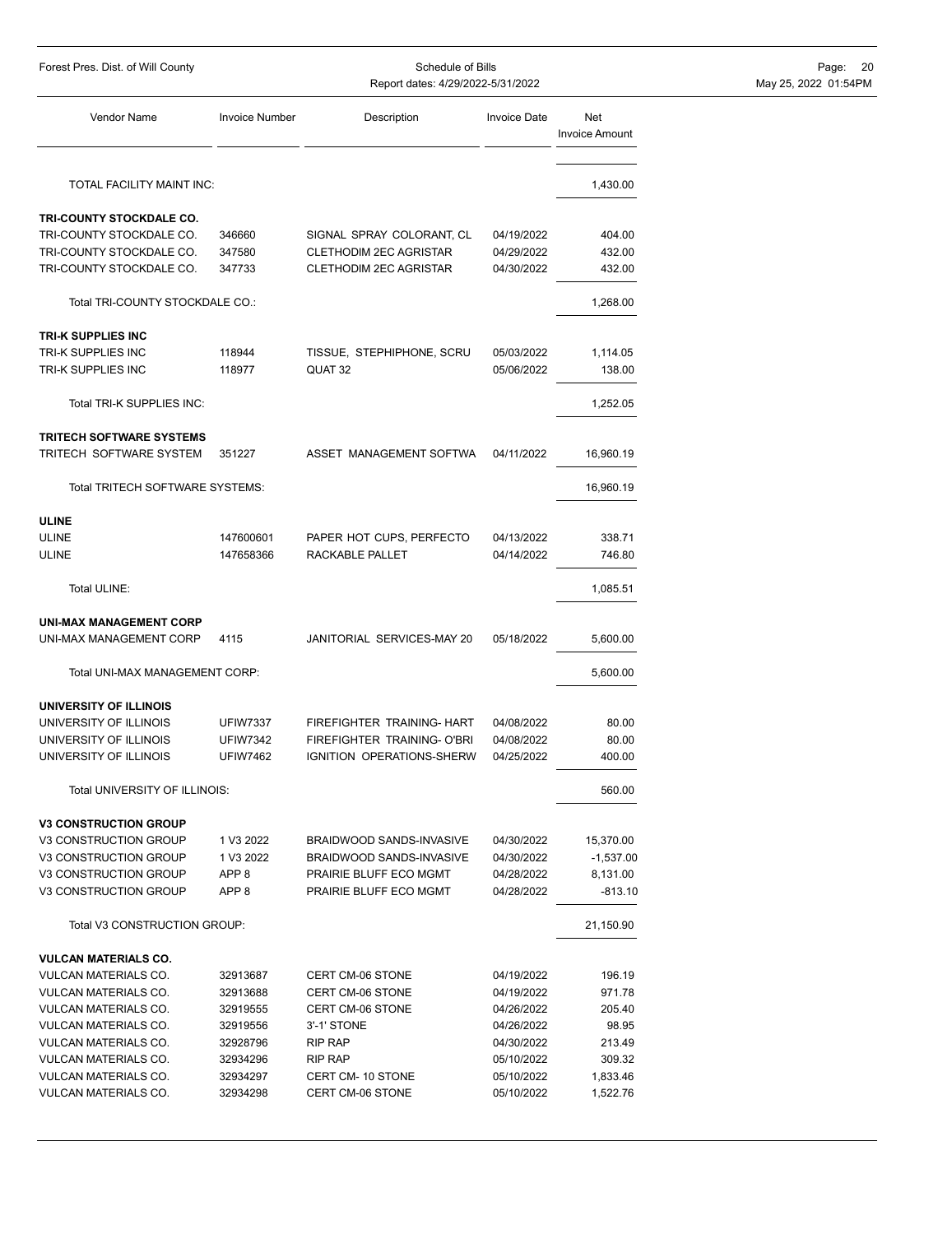| Forest Pres. Dist. of Will County<br>Schedule of Bills<br>Report dates: 4/29/2022-5/31/2022 |                       |                                         |                          | Page: 21<br>May 25, 2022 01:54PM |  |
|---------------------------------------------------------------------------------------------|-----------------------|-----------------------------------------|--------------------------|----------------------------------|--|
| Vendor Name                                                                                 | <b>Invoice Number</b> | Description                             | <b>Invoice Date</b>      | Net<br><b>Invoice Amount</b>     |  |
| Total VULCAN MATERIALS CO.:                                                                 |                       |                                         |                          | 5,351.35                         |  |
| <b>WALLACE, JUDITH</b>                                                                      |                       |                                         |                          |                                  |  |
| WALLACE, JUDITH                                                                             | 220510                | REIMBURSEMENT-ROOM FOR                  | 05/10/2022               | 121.70                           |  |
| Total WALLACE, JUDITH:                                                                      |                       |                                         |                          | 121.70                           |  |
|                                                                                             |                       |                                         |                          |                                  |  |
| <b>WALTS</b>                                                                                | 2385                  |                                         |                          |                                  |  |
| <b>WALTS</b><br><b>WALTS</b>                                                                | 4482                  | TURNIPS, SQUASH<br><b>NAVEL ORANGES</b> | 04/30/2022<br>05/13/2022 | 2.43<br>3.99                     |  |
| <b>WALTS</b>                                                                                | 9641                  | NAVEL ORANGES, GRAPE JUIC               | 05/03/2022               | 11.97                            |  |
|                                                                                             |                       |                                         |                          |                                  |  |
| Total WALTS:                                                                                |                       |                                         |                          | 18.39                            |  |
| <b>WAREHOUSE DIRECT</b>                                                                     |                       |                                         |                          |                                  |  |
| <b>WAREHOUSE DIRECT</b>                                                                     | 5200308-0             | POST IT NOTES, BINDER CLIPS             | 03/25/2022               | 67.57                            |  |
| <b>WAREHOUSE DIRECT</b>                                                                     | 5225548-0             | LABEL, FLASH DRIVE, PENCIL              | 04/27/2022               | 196.87                           |  |
| <b>WAREHOUSE DIRECT</b>                                                                     | 5229481-0             | CORRECTION TAPE, EXTENSIO               | 05/03/2022               | 35.25                            |  |
| <b>WAREHOUSE DIRECT</b>                                                                     | 5229837-0             | WALL FILE, BINDER CLIPS                 | 05/03/2022               | 161.94                           |  |
| <b>WAREHOUSE DIRECT</b>                                                                     | 5233949-0             | BINDER SLIPS, ENVELOPES, N              | 05/09/2022               | 506.85                           |  |
| <b>WAREHOUSE DIRECT</b>                                                                     | 5237463-0             | POST ITS, LABELS, NOTEBOOK              | 05/12/2022               | 228.74                           |  |
| <b>WAREHOUSE DIRECT</b>                                                                     | 5238951-0             | DUSTER, HANGING FOLDER, F               | 05/16/2022               | 144.56                           |  |
| <b>WAREHOUSE DIRECT</b>                                                                     | 5240050-0             | C-FOLD TOWELS, NOTE PAD, M              | 05/17/2022               | 103.96                           |  |
| Total WAREHOUSE DIRECT:                                                                     |                       |                                         |                          | 1,445.74                         |  |
| <b>WASTE MANAGEMENT</b>                                                                     |                       |                                         |                          |                                  |  |
| <b>WASTE MANAGEMENT</b>                                                                     | 0028610-2754-         | <b>GARBAGE SERVICES</b>                 | 05/03/2022               | 2,249.00                         |  |
| <b>WASTE MANAGEMENT</b>                                                                     |                       | 6340371-2007- GARBAGE SERVICES-HIDDEN   | 04/29/2022               | 239.20                           |  |
| Total WASTE MANAGEMENT:                                                                     |                       |                                         |                          | 2,488.20                         |  |
| <b>WEBER, REBECCA</b>                                                                       |                       |                                         |                          |                                  |  |
| <b>WEBER, REBECCA</b>                                                                       | 220520                | REIMBURSEMENT FOR PESTIC                | 05/20/2022               | 45.00                            |  |
| WEBER, REBECCA                                                                              | 220520-2              | REIMBURSEMENT FOR PESTIC                | 05/20/2022               | 12.00                            |  |
| Total WEBER, REBECCA:                                                                       |                       |                                         |                          | 57.00                            |  |
| <b>WHITMORE ACE HARDWARE</b>                                                                |                       |                                         |                          |                                  |  |
| WHITMORE ACE HARDWARE                                                                       | 507924                | <b>ICE CHEST</b>                        | 04/29/2022               | 26.99                            |  |
| <b>WHITMORE ACE HARDWARE</b>                                                                | 507924                | ROUND UP                                | 04/29/2022               | 42.99                            |  |
| WHITMORE ACE HARDWARE                                                                       | K07958                | SPRAY PAINT, KILZ PRIMER                | 05/02/2022               | 65.94                            |  |
| Total WHITMORE ACE HARDWARE:                                                                |                       |                                         |                          | 135.92                           |  |
|                                                                                             |                       |                                         |                          |                                  |  |
| <b>WHOLESALE DIRECT INC</b><br><b>WHOLESALE DIRECT INC</b>                                  | 000256926             | STAY PUT PLUG HOLDER                    | 04/28/2022               | 138.94                           |  |
| Total WHOLESALE DIRECT INC:                                                                 |                       |                                         |                          | 138.94                           |  |
|                                                                                             |                       |                                         |                          |                                  |  |
| <b>WILL COUNTY HEALTH DEPT</b><br>WILL COUNTY HEALTH DEPT                                   | IN0179914             | WATER SCREENINGS/SAMPLE                 | 04/29/2022               | 20.00                            |  |
| Total WILL COUNTY HEALTH DEPT:                                                              |                       |                                         |                          | 20.00                            |  |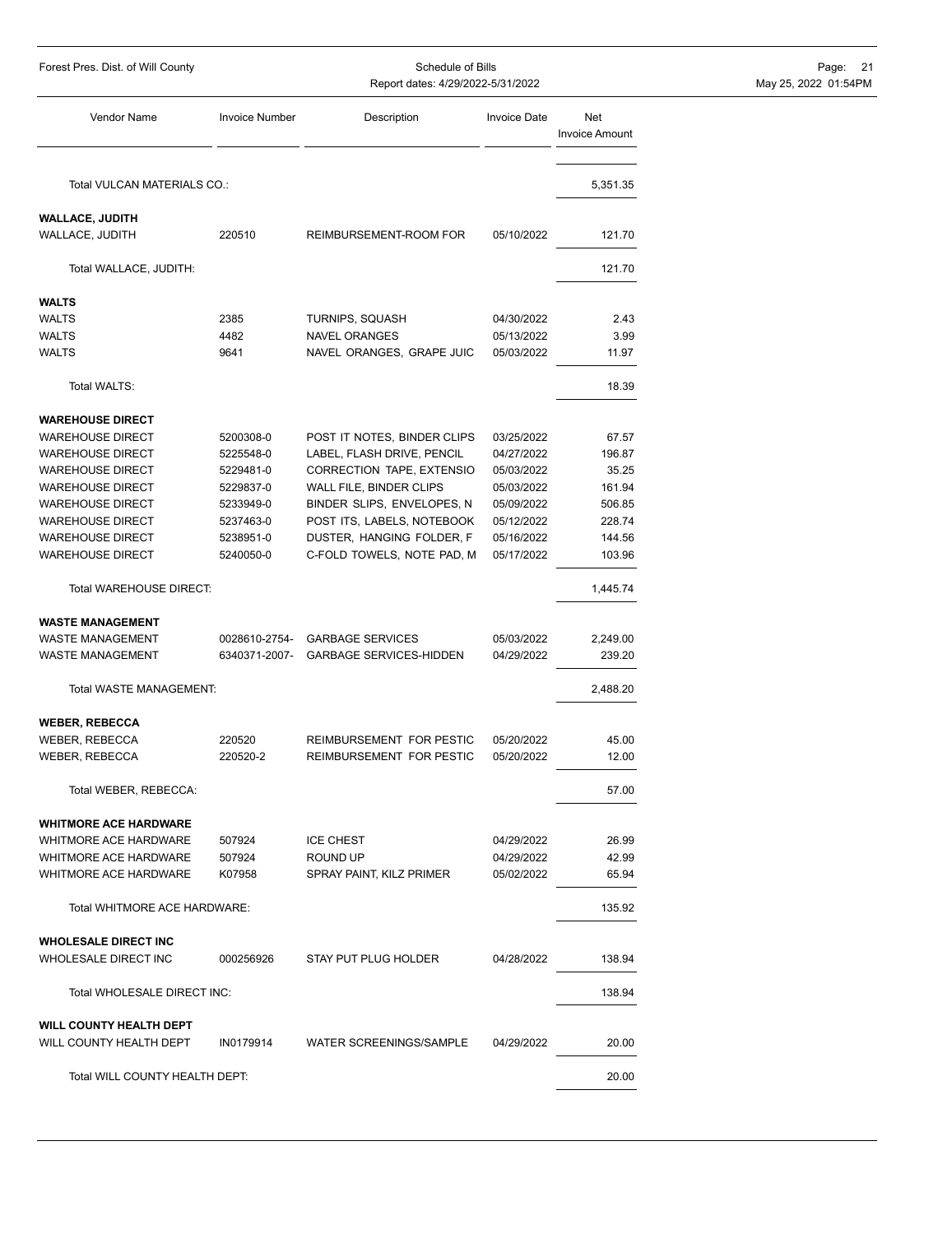| Forest Pres. Dist. of Will County                            | Schedule of Bills<br>Report dates: 4/29/2022-5/31/2022 |                                                |                          |                              | Page:<br>22<br>May 25, 2022 01:54PM |
|--------------------------------------------------------------|--------------------------------------------------------|------------------------------------------------|--------------------------|------------------------------|-------------------------------------|
| Vendor Name                                                  | <b>Invoice Number</b>                                  | Description                                    | <b>Invoice Date</b>      | Net<br><b>Invoice Amount</b> |                                     |
| <b>WILL COUNTY TREASURER</b>                                 |                                                        |                                                |                          |                              |                                     |
| <b>WILL COUNTY TREASURER</b>                                 | 110-2022                                               | 02-24-16-200-016-0000                          | 05/19/2022               | 737.80                       |                                     |
| <b>WILL COUNTY TREASURER</b>                                 | 181-2022                                               | 30-07-26-400-013-0004                          | 05/19/2022               | 171.90                       |                                     |
| <b>WILL COUNTY TREASURER</b>                                 | 199-2022                                               | 13-19-10-200-010-0004                          | 05/19/2022               | 37.88                        |                                     |
| <b>WILL COUNTY TREASURER</b>                                 | 207-2022                                               | 13-19-10-201-009-0004                          | 05/19/2022               | 21.72                        |                                     |
| <b>WILL COUNTY TREASURER</b>                                 | 207A-2022                                              | 13-19-10-401-016-0004                          | 05/19/2022               | 11.02                        |                                     |
| <b>WILL COUNTY TREASURER</b>                                 | 235-2022                                               | 13-19-10-201-008-0004                          | 05/19/2022               | 11.34                        |                                     |
| <b>WILL COUNTY TREASURER</b>                                 | 237-2022                                               | 30-07-25-200-017-0004                          | 05/19/2022               | 304.60                       |                                     |
| <b>WILL COUNTY TREASURER</b>                                 | 252-2022                                               | 30-07-25-300-084-0004                          | 05/19/2022               | 113.86                       |                                     |
| <b>WILL COUNTY TREASURER</b>                                 | 262-2022                                               | 23-15-23-400-006-0004                          | 05/19/2022               | 316.28                       |                                     |
| <b>WILL COUNTY TREASURER</b>                                 | 262A-2022                                              | 23-15-24-300-032-0004                          | 05/19/2022               | 193.96                       |                                     |
| <b>WILL COUNTY TREASURER</b>                                 | 264-2022                                               | 30-07-25-400-013-0004                          | 05/19/2022               | 125.40                       |                                     |
| <b>WILL COUNTY TREASURER</b>                                 | 369-2022                                               | 01-24-11-300-017-0004                          | 05/19/2022               | 41.66                        |                                     |
| <b>WILL COUNTY TREASURER</b>                                 | 369A-2022                                              | 01-24-11-300-018-0004                          | 05/19/2022               | 44.12                        |                                     |
| <b>WILL COUNTY TREASURER</b>                                 | 369B-2022                                              | 01-24-11-300-019-0004                          | 05/19/2022               | 44.12                        |                                     |
| <b>WILL COUNTY TREASURER</b>                                 | 372-2022                                               | 01-24-11-400-019-0004                          | 05/19/2022               | 52.60                        |                                     |
| <b>WILL COUNTY TREASURER</b>                                 | 377-2022                                               | 08-25-07-400-006-0004                          | 05/19/2022               | 68.08                        |                                     |
| <b>WILL COUNTY TREASURER</b>                                 | 377A-2022                                              | 08-25-08-100-009-0004                          | 05/19/2022               | 27.02                        |                                     |
| <b>WILL COUNTY TREASURER</b>                                 | 381-2022                                               | 08-25-06-300-008-0004                          | 05/19/2022               | 560.58                       |                                     |
| <b>WILL COUNTY TREASURER</b>                                 | 381A-2022                                              | 09-18-31-300-024-0004                          | 05/19/2022               | 161.90                       |                                     |
| WILL COUNTY TREASURER                                        | 388-2022                                               | 08-25-07-200-007-0004                          | 05/19/2022               | 204.20                       |                                     |
| WILL COUNTY TREASURER                                        | 392-2022                                               | 08-25-08-300-012-0004                          | 05/19/2022               | 101.38                       |                                     |
| <b>WILL COUNTY TREASURER</b>                                 | 412-2022                                               | 09-18-31-300-026-0004                          | 05/19/2022               | 74.50                        |                                     |
| <b>WILL COUNTY TREASURER</b>                                 | 412A-2022                                              | 09-18-31-300-027-0004                          | 05/19/2022               | 105.62                       |                                     |
| <b>WILL COUNTY TREASURER</b>                                 | 418-2022                                               | 30-07-26-400-014-0004                          | 05/19/2022               | 29.02                        |                                     |
| <b>WILL COUNTY TREASURER</b>                                 | 450-2022                                               | 13-19-02-300-007-0004                          | 05/19/2022               | 11.52                        |                                     |
| <b>WILL COUNTY TREASURER</b>                                 | 450A-2022                                              | 13-19-02-300-008-0004                          | 05/19/2022               | 39.20                        |                                     |
| <b>WILL COUNTY TREASURER</b><br><b>WILL COUNTY TREASURER</b> | 453-2022<br>453A-2022                                  | 01-24-14-300-007-0004<br>01-24-15-400-007-0004 | 05/19/2022<br>05/19/2022 | 211.40<br>211.40             |                                     |
| <b>WILL COUNTY TREASURER</b>                                 | 454-2022                                               | 01-24-22-200-004-0004                          | 05/19/2022               | 330.22                       |                                     |
| WILL COUNTY TREASURER                                        | 465-2022                                               | 23-15-34-300-003-0000                          | 05/19/2022               | 18.32                        |                                     |
| <b>WILL COUNTY TREASURER</b>                                 | 482-2022                                               | 05-06-03-400-006-0004                          | 05/19/2022               | 96.74                        |                                     |
| <b>WILL COUNTY TREASURER</b>                                 | 488-2022                                               | 18-13-06-100-009-0004                          | 05/19/2022               | 405.64                       |                                     |
| WILL COUNTY TREASURER                                        | 490-2022                                               | 21-14-31-200-012-0004                          | 05/19/2022               | 54.78                        |                                     |
| WILL COUNTY TREASURER                                        | 490A-2022                                              | 21-14-31-200-013-0004                          | 05/19/2022               | 48.92                        |                                     |
| <b>WILL COUNTY TREASURER</b>                                 | 492-2022                                               | 23-15-19-100-003-0000                          | 05/19/2022               | 205.10                       |                                     |
| WILL COUNTY TREASURER                                        | 492A-2022                                              | 23-15-19-100-005-0004                          | 05/19/2022               | 113.80                       |                                     |
| <b>WILL COUNTY TREASURER</b>                                 | 494-2022                                               | 18-13-06-100-007-0004                          | 05/19/2022               | 459.18                       |                                     |
| <b>WILL COUNTY TREASURER</b>                                 | 497-2022                                               | 08-25-01-300-004-0000                          | 05/19/2022               | 157.62                       |                                     |
| <b>WILL COUNTY TREASURER</b>                                 | 497A-2022                                              | 08-25-01-300-007-0004                          | 05/19/2022               | 419.28                       |                                     |
| <b>WILL COUNTY TREASURER</b>                                 | 497B-2022                                              | 08-25-01-400-010-0004                          | 05/19/2022               | 222.98                       |                                     |
| WILL COUNTY TREASURER                                        | 497C-2022                                              | 08-25-01-400-011-0004                          | 05/19/2022               | 103.04                       |                                     |
| WILL COUNTY TREASURER                                        | 498-2022                                               | 13-19-25-400-010-0004                          | 05/19/2022               | 97.14                        |                                     |
| <b>WILL COUNTY TREASURER</b>                                 | 498A-2022                                              | 13-19-36-100-011-0004                          | 05/19/2022               | 130.80                       |                                     |
| <b>WILL COUNTY TREASURER</b>                                 | 498B-2022                                              | 13-19-36-200-006-0004                          | 05/19/2022               | 358.10                       |                                     |
| WILL COUNTY TREASURER                                        | 498C-2022                                              | 13-19-36-200-007-0004                          | 05/19/2022               | 186.36                       |                                     |
| WILL COUNTY TREASURER                                        | 498D-2022                                              | 13-19-36-400-013-0004                          | 05/19/2022               | 67.44                        |                                     |
| <b>WILL COUNTY TREASURER</b>                                 | 498E-2022                                              | 13-19-36-400-014-0004                          | 05/19/2022               | 96.96                        |                                     |
| <b>WILL COUNTY TREASURER</b>                                 | 500-2022                                               | 14-12-30-100-010-0004                          | 05/19/2022               | 408.62                       |                                     |
| <b>WILL COUNTY TREASURER</b>                                 | 502-2022                                               | 18-13-06-300-011-0004                          | 05/19/2022               | 37.40                        |                                     |
| <b>WILL COUNTY TREASURER</b>                                 | 503-2022                                               | 21-14-15-100-014-0004                          | 05/19/2022               | 53.24                        |                                     |
| <b>WILL COUNTY TREASURER</b>                                 | 503A-2022                                              | 21-14-15-300-022-0004                          | 05/19/2022               | 125.80                       |                                     |
| WILL COUNTY TREASURER                                        | 503B-2022                                              | 21-14-15-300-023-0004                          | 05/19/2022               | 106.48                       |                                     |
| <b>WILL COUNTY TREASURER</b>                                 | 503C-2022                                              | 21-14-15-400-009-0004                          | 05/19/2022               | 385.22                       |                                     |
| <b>WILL COUNTY TREASURER</b>                                 | 504-2022                                               | 21-14-15-200-013-0004                          | 05/19/2022               | 145.52                       |                                     |
| WILL COUNTY TREASURER                                        | 504A-2022                                              | 21-14-15-400-008-0004                          | 05/19/2022               | 165.34                       |                                     |
| <b>WILL COUNTY TREASURER</b>                                 | 507-2022                                               | 08-25-06-100-027-0004                          | 05/19/2022               | 47.70                        |                                     |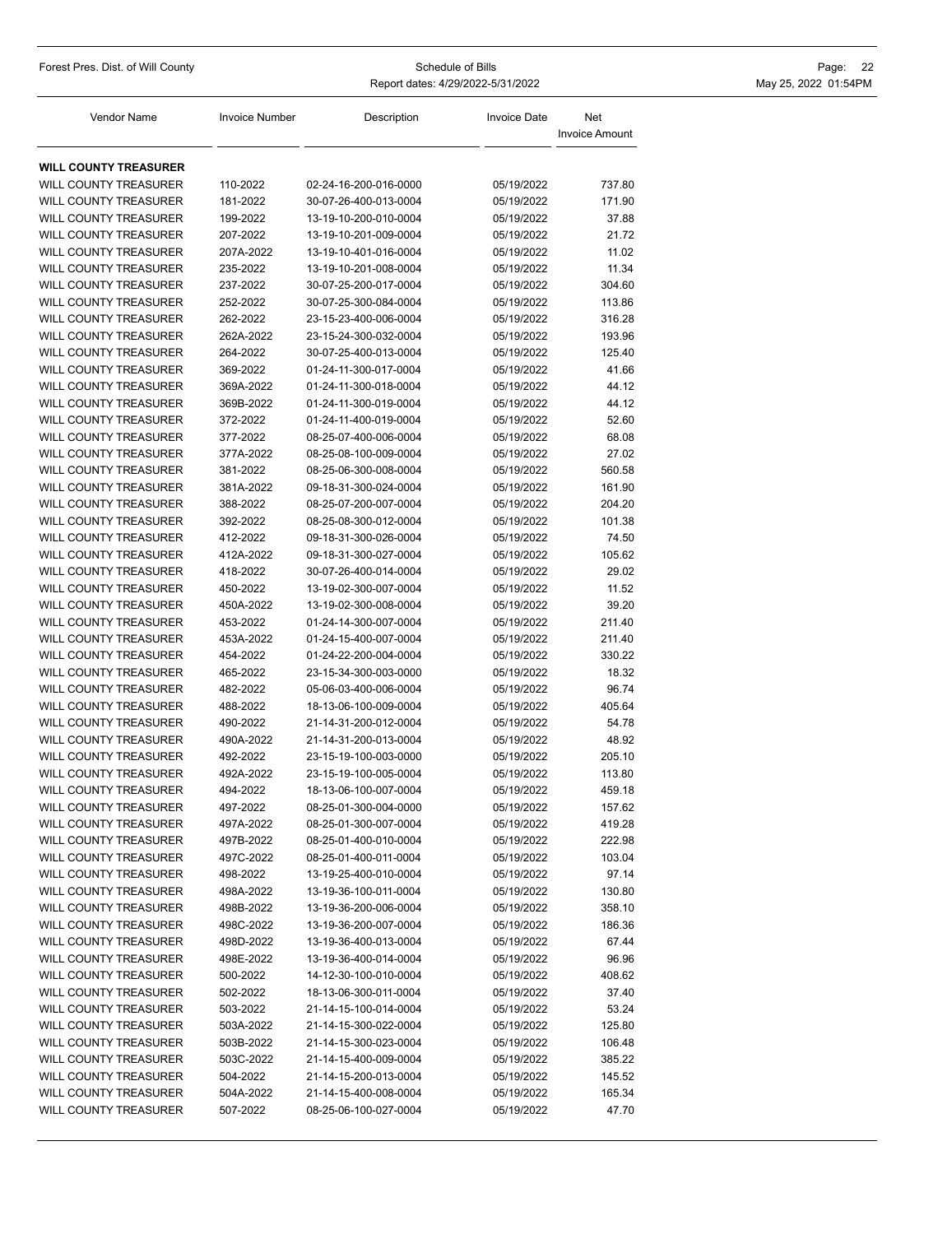| Forest Pres. Dist. of Will County                     | Schedule of Bills     |                                                |                          | Page: 23                     |  |
|-------------------------------------------------------|-----------------------|------------------------------------------------|--------------------------|------------------------------|--|
|                                                       |                       | Report dates: 4/29/2022-5/31/2022              | May 25, 2022 01:54PM     |                              |  |
| Vendor Name                                           | <b>Invoice Number</b> | Description                                    | <b>Invoice Date</b>      | Net<br><b>Invoice Amount</b> |  |
| <b>WILL COUNTY TREASURER</b>                          | 508-2022              | 13-19-36-400-011-0004                          | 05/19/2022               | 554.68                       |  |
| <b>WILL COUNTY TREASURER</b>                          | 509-2022              | 13-19-36-300-018-0004                          | 05/19/2022               | 164.14                       |  |
| WILL COUNTY TREASURER                                 | 510-2022              | 23-15-19-300-001-0000                          | 05/19/2022               | 114.24                       |  |
| WILL COUNTY TREASURER                                 | 516-2022              | 13-19-36-400-012-0004                          | 05/19/2022               | 19.62                        |  |
| <b>WILL COUNTY TREASURER</b>                          | 519-2022              | 08-25-01-400-012-0004                          | 05/19/2022               | 335.52                       |  |
| WILL COUNTY TREASURER                                 | 519A-2022             | 08-25-12-100-017-0004                          | 05/19/2022               | 190.38                       |  |
| <b>WILL COUNTY TREASURER</b>                          | 519B-2022             | 08-25-12-200-005-0004                          | 05/19/2022               | 78.90                        |  |
| <b>WILL COUNTY TREASURER</b>                          | 521-2022              | 16-05-16-100-012-0004                          | 05/19/2022               | 12.06                        |  |
| WILL COUNTY TREASURER                                 | 521A-2022             | 16-05-16-100-015-0004                          | 05/19/2022               | 24.98                        |  |
| WILL COUNTY TREASURER                                 | 529-2022              | 06-03-27-300-064-0004                          | 05/19/2022               | 93.08                        |  |
| WILL COUNTY TREASURER                                 | 530-2022              | 08-25-15-200-010-0004                          | 05/19/2022               | 34.22                        |  |
| <b>WILL COUNTY TREASURER</b>                          | 530A-2022             | 08-25-15-400-020-0004                          | 05/19/2022               | 62.34                        |  |
| <b>WILL COUNTY TREASURER</b>                          | 530B-2022             | 08-25-15-400-021-0004                          | 05/19/2022               | 84.82                        |  |
| WILL COUNTY TREASURER                                 | 530C-2022             | 08-25-15-402-002-0004                          | 05/19/2022               | 21.02                        |  |
| WILL COUNTY TREASURER                                 | 531-2022              | 01-24-10-400-001-0000                          | 05/19/2022               | 472.30                       |  |
| WILL COUNTY TREASURER                                 | 531A-2022             | 01-24-10-400-002-0004                          | 05/19/2022               | 597.22                       |  |
| <b>WILL COUNTY TREASURER</b>                          | 533-2022              | 21-14-15-300-021-0004                          | 05/19/2022               | 72.74                        |  |
| <b>WILL COUNTY TREASURER</b>                          | 534-2022              | 08-25-15-400-022-0004                          | 05/19/2022               | 15.08                        |  |
| WILL COUNTY TREASURER                                 | 536-2022              | 08-25-14-300-018-0004                          | 05/19/2022               | 59.56                        |  |
|                                                       | 537-2022              |                                                |                          |                              |  |
| WILL COUNTY TREASURER<br><b>WILL COUNTY TREASURER</b> | 540-2022              | 08-25-14-100-015-0004<br>18-13-06-300-010-0004 | 05/19/2022<br>05/19/2022 | 33.30<br>611.12              |  |
| WILL COUNTY TREASURER                                 | 545-2022              | 16-05-34-100-035-0004                          | 05/19/2022               | 50.52                        |  |
| <b>WILL COUNTY TREASURER</b>                          |                       | 23-15-19-300-018-0000                          |                          | 18.34                        |  |
|                                                       | 548-2022              |                                                | 05/19/2022               |                              |  |
| WILL COUNTY TREASURER                                 | 557-2022              | 08-25-14-100-016-0004                          | 05/19/2022               | 91.18                        |  |
| <b>WILL COUNTY TREASURER</b>                          | 557A-2022             | 08-25-14-200-004-0004                          | 05/19/2022               | 100.74                       |  |
| WILL COUNTY TREASURER                                 | 557B-2022             | 08-25-14-200-005-0004                          | 05/19/2022               | 210.70                       |  |
| WILL COUNTY TREASURER                                 | 562-2022              | 08-25-14-200-006-0004                          | 05/19/2022               | 105.90                       |  |
| <b>WILL COUNTY TREASURER</b>                          | 562A-2022             | 08-25-14-400-013-0004                          | 05/19/2022               | 73.10                        |  |
| WILL COUNTY TREASURER                                 | 566-2022              | 07-01-26-100-012-0004                          | 05/19/2022               | 96.00                        |  |
| WILL COUNTY TREASURER                                 | 566A-2022             | 07-01-27-200-004-0004                          | 05/19/2022               | 418.48                       |  |
| WILL COUNTY TREASURER                                 | 568-2022              | 07-01-26-100-013-0004                          | 05/19/2022               | 81.12                        |  |
| WILL COUNTY TREASURER                                 | 568A-2022             | 07-01-27-200-005-0004                          | 05/19/2022               | 452.58                       |  |
| WILL COUNTY TREASURER                                 | 584-2022              | 07-01-27-400-004-0004                          | 05/19/2022               | 495.92                       |  |
| WILL COUNTY TREASURER                                 | 584A-2022             | 07-01-27-400-005-0004                          | 05/19/2022               | 154.78                       |  |
| <b>WILL COUNTY TREASURER</b>                          | 604-2022              | 23-15-13-400-028-0004                          | 05/19/2022               | 351.60                       |  |
| WILL COUNTY TREASURER                                 | 604A-2022             | 23-16-18-300-017-0004                          | 05/19/2022               | 214.14                       |  |
| <b>WILL COUNTY TREASURER</b>                          | 604B-2022             | 23-16-19-100-017-0004                          | 05/19/2022               | 146.10                       |  |
| WILL COUNTY TREASURER                                 | 605-2022              | 16-05-34-100-037-0004                          | 05/19/2022               | 98.08                        |  |
| <b>WILL COUNTY TREASURER</b>                          | 606-2022              | 22-22-13-200-008-0000                          | 05/19/2022               | 122.34                       |  |
| <b>WILL COUNTY TREASURER</b>                          | 609-2022              | 23-15-13-300-034-0000                          | 05/19/2022               | 123.66                       |  |
| <b>WILL COUNTY TREASURER</b>                          | 609A-2022             | 23-15-13-300-038-0000                          | 05/19/2022               | 147.44                       |  |
| <b>WILL COUNTY TREASURER</b>                          | 609B-2022             | 23-15-13-300-039-0000                          | 05/19/2022               | 634.92                       |  |
| <b>WILL COUNTY TREASURER</b>                          | 610-2022              | 14-12-03-400-002-0000                          | 05/19/2022               | 2,260.78                     |  |
| <b>WILL COUNTY TREASURER</b>                          | 610A-2022             | 14-12-03-400-001-0000                          | 05/19/2022               | 650.62                       |  |
| <b>WILL COUNTY TREASURER</b>                          | 610B-2022             | 14-12-03-200-007-0000                          | 05/19/2022               | 952.48                       |  |
| <b>WILL COUNTY TREASURER</b>                          | 611-2022              | 05-06-01-101-035-0000                          | 05/19/2022               | 5,075.30                     |  |
| <b>WILL COUNTY TREASURER</b>                          | 611A-2022             | 05-06-01-101-036-0000                          | 05/19/2022               | 4,799.88                     |  |
| <b>WILL COUNTY TREASURER</b>                          | 613-2022              | 14-12-02-100-003-0000                          | 05/19/2022               | 1,614.54                     |  |
| WILL COUNTY TREASURER                                 | 614-2022              | 14-12-02-300-002-0000                          | 05/19/2022               | 3,513.06                     |  |
| Total WILL COUNTY TREASURER:                          |                       |                                                |                          | 35,787.44                    |  |
| <b>ZEITER'S SEPTICS</b>                               |                       |                                                |                          |                              |  |
| <b>ZEITER'S SEPTICS</b>                               | 66994                 | LATRINE PUMPING-SCHNEIDE                       | 05/03/2022               | 320.00                       |  |
| <b>ZEITER'S SEPTICS</b>                               | 66995                 | LATRINE PUMPING-ROCK RUN                       | 05/03/2022               | 320.00                       |  |
| <b>ZEITER'S SEPTICS</b>                               | 67024                 | LATRINE PUMPING-KERRY SHE                      | 05/05/2022               | 320.00                       |  |
| <b>ZEITER'S SEPTICS</b>                               | 67195                 | LATRINE PUMPING-ICM                            | 05/20/2022               | 320.00                       |  |